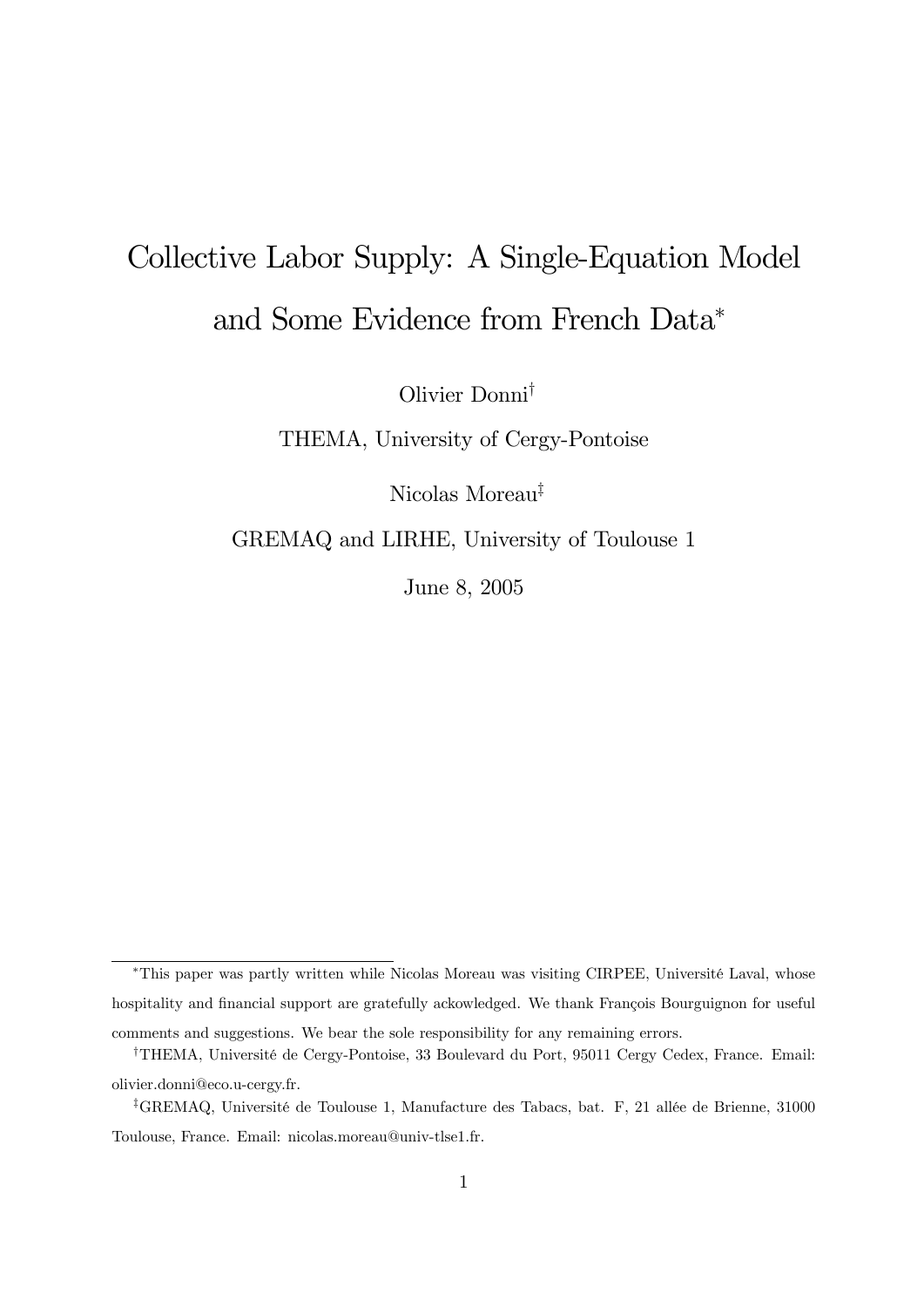#### Abstract

In Chiappori's (1988) collective model of labor supply hours of work are supposed flexible. In many countries, however, male labor supply does not vary much. In that case, the husband's labor supply is no longer informative about the household decision process and individual preferences. To identify structural components of the model, additional information is needed. We thus consider an approach in which the wife's labor supply is expressed as a function of the household demand for one specific good. We demonstrate that the main properties of Chiappori's initial model are preserved and apply our results on French data.

Keywords : Collective Models, Labor Supply, Intra-household Distribution, Conditional Demand.

Classification JEL : D11, D12, D13, J22.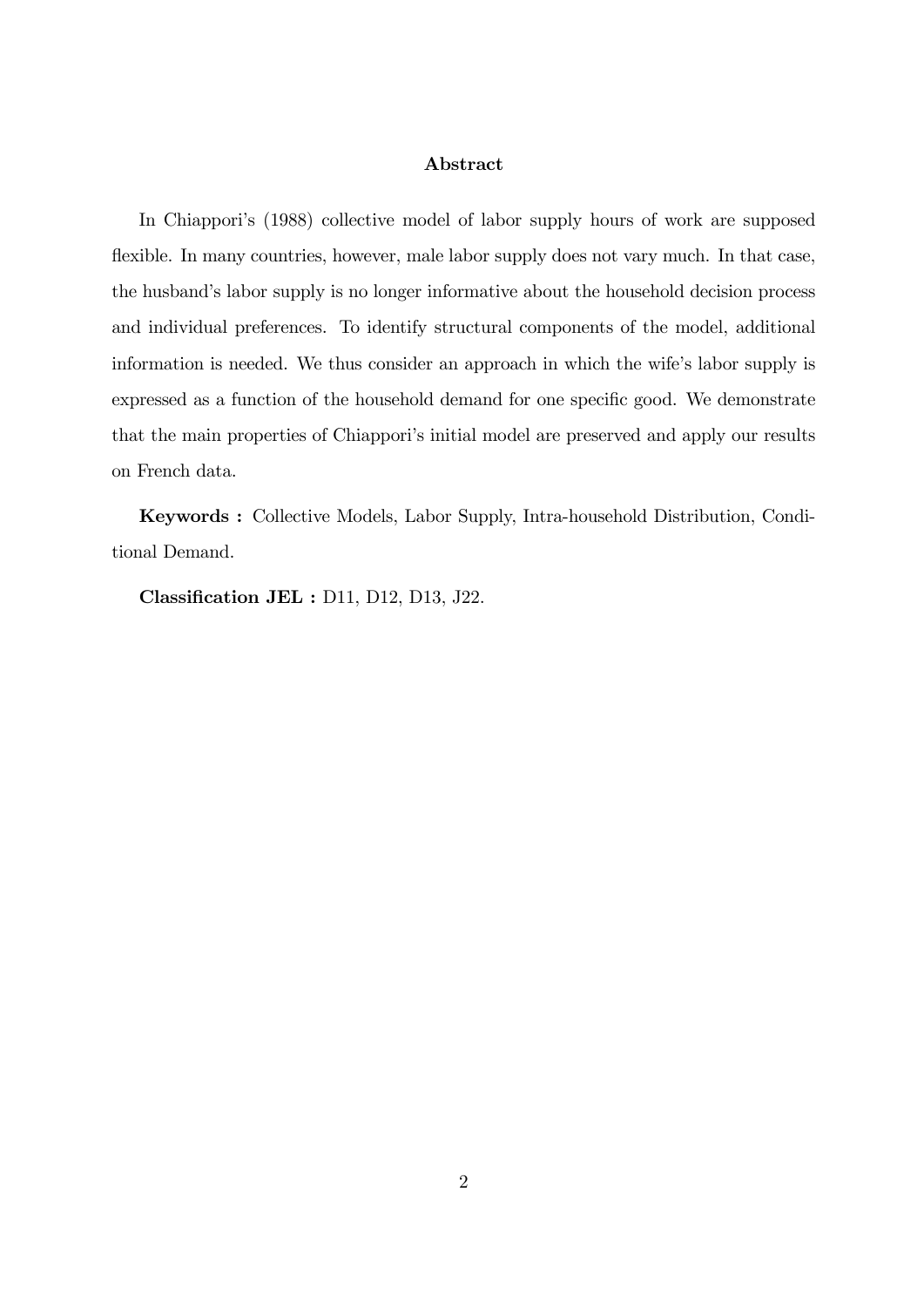## 1 Introduction

The collective model of labor supply, developed by Chiappori (1988, 1992), is by now a standard tool for analyzing household decisions. This model is based on two fundamental hypotheses  $-$  each household member is characterized by specific preferences, and decisions result in Pareto-efficient outcomes  $-$  which turn out to be sufficient to generate strong testable restrictions on spouses' labor supply. Moreover, if consumption is purely private and agents are egoistic, the characteristics of the structural model, such as individual preferences and the rule that determines the distribution of welfare within the household, can be identified from the observation of spouses' labor supply.<sup>1</sup>

These features of the collective model have turned out to be very attractive, and the number of empirical studies based on Chiappori's initial framework is considerable. These include Bloemen (2004, Netherlands), Chiappori, Fortin and Lacroix (2002, United States), Clark, Couprie and Sofer (2004, United Kingdom), Fortin and Lacroix (1997, Canada), Moreau and Donni (2002, France) and Vermeulen (2005, Belgium). However, the large majority of these investigations does not account for the fact that, in most developed countries, male labor supply is rigid and largely determined by exogenous constraints. If the dispersion in husbands' hours is very limited and/or does not stem from spouses' optimal decisions, the identification results given in Chiappori's papers may well be inappropriate.

One important exception in the empirical studies devoted to collective models is given <sup>1</sup>The collective model of labor supply has recently been extended in various directions. Chiappori, Blundell and Meghir (2004) allow for the existence of both private and public consumption. Donni (2003) incorporates the possibility of non-participatory decisions and non-linear taxation. Apps and Rees (1997), Chiappori (1997) and Donni (2005a) recognize the role of domestic production and allow for the fact that a proportion of non-market time is spent producing goods and services within the household. Fong and Zhang (2001) study a collective model of labor supply where there are two distinct types of leisure : one type is each personís independent (or private) leisure, and the other type is spousal (or public) leisure. See Vermeulen (2002) and Donni (2005b) for a survey of collective models.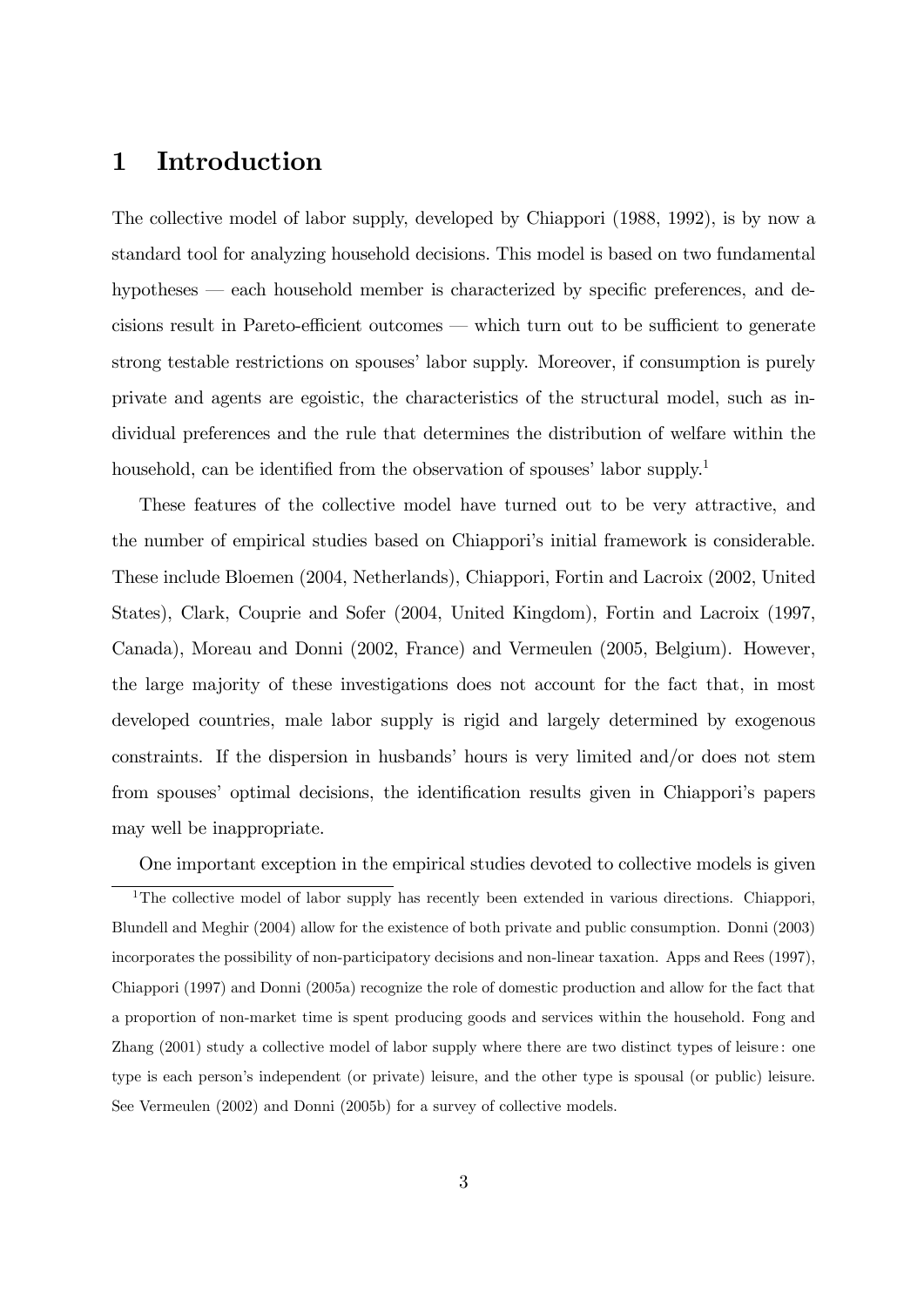by Blundell et alii (2004). These authors emphasize that in the United Kingdom (but this certainly holds true in other countries), if men work, they work nearly always full-time; the wifeís working hours, on the contrary, are largely dispersed. The theoretical model they develop then allows for these essential features: the wifeís labor supply is assumed to be continuous, whereas the husband's choices are assumed to be discrete (either fulltime working or non-working). These authors show that the main conclusions which were derived by Chiappori in the initial context are still valid here. One drawback, however, is that the result of identifiability and testability given by Blundell et alii (2004) holds only if the husband's choice between full-time working and non-working is free; in particular, it could be seriously misleading if unemployment is mistakenly interpreted as the decision of not participating in the labor market.

In the present paper we deal with the rigidity of the husband's behavior in the French labor market. The approach is quite different from Blundell et alii's (2004), though. The starting observation is that the variability in the husband's working hours is very limited. In addition, since the behavior of the few husbands who do not work can probably be explained by exogenous constraints (e.g., involuntary unemployment), the employment status of the husband can hardly give reliable information about individual preferences and the decision process. The strategy adopted in what follows is then to exploit the information in household consumption to derive testable restrictions and identify the intrahousehold distribution of welfare.<sup>2</sup> More precisely, we propose a very simple approach to model wives' labor supply, in which the wife's behavior is explained by her wage rate, other household incomes, socio-demographic variables and the demand for one good consumed at the household level. In that case, as is explained in what follows, the level of the conditioning good summarizes the most important characteristics of the decision process. We then demonstrate that the estimation of this single-equation permits to carry out tests of collective rationality and identify some elements of the structural model. In

<sup>&</sup>lt;sup>2</sup>The strategy is thus analogous in some respects to that in Donni (2005c), who estimates a system of household demands together with one labor supply.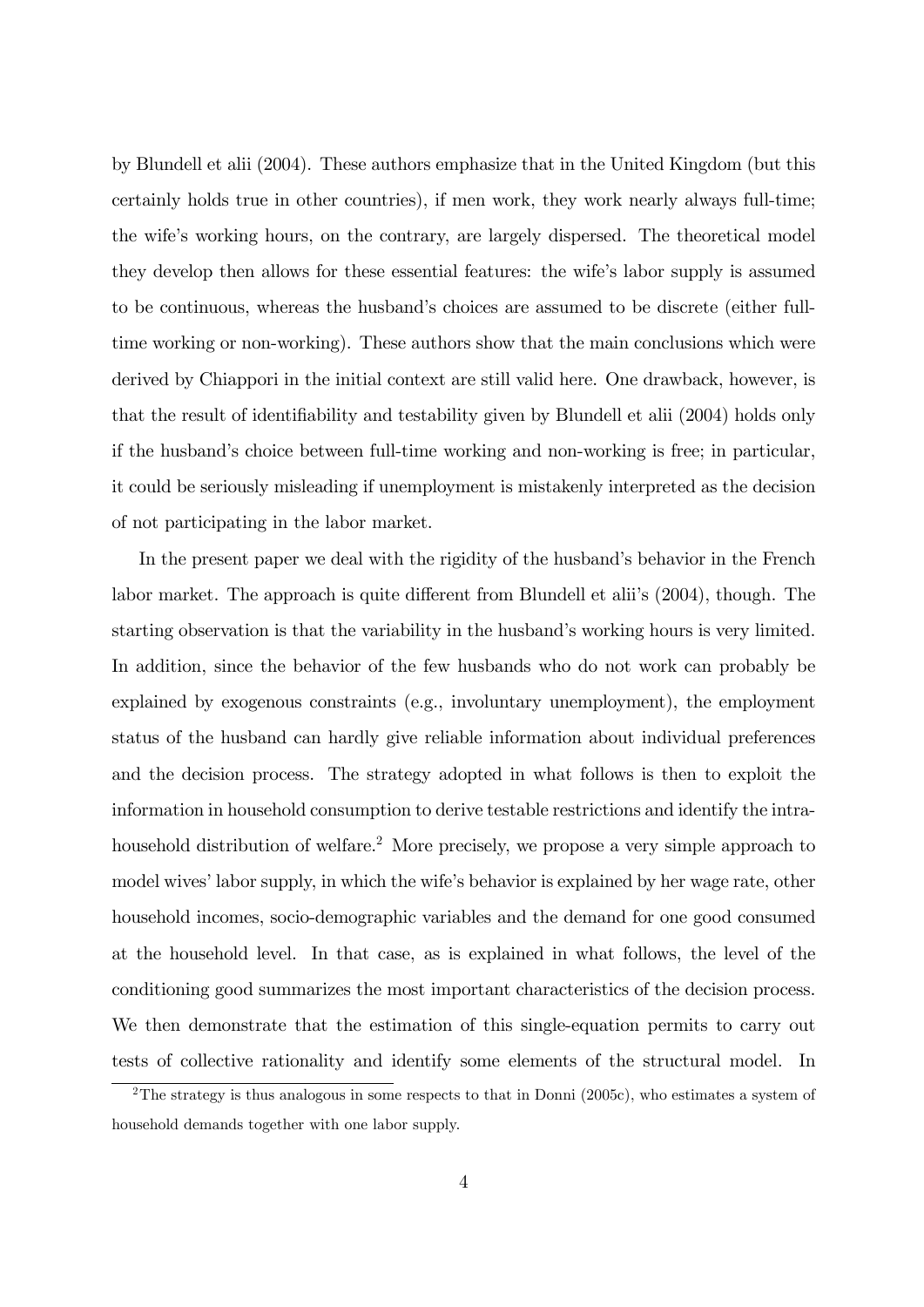addition we also show that the present framework is compatible with home production if the production function belongs to some specific family of separable technologies.

This framework is advantageous at three levels. Firstly, the theoretical results do not postulate a particular explanation for the rigidity of the husband's behavior. Contrary to Blundell et alii (2004), identification does not exploit the quite limited variations in husbands' working hours, which may well stem from demand side constraints. Secondly, the econometric techniques developed for the estimation of single-equation models can be used to estimate the wifeís labor supply, since the determination of the demand for the conditioning good needs not to be explicitly modelled. Thirdly, the variables which affect the distribution of power within the household need not to be exactly observed. They are summarized by the level of the conditioning good. This point is explained in the remainder of the paper.

These theoretical results are followed by an empirical application using French data for those couples in which the wife participates in the labor market and the husband works full-time. The conditioning good is the household expenditures on food at home. The wife's labor supply is then estimated by GMM, taking into account the selection bias (which results from the selection of the sample). The restrictions which are derived from Pareto efficiency are tested and not rejected by the data.

The paper is structured as follows. The theoretical model is developed in Section 2 and a very general functional form is presented in Section 3. The data and the empirical results are described in Section 4. All the proofs are collected in Appendix A.

## 2 Theory

#### 2.1 Basic framework

Preferences and budget set. We consider only the case of a two-person household, consisting of a wife  $(f)$  and a husband  $(m)$ , who make decisions about leisure and con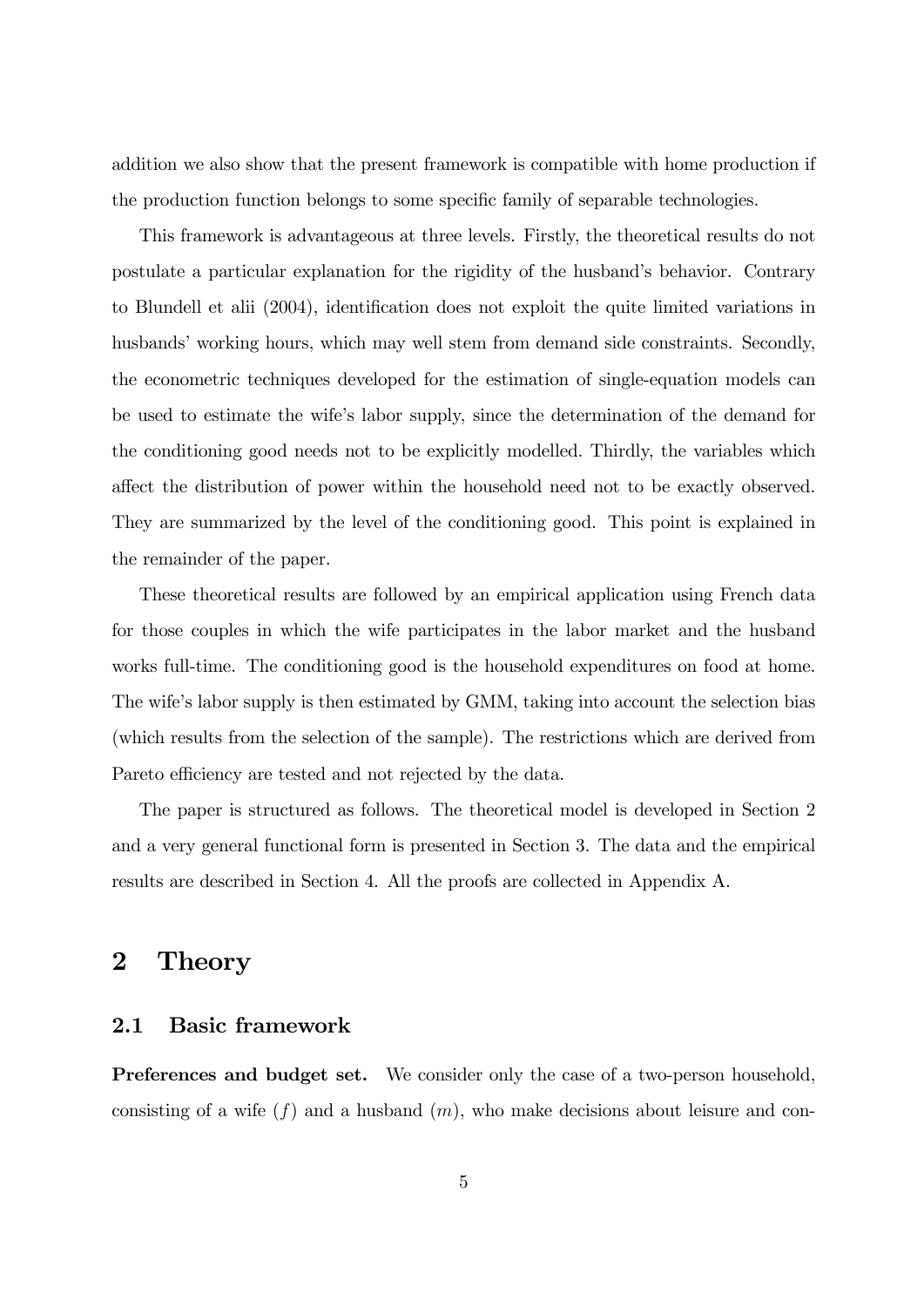sumption.<sup>3</sup> The market labor supply of spouse  $i$   $(i = m, f)$  is denoted by  $h_i$ , with market wage rate  $w_i$ . The private consumption can be broken down into two aggregate goods, which are denoted by  $c_i$  and  $x_i$ , so that each household member is characterized by specific preferences over  $(h_i, c_i, x_i)$ . These can be represented by utility functions of the form:

$$
u_i(T - h_i, c_i, x_i; z), \tag{1}
$$

where T is total time endowment and z is a vector of socio-demographic factors,<sup>4</sup> that are both strongly concave, infinitely differentiable and strictly increasing in  $(T - h_i)$ ,  $c_i$  and  $x_i$ . The household members are said to be 'egoistic' in the sense that their utility only depends on their own consumption and leisure. This may seem restrictive but, as shown in Chiappori (1992), all the results immediately extend to the case of 'altruistic' agents in a Beckerian sense with utilities represented by the form:

$$
W_i[u_m(T - h_m, c_m, x_m; z), u_f(T - h_f, c_f, x_f; z)],
$$

where  $W_i(\cdot)$  is a strictly increasing function. The crucial hypothesis is the existence of some type of separability in the spouses' preferences.

At this stage, we suppose that there is no domestic production.<sup>5</sup> Let y be the household non-labor income. The budget set is then written as:

$$
y + h_m w_m + h_f w_f \geqslant c + x \tag{2}
$$

and

$$
0 \leq h_i \leq T, \quad c_i \geq 0, \quad x_i \geq 0. \tag{3}
$$

where  $c = c_m + c_f$  and  $x = x_m + x_f$ . We may note that, in consumer expenditure surveys, consumption is usually recorded at the household level. We thus assume in what follows that the econometrician observes  $h_i$ , c and x, but does not observe  $c_i$  and  $x_i$ .

<sup>&</sup>lt;sup>3</sup>The couple is not necessarily married. The terminology is chosen for convenience.

<sup>&</sup>lt;sup>4</sup>For convenience we suppose that the same socio-demographic factors  $z$  enter both utility functions.

 $5$ This assumption is relaxed in Section 2.5. We shall show that our theoretical results continue to hold

with domestic production for a general class of production technologies.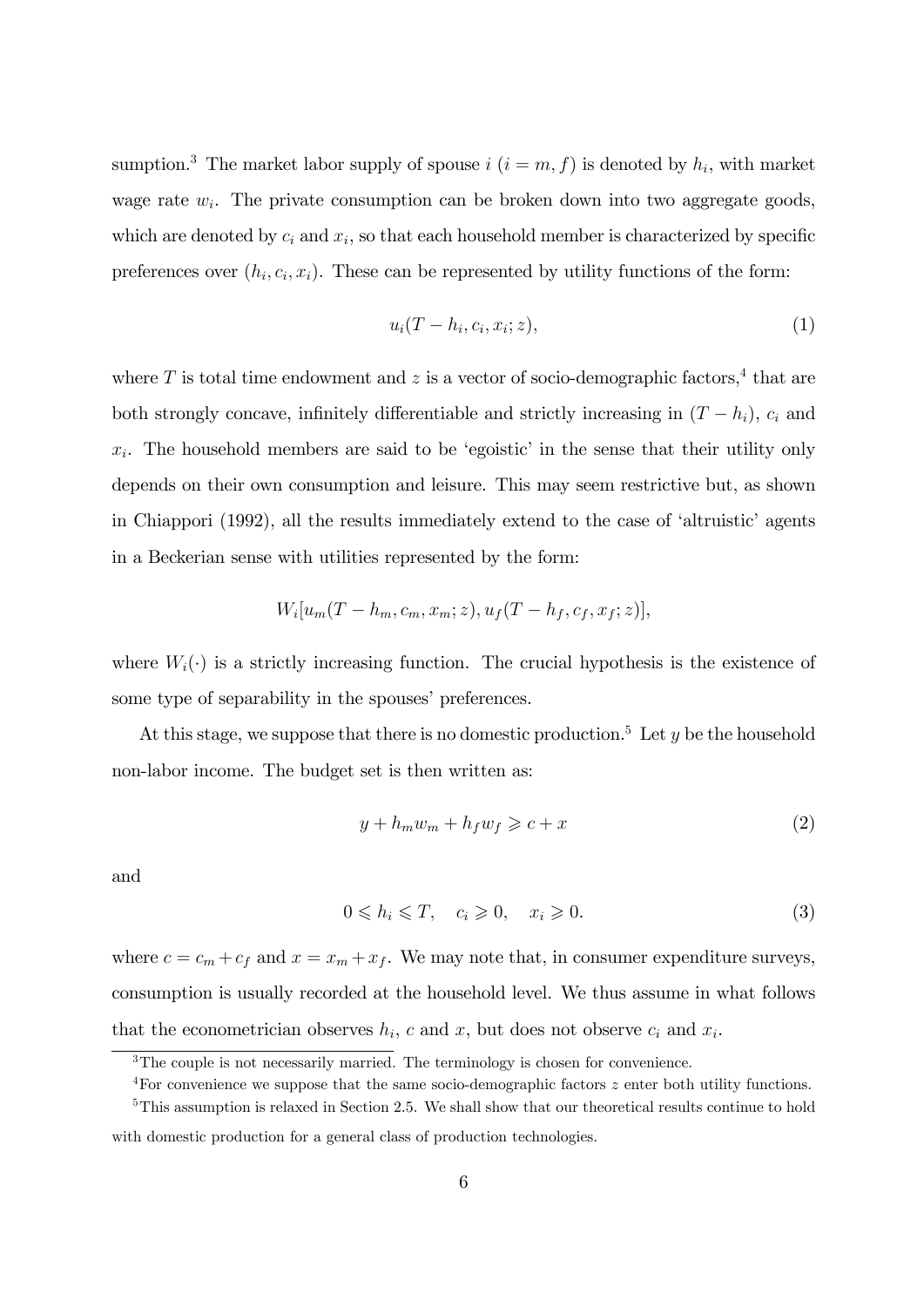In France  $-$  and in many other countries for that matter  $-$  the distribution of the number of menís working hours is very concentrated around the full-time bound. Consequently, as a convenient approximation at least, we assume the husband's labor supply is constant, i.e.,

$$
h_m = h^*,\tag{4}
$$

where  $0 < h^* \leq T$ . The reason for this rigidity is beyond the scope of this paper. It may result from the husband's preferences, demand-side constraints or institutional rigidities. Quite importantly, however, our theoretical results are general in the sense that they do not rely on a specific explanation of the husband's behavior.

**Pareto efficiency and optimization.** The main originality of the efficiency approach is the fact that the household decisions result in Pareto-efficient outcomes and that no additional assumption is made about the process. That means, for any wage-income bundle, the labor-consumption bundle chosen by the household is such that no other bundle in the budget set could leave both members better off. This assumption, even if not formally justified, has a good deal of intuitive appeal. First of all, the household is one of the preeminent examples of a repeated game. Then, given the symmetry of information, it is plausible that agents find mechanisms to support efficient outcomes since cooperation often emerges as a long-term equilibrium of repeated noncooperative relations. A second point is that axiomatic models of bargaining with symmetric information, such as Nash or Kalai-Smorodinsky bargaining, which have been previously used to analyze negotiation within the household (Manser and Brown, 1980, and McElroy and Horney, 1981), assume efficient outcomes.

Taking account of the restriction on the husband's working hours, Pareto-efficiency essentially means that a scalar  $\mu$  exists so that the household behavior is a solution to the following program:

$$
\max_{\{h_i, c_i, x_i \mid i=m, f\}} (1 - \mu) \cdot u_f(T - h_f, c_f, x_f; z) + \mu \cdot u_m(T - h_m, c_m, x_m; z)
$$
(5)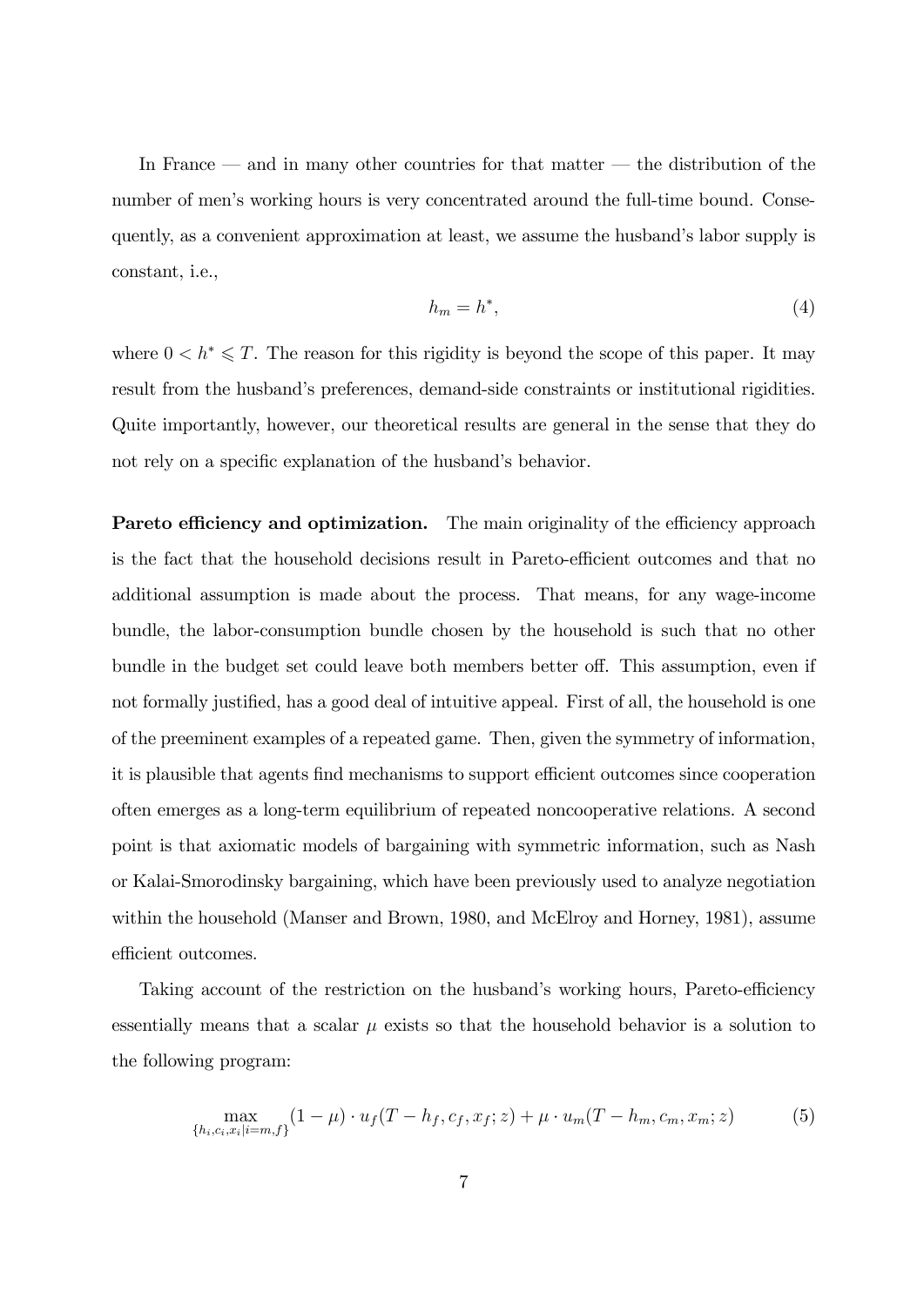with respect to  $(2)-(4)$ . The parameter  $\mu$  has an obvious interpretation as a 'distribution of power' index. If  $\mu = 0$ , the household behaves as though the wife always got her way, whereas, if  $\mu = 1$ , it behaves as if the husband was the effective dictator. To obtain well-behaved labor supplies and demands, however, we assume that  $\mu$  is a single-valued and infinitely differentiable function of  $w_f$ ,  $w_m$ , y and z, with a range comprised between 0 and 1. This is standard in the literature on collective models.

#### 2.2 Decentralization and functional structure

Let us define  $\psi = y + h^* w_m$  as the 'nonwife' income. As is well-known (Chiappori, 1992), if agents are egoistic and consumption is purely private, Pareto efficiency implies that the household decision process can be decentralized. More precisely, if  $(h_m, h_f, c_m, c_f, x_m, x_f)$ are solutions to Program (5), a sharing  $(\rho, \psi - \rho)$  of nonwife income exists so that the husband's and the wife's behaviors can be described by the following programs:

#### A. Husband's Program:

$$
\max_{c_m, x_m} u_m(T - h^*, c_m, x_m; z) \text{ subject to } c_m + x_m \leq \rho,
$$
  

$$
c_m \geq 0 \text{ and } x_m \geq 0,
$$

**B.** Wife's Program:

$$
\max_{h_f, c_f, x_f} u_f(T - h_f, c_f, x_f; z) \text{ subject to } c_f + x_f = \psi - \rho + h_f w_f,
$$
  

$$
0 \le h_f \le T, c_f \ge 0 \text{ and } x_f \ge 0.
$$

In general, the sharing of  $\psi$  will depend on  $w_f$ ,  $w_m$ ,  $y$  and  $z$ . Hence, without loss of generality, we write the husband's share as:  $\rho = \rho(w_f, \psi, s, z)$ , where  $s = y/\psi$  is the ratio of nonlabor income and nonwife income. In standard terminology the variable  $s$  is called a distribution factor. In what follows, the husband's share  $\rho$ , expressed as a function of  $(w_f, \psi, s, z)$ , is referred to as the sharing rule.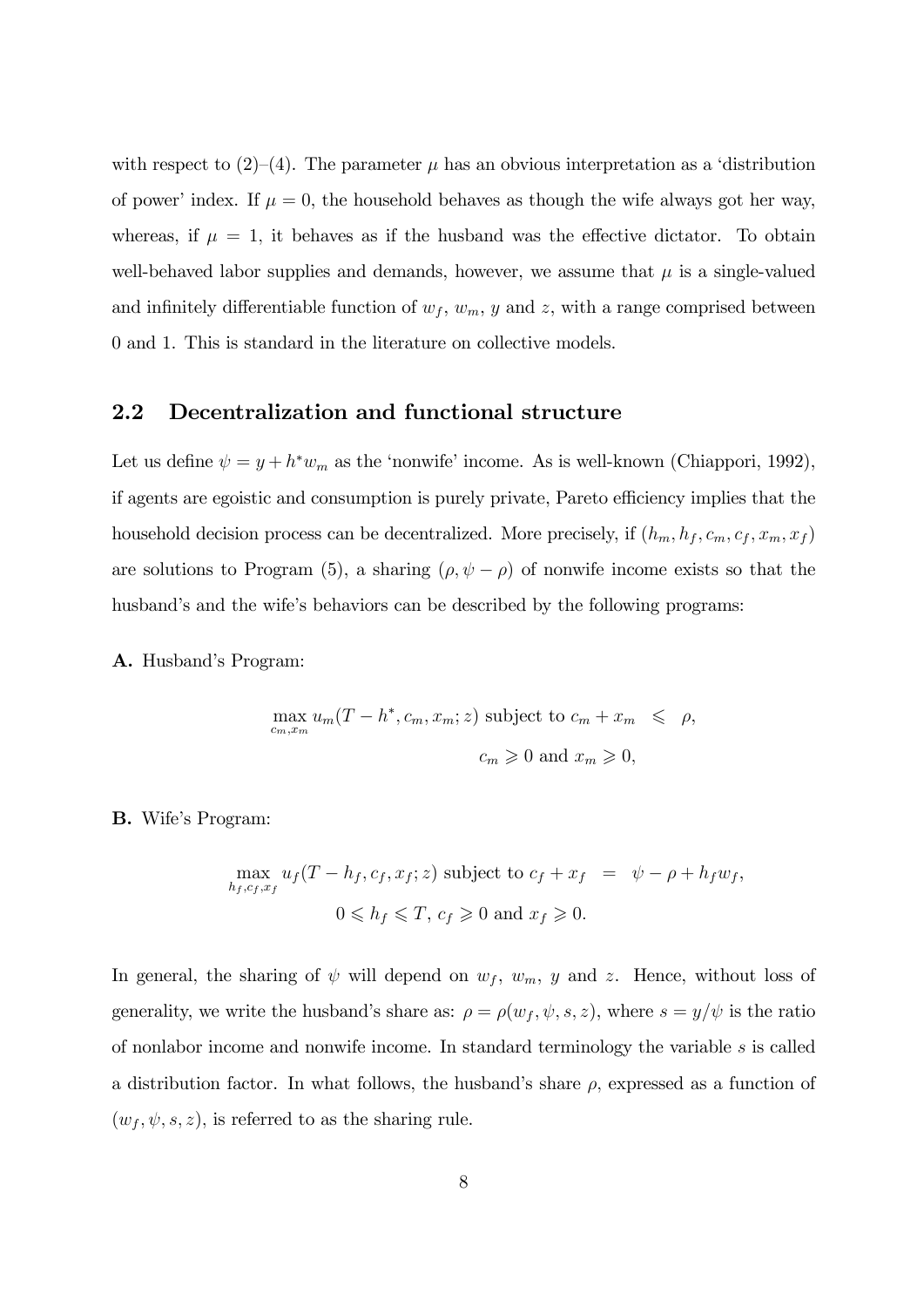The result above determines the functional structure that characterizes the wife's labor supply and the household's demand for goods. Let us denote the solutions to the wife's and husband's optimization programs (in terms of what is observable) by  $\bar{c}(w_f, \psi, s, z)$ ,  $\bar{x}(w_f, \psi, s, z)$  and  $\bar{h}_f(w_f, \psi, s, z)$ . Then we have:

$$
\bar{x}(w_f, \psi, s, z) = \zeta_m(\rho(w_f, \psi, s, z), z) + \zeta_f(w_f, \psi - \rho(w_f, \psi, s, z), z),
$$
(6)

where  $\zeta_m$  and  $\zeta_f$  are the husband's and wife's Marshallian demand for good  $x$  respectively, and

$$
\bar{h}_f(w_f, \psi, s, z) = \eta_f(w_f, \psi - \rho(w_f, \psi, s, z), z), \tag{7}
$$

where  $\eta_f$  is the wife's Marshallian labor supply. In particular, this relation satisfies Slutsky Positivity :

$$
\frac{\partial \eta_f}{\partial w_f} - \frac{\partial \eta_f}{\partial (\psi - \rho)} \cdot h_f > 0 \tag{8}
$$

for an interior solution. Note that the husband's wage rate influences the husband's behavior only through the individual shares of nonwife income. In particular the function  $\zeta_m$  is independent of  $w_m$  (conditionally on  $\rho$ ). This property is a direct consequence of the husband's labor supply rigidity.

#### 2.3 The s-conditional approach

In the present section we define a specific concept of conditional labor supply whereby the labor supply is expressed as a function of various variables and the level of good  $x$ . Note that conditional demands or supplies are often used in traditional analysis where a single utility function is assumed.<sup>6</sup> However, the conditional function concerned here is somewhat different.

First, let us assume that:

$$
\frac{\partial \bar{x}}{\partial s} \neq 0 \tag{9}
$$

 ${}^{6}$ See for instance Pollak (1969), Chavas (1984), Browning and Meghir (1991) or Browning (1998). These authors define different concepts of conditional demands in the traditional framework.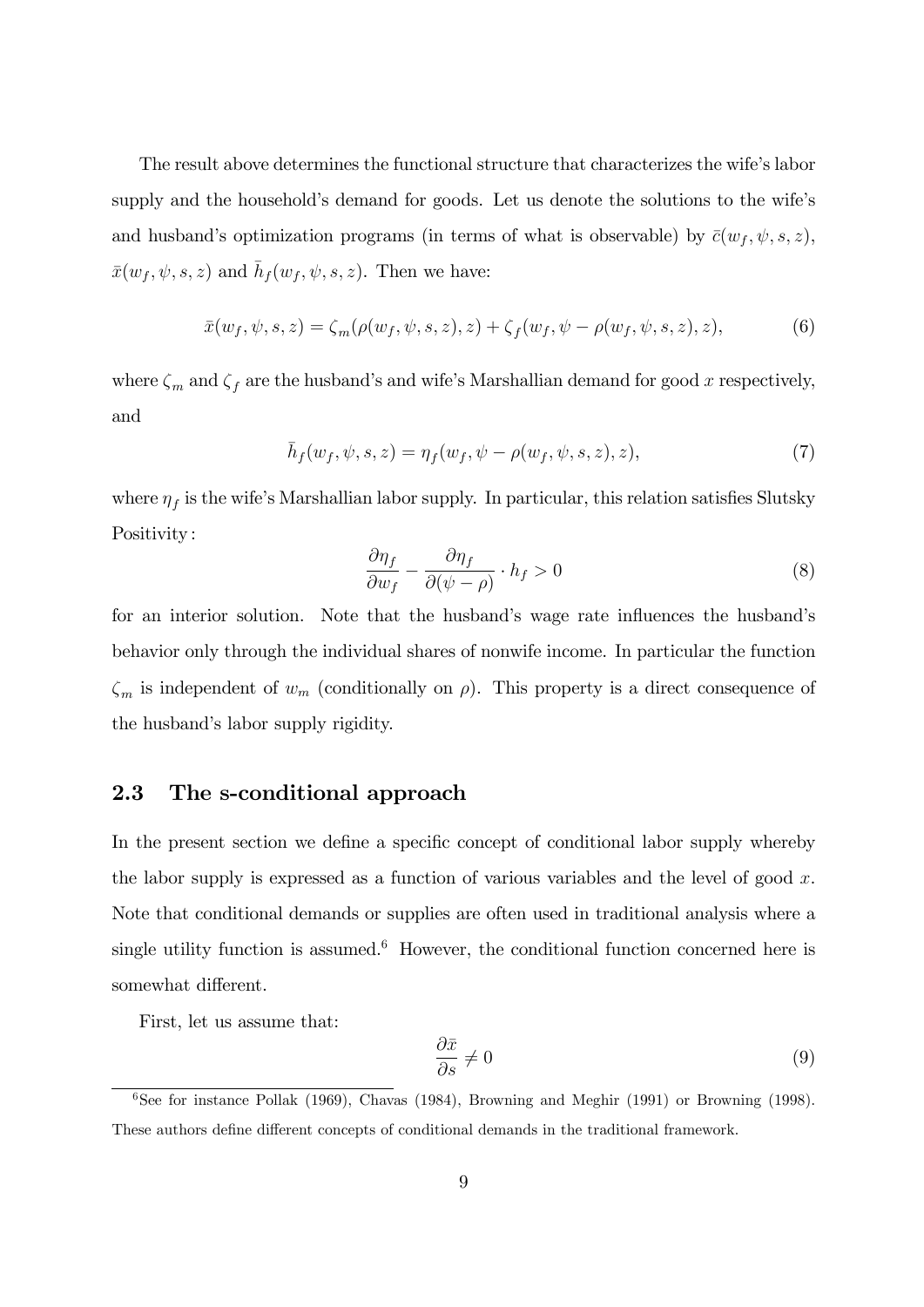in an open subset of the domain of  $\bar{x}(w_f, \psi, s, z)$ , i.e., the source of nonwife income (locally) influences the demand for good  $x$ . Then, from the implicit function theorem, the demand for good x can be inverted on s to yield  $s = \bar{s}(w_f, \psi, x, z)$ . Let us incorporate this into the wife's share of income and obtain what we call the 's-conditional' sharing rule, denoted by

$$
\kappa(w_f, \psi, x, z) = \rho(w_f, \psi, \bar{s}(w_f, \psi, x, z), z).
$$

The s-conditional sharing rule has a specific property that is described in the following lemma.

**Lemma 1** The s-conditional sharing rule is implicitly defined as the solution of:  $x =$  $\zeta_m(\kappa(w_f, \psi, x, z), z) + \zeta_f(w_f, \psi - \kappa(w_f, \psi, x, z), z).$ 

The proof is straightforward: for any  $\kappa$ , the equation of demand for good x must be identically satisfied. This implies that the s-conditional sharing rule has a property of separability.

Now let us assume that there are no corner solutions. In particular the wife participates in the labor market. We then introduce the s-conditional sharing rule into the wifeís labor supply and obtain:

$$
h_f(w_f, \psi, x, z) = \eta_f(w_f, \psi - \kappa(w_f, \psi, x, z), z), \qquad (10)
$$

where  $\kappa(w_f, \psi, x, z)$  has the property given in Lemma 1. We shall refer to this concept as the 's-conditional' labor supply.<sup>7</sup> Note that in  $(10)$  the information concerning the source of nonwife income, represented by s, is completely summarized by the level of the conditioning good  $x$ .

There are two distinct advantages to modelling an s-conditional labor supply instead of a direct one. Indeed, in modelling an s-conditional labor supply, there is no need:

<sup>7</sup>This concept is not completely original, though. Bourguignon, Browning and Chiappori (1995) examine this form of conditional functions in the context of demand analysis with constant prices. Donni (2004) considers the case of variable prices. However, these authors suppose that the conditioning good is consumed by only one person in the household, which makes things much simpler.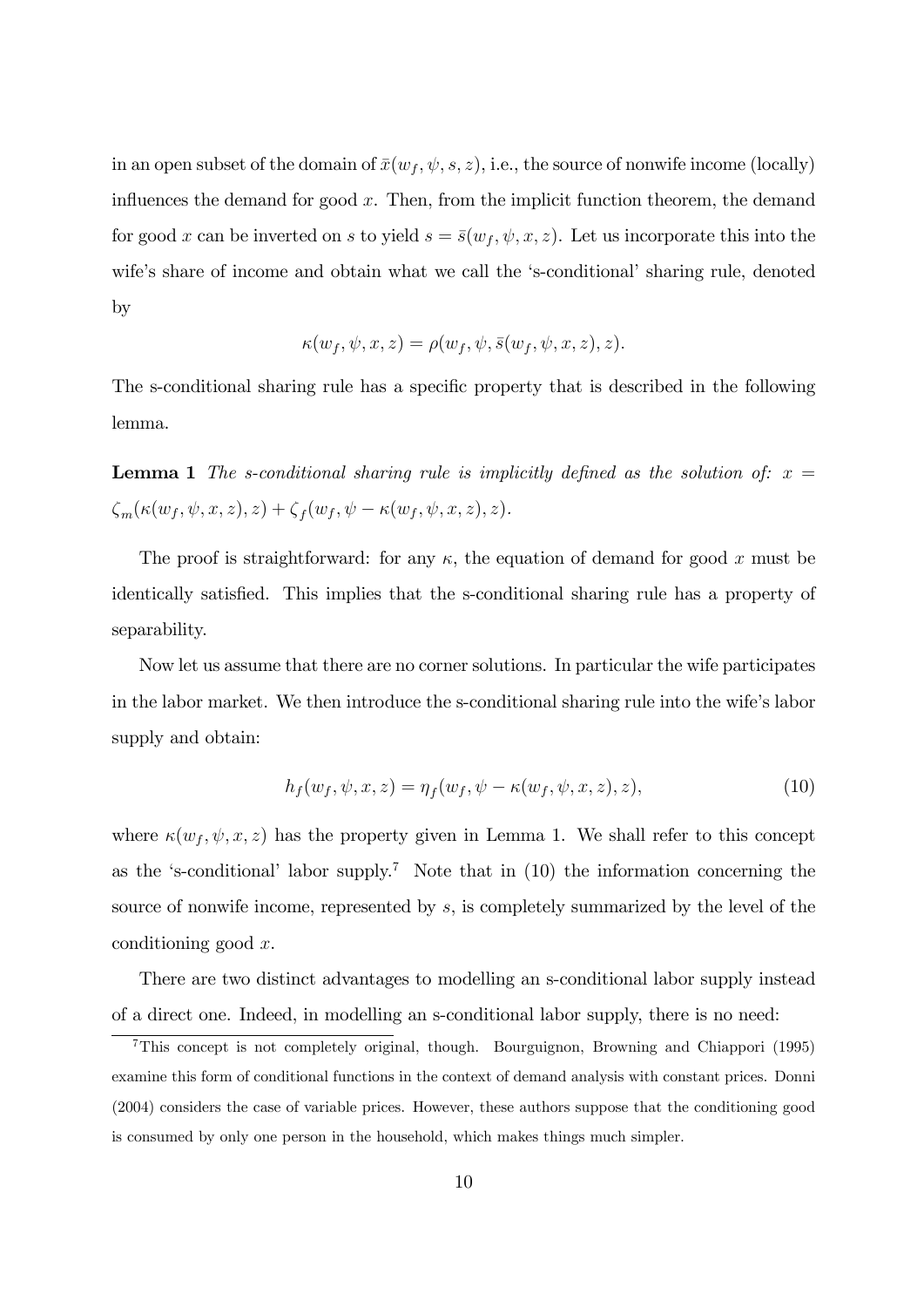(i) to model the determination of the conditioning good explicitly.

The s-conditional approach does not require an explicit structural model for the conditioning good at all. In contrast to usual collective models of labor supply  $\hat{a}$ la Chiappori (1988, 1992), the s-conditional labor supply can be estimated with single-equation techniques.<sup>8</sup> This is useful because the estimation of labor supply models is generally very expensive in computer-time.

(ii) to observe the distribution of nonwife income between its sources.

This is particularly compelling since, in empirical work, such information is often unreliable. More generally, the effect of any distribution factor, even unobserved or unknown for the econometrician, is incorporated in the conditioning good.

Nevertheless, the attractiveness of the s-conditional approach largely depends on the properties of s-conditional labor supplies, namely, whether the underlying assumptions are testable and the structural model identifiable from the observation of one s-conditional labor supply. These important questions are examined in the next section.

#### 2.4 Properties of s-conditional labor supplies

In order to investigate the testability and identifiability issues we assume that the wife's s-conditional labor supply exists over an open subset  $S$ . We now introduce some pieces of notation:

$$
\alpha(w_f, \psi, x, z) = -\frac{\partial h_f}{\partial \psi} \left(\frac{\partial h_f}{\partial x}\right)^{-1},
$$
  

$$
\beta(w_f, \psi, x, z) = \frac{\partial h_f}{\partial x} \left(\frac{\partial \alpha}{\partial \psi} \frac{\partial h_f}{\partial x} - \frac{\partial \alpha}{\partial x} \frac{\partial h_f}{\partial \psi}\right)^{-1}.
$$

In the discussion of Proposition 2 below, we shall show that  $\alpha(w_f, \psi, x, z)$  represents the slope of the husband's Marshallian demand for good x, whereas  $\beta(w_f, \psi, x, z)$  corresponds to the inverse of the derivative of this slope.

<sup>8</sup>This is also an advantage over the approach used in Donni (2005c), which is very cumbersome.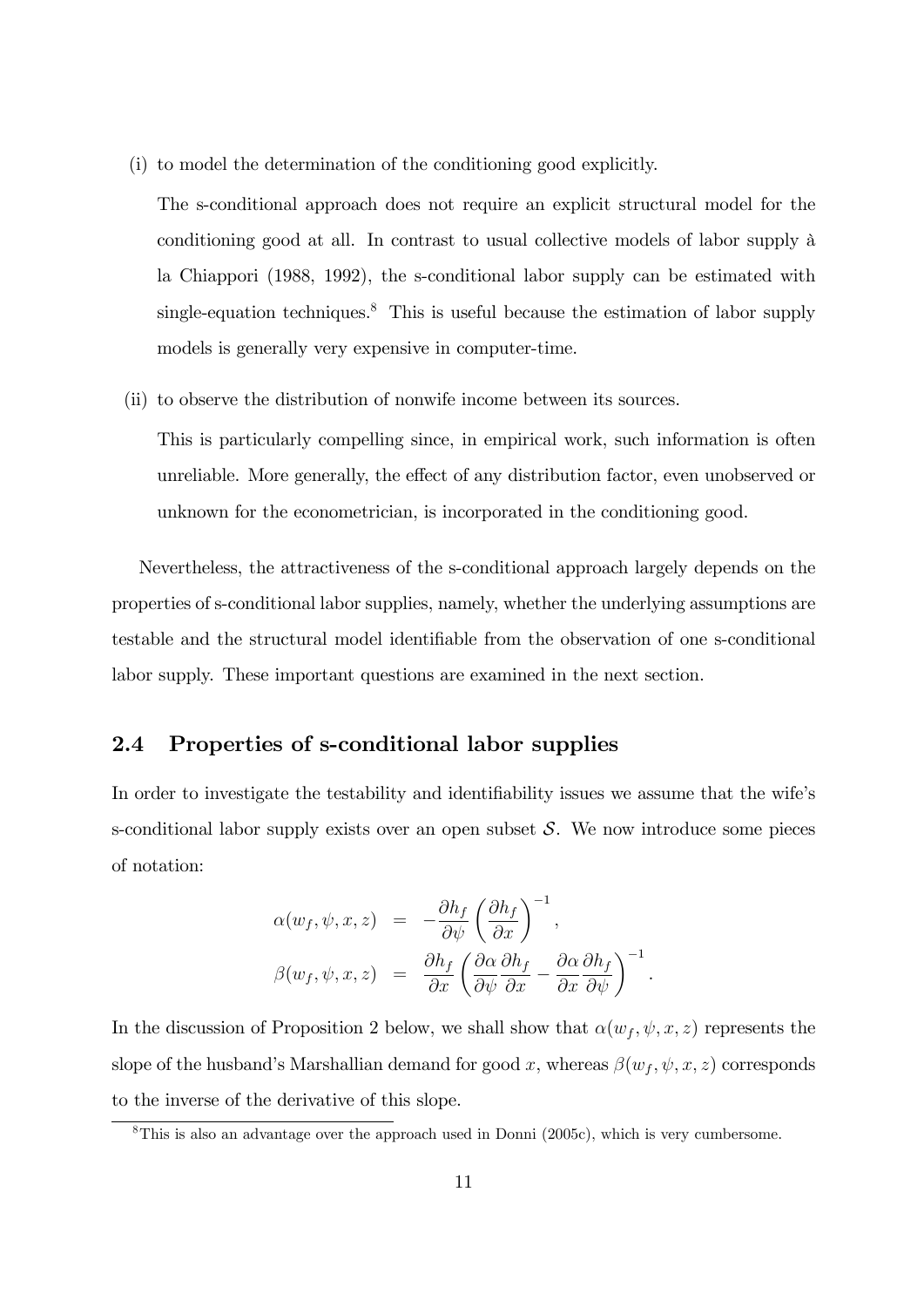Let us assume now that the wife's s-conditional labor supply satisfies some regularity conditions.

Assumption R The wife's s-conditional labor supply is such that

$$
\frac{\partial h_f}{\partial x} \neq 0, \quad \frac{\partial \alpha}{\partial x} \neq 0 \quad \text{and} \quad \frac{\partial \alpha}{\partial \psi} \frac{\partial h_f}{\partial x} \neq \frac{\partial \alpha}{\partial x} \frac{\partial h_f}{\partial \psi},
$$

for any  $(w_f, \psi, x, z) \in S$ .

Note that, if the wife does not participate in the labor market, these conditions do not hold, and the conclusions that follow are not valid.

The next result states that the s-conditional sharing rule can be retrieved from the sole observation of the wife's s-conditional labor supply.

**Proposition 2** Let us assume that the wife's s-conditional labor supply  $h_f(w_f, \psi, x, z)$ satisfies R. Then,

(a) the s-conditional sharing rule can be retrieved on S up to a function  $k(z)$  of z; specifically, its derivatives are given by

$$
\frac{\partial \kappa}{\partial w_f} = \frac{\partial \alpha}{\partial w_f} \beta, \quad \frac{\partial \kappa}{\partial x} = \frac{\partial \alpha}{\partial x} \beta, \quad \frac{\partial \kappa}{\partial \psi} = \frac{\partial \alpha}{\partial \psi} \beta;
$$

- (b) for each choice of  $k(z)$ , the wife's marginal rate of substitution between total consumption  $(c+x)$  and leisure  $(T-h)$ , i.e., the preferences between total consumption and leisure, is uniquely defined;
- (c) the wifeís Marshallian labor supply and the individual Marshallian demands can be retrieved up to a function of z.

The complete proof of this proposition is given in Appendix A. We briefly give the first step of the argument here. By definition, the slope of the husband's Marshallian demand for good x is given by the increase in x due to a one-unity variation in  $\kappa$ , keeping  $\psi - \kappa$ ,  $w_f$  and z constant. Note now that  $h_f$  depends only on  $\psi - \kappa$ ,  $w_f$  and z. Then, a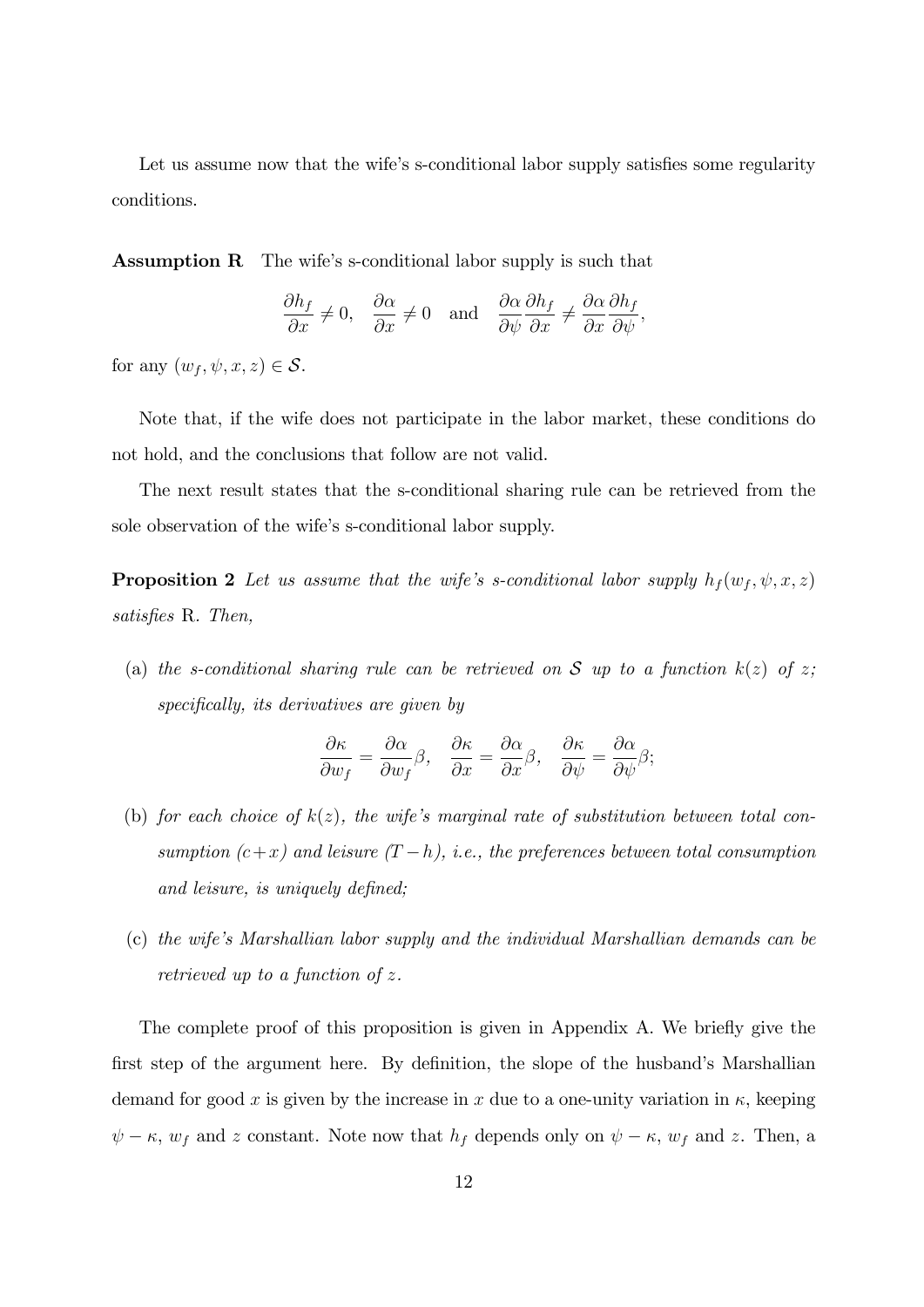one-unity variation in  $\psi$ , so that  $h_f$ ,  $w_f$  and z remain unaffected, provides the slope of the husband's Marshallian demand. Consequently, if we apply the implicit function theorem to  $h_f(w_f, x, \psi, z)$  such that x is differentiated with respect to  $\psi$ , we obtain the slope of the husband's Marshallian demand:

$$
\frac{\partial \zeta_m}{\partial \kappa} = -\frac{\partial h_f / \partial \psi}{\partial h_f / \partial x} = \alpha.
$$
\n(11)

Note that  $\partial \zeta_m/\partial \kappa$  (and thus  $\alpha$ ) depends only on  $\kappa$  and z. The identification of the sconditional sharing rule then follows from the differentiation of  $(11)$  and the resolution of the system of partial differential equations that results.

The s-conditional approach has two main drawbacks as far as identification issues are concerned. Firstly, even if the s-conditional sharing rule can be recovered (up to a function of  $z$ ), its theoretical interpretation is unclear. The reason is that the s-conditional sharing rule is expressed as a function of the level of good x, which is endogenously determined. Secondly, the s-conditional sharing rule and the other structural elements can be retrieved as long as the wife participates in the labor market but the identification cannot be extended beyond the participation set. However, these drawbacks are simply a converse of the fact that we need less information to estimate an s-conditional labor supply than a system of unconditional labor supply and demand of goods, as in Donni (2005c). In particular there is neither a need to observe the level of the demand for good  $x$  when the wife does not work, nor one to observe the sources of nonwife income.

We show in the next proposition that the wife's s-conditional labor supply has to satisfy some constraints to be consistent with collective rationality.

**Proposition 3** Let us assume that the wife's s-conditional labor supply  $h_f(w_f, \psi, x, z)$ satisfies R. Then, for any  $(w_f, \psi, x, z) \in \mathcal{S}$ ,

(a) 
$$
\frac{\partial h_f}{\partial w_f} - \frac{\partial h_f}{\partial x} \left( \frac{\partial \alpha / \partial w_f}{\partial \alpha / \partial x} - \frac{h_f}{\beta (\partial \alpha / \partial x)} \right) > 0;
$$
  
\n(b)  $\frac{\partial \alpha}{\partial w_f} \frac{\partial \beta}{\partial x} - \frac{\partial \alpha}{\partial x} \frac{\partial \beta}{\partial w_f} = \frac{\partial \alpha}{\partial \psi} \frac{\partial \beta}{\partial x} - \frac{\partial \alpha}{\partial x} \frac{\partial \beta}{\partial \psi} = 0.$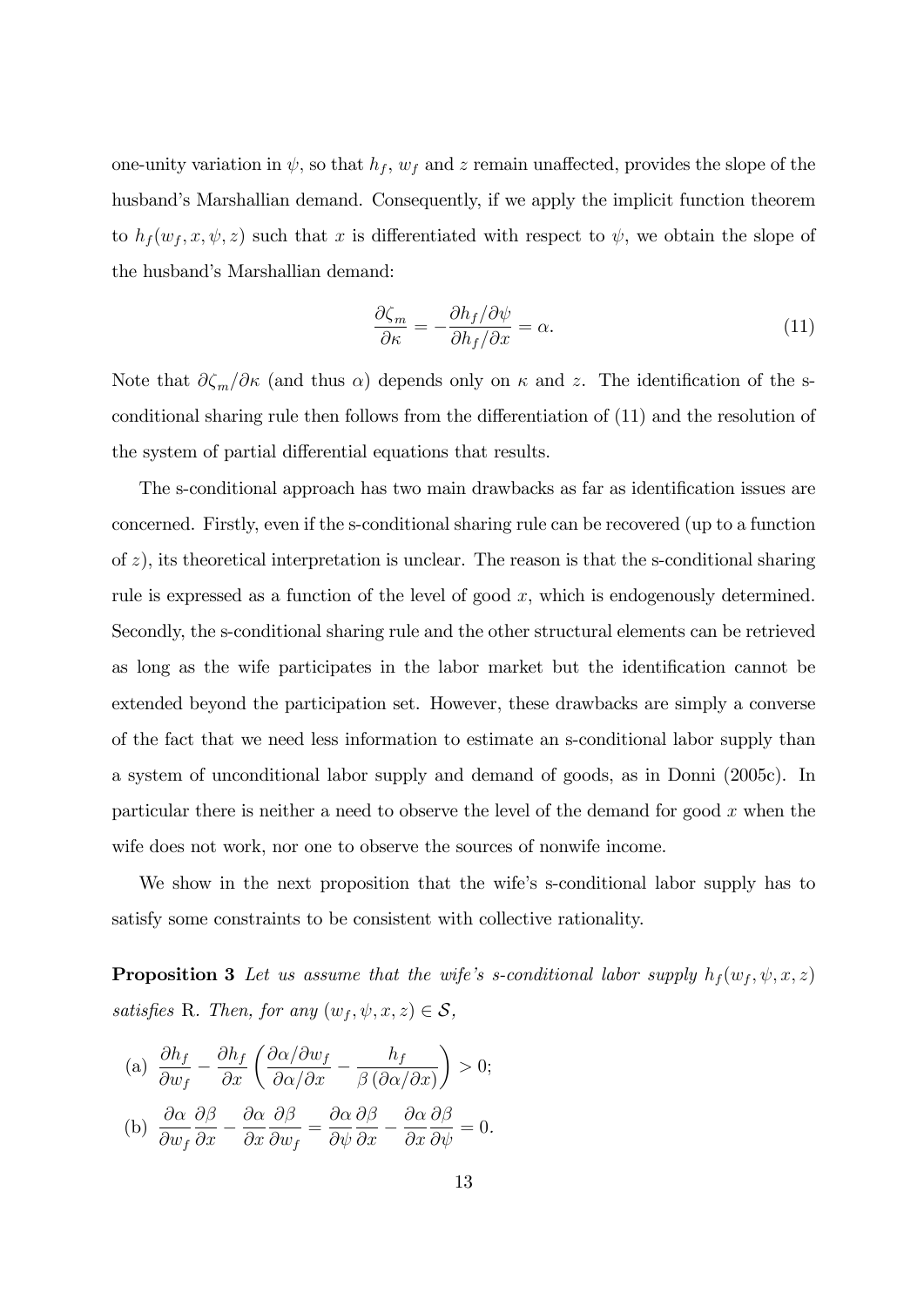These restrictions provide a joint test of collective rationality under specific assumptions, i.e., consumption is purely private, there is no domestic production and agents are egoistic (or caring). The inequality (a) results from condition (8) transposed into the s-conditional context. The system of partial differential equations (b) is due to the separability property that characterizes (6) and (7). The proof of that is provided in Appendix A.

We now suppose that leisure and goods are superior (i.e., normal). In many circumstances this assumption is uncontroversial because goods are very aggregated. If so, the s-conditional approach implies several additional restrictions which are presented in the next proposition.

**Proposition 4** Let us assume that the wife's s-conditional labor supply  $h_f(w_f, \psi, x, z)$ satisfies R. Then, for any  $(w_f, \psi, x, z) \in \mathcal{S}$ ,

(a) if leisure is superior,

$$
\frac{\partial h_f/\partial x}{\beta \left(\partial \alpha/\partial x\right)} > 0;
$$

(b) if goods x and c are superior (for both spouses),

$$
\min\left(1, 1+\frac{1+w_f\left(\partial h_f/\partial x\right)}{\beta\left(\partial \alpha/\partial x\right)}\right) > \alpha > \max\left(0, \frac{1}{\beta\left(\partial \alpha/\partial x\right)}\right).
$$

This result, which is a straightforward consequence of Proposition 2, provides a new test of collective rationality under the additional assumption of consumption superiority. In particular the second statement of Proposition 4 deserves some comments. If one inequality in this statement is violated by  $\alpha$ , then (at least) one slope of the four Engel curves must be negative. To illustrate that, let us remember that  $\alpha$  coincides with the slope of the husband's Engel curve for good x. Then, if  $\alpha < 0$ , good x is inferior for the husband (but good  $c$  is necessarily superior from the Engel's aggregation condition). On the contrary, if  $\alpha > 1$ , good x is superior and good c is inferior. The interpretation of the other inequalities, which are related to the wifeís behavior, are more complicated, though. The reader is referred to the proof in Appendix A.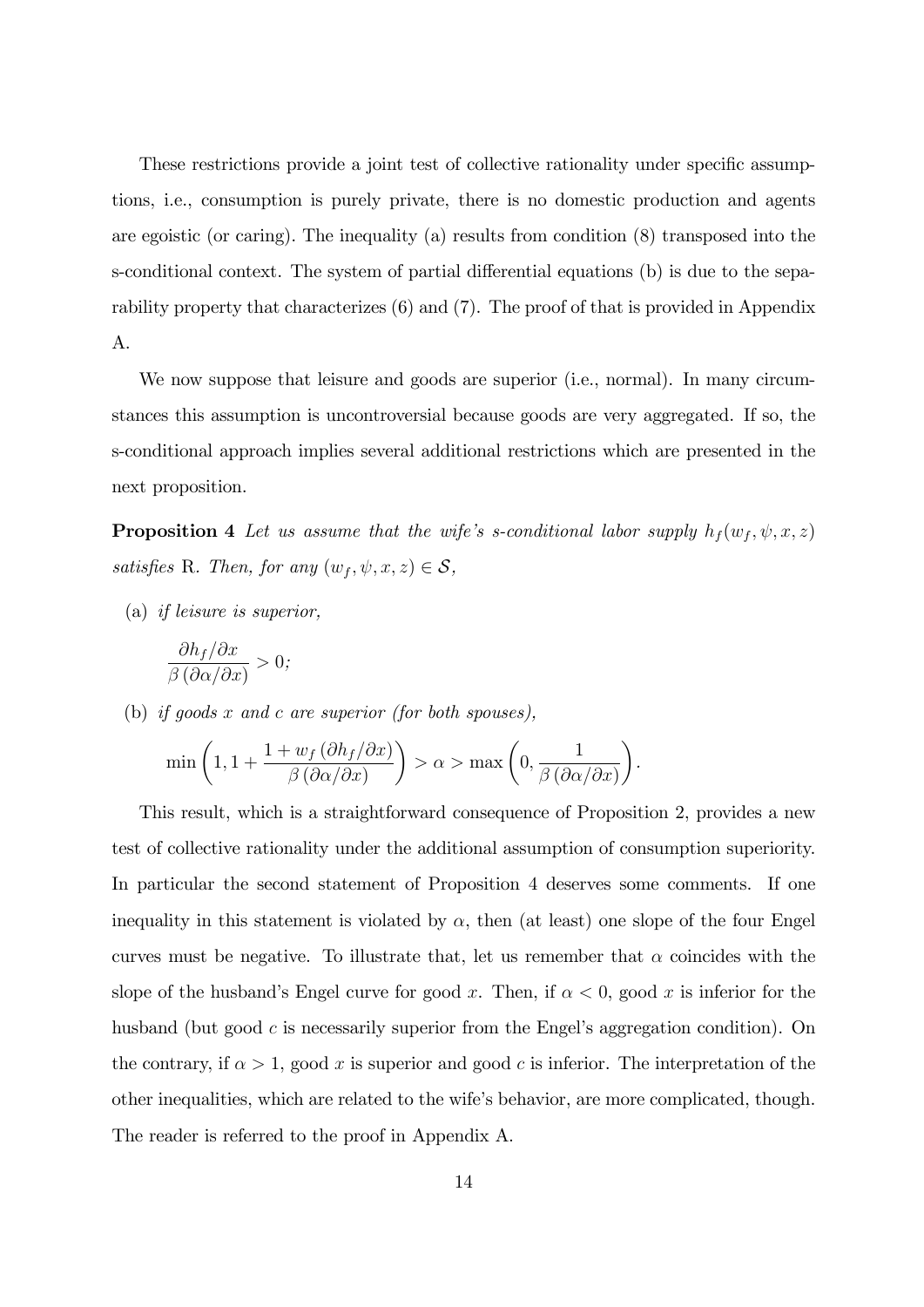#### 2.5 Another interpretation: the role of domestic production

Undoubtedly, the absence of domestic production is a serious shortcoming of the model developed above. Hence, in this subsection, we incorporate the fact that a proportion of time not allocated to market labor supply may be spent producing goods within the household. To do so, we suppose that  $h_i^1 = h_i + h_i^2$ , where  $h_i^1$  and  $h_i^2$  respectively is spouse  $i$ 's total labor supply and domestic labor supply.<sup>9</sup> That means, non-market time can be broken down into time consumed in leisure,  $T - h_i^1$ , and time spent in domestic production,  $h_i^2$ . Then we suppose that goods can be produced using 'individual' technologies of the form:

$$
h_i^2 = f_i(c_i^2, x_i^2) \tag{12}
$$

where  $f_i$  is a function, increasing and strictly convex in its arguments, and  $c_i^2$  et  $x_i^2$  denote the proportion of goods c and x entering spouse is production process, where as usual a positive number indicates an output and a negative number indicates an input. Note that goods c and x are marketable in the sense that they can either be purchased (or sold) in the market or produced at home.<sup>10</sup> Also, the prices are exogenously fixed by the market.

In the specification of the production technology, the fact that  $f_i$  does not depend on  $h_j^2$  ( $j \neq i$ ) is crucial in the development that follows. That implies there is neither substitutability nor complementarity in spouses' time inputs. Overall, this assumption seems to be supported (as a valid approximation at least) by the rare empirical studies of domestic activities (e.g., Graham and Greene, 1984). Now let us suppose that spousesí utility is a function of leisure (instead of nonmarket time) and consumption. We have:

$$
v_i(T - h_i^1, c_i^1, x_i^1), \tag{13}
$$

 $9^9$ To simplify the presentation of this subsection and emphasize the intuition, we do not take into account the rigidity of the husband's labor supply and we do not specify the various non-negativity restrictions on domestic labor supplies and consumptions.

 $10$  For example, meals can be produced within the household or bought from a caterer. Gronau (1977) gives a justification of this traditional assumption.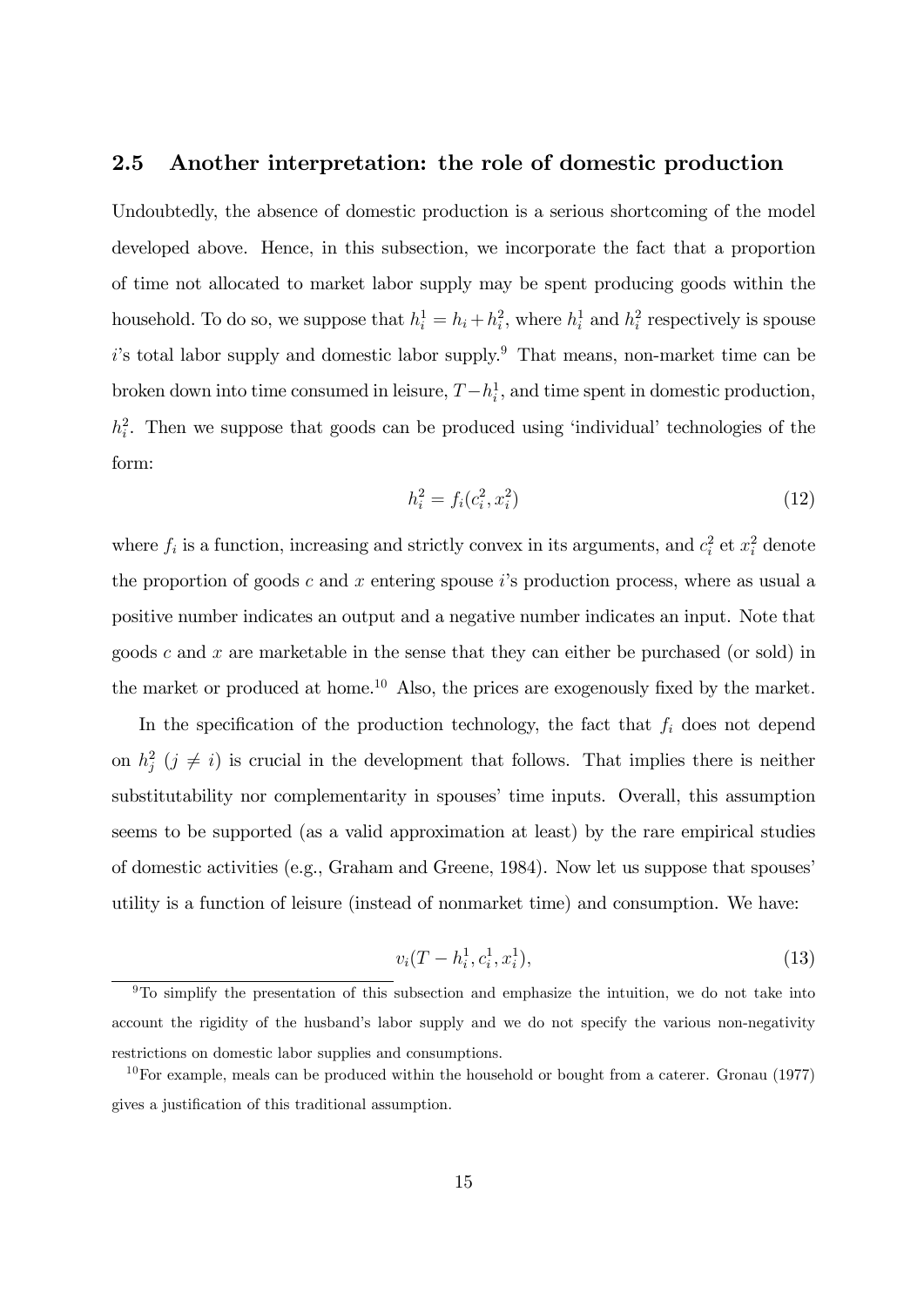where  $c_i^1$  and  $x_i^1$  denote the proportion of c and x which is 'directly' consumed by spouse i (which includes the outputs of the production process and excludes the inputs). We have:  $c_i^1 = c_i + c_i^2$  and  $x_i^1 = x_i + x_i^2$ , where  $c_i$  and  $x_i$  denote the quantity of goods purchased in the market for spouse  $i$ 's use.

The basic idea of the reasoning is that if the production technology is of the form (12), the utility function (1) which is used in the preceding subsections can be derived from a more fundamental representation of preferences, described by (13). We have:

$$
u_i(h_i, c_i, x_i) = \max_{c_i^1, x_i^1, c_i^2, x_i^2} v_i(T - h_i - f_i(c_i^2, x_i^2), c_i^1, x_i^1),
$$
\n(14)

subject to

$$
c_i^1 - c_i^2 = c_i
$$
,  $x_i^1 - x_i^2 = x_i$ .

Since the price of goods is constant (and equal to one), this result is a straightforward application of the Hicks' aggregation theorem. The intuition goes as follows. The allocation process can now be represented in three stages. Firstly, spouses agree on a sharing of nonwife income as previously. Secondly, each spouse maximizes  $u_i$  with respect to  $h_i$ ,  $c_i$ and  $x_i$ , taking account of the wife's share of nonwife income. Thirdly, each spouse maximizes  $v_i$  with respect to  $c_i^1$ ,  $x_i^1$ ,  $c_i^2$  and  $x_i^2$ , taking account of their individual production technology and their preceding choices of  $h_i$ ,  $c_i$  and  $x_i$ . This last stage, which characterizes the domestic production interpretation, is described by Program (14) above. Note that the arbitrage between domestic and market activities is determined by the comparison of market wage rate and domestic productivity. If productivity is high, it is profitable to devote a large proportion of time to domestic activities. This may explain the specialization of one spouse in market or domestic activities.

Now, if the interpretation above is accepted, the individual demands that are retrievable from Proposition 2 can be seen as the difference of the demands of goods which are directly consumed  $(x_i^1, c_i^1)$  and those which are produced (or used as inputs) at home  $(x_i^2, c_i^2)$ . In other words, it represents the quantity of goods purchased by spouse i with her share of nonwife income in the second stage of the decision process described above.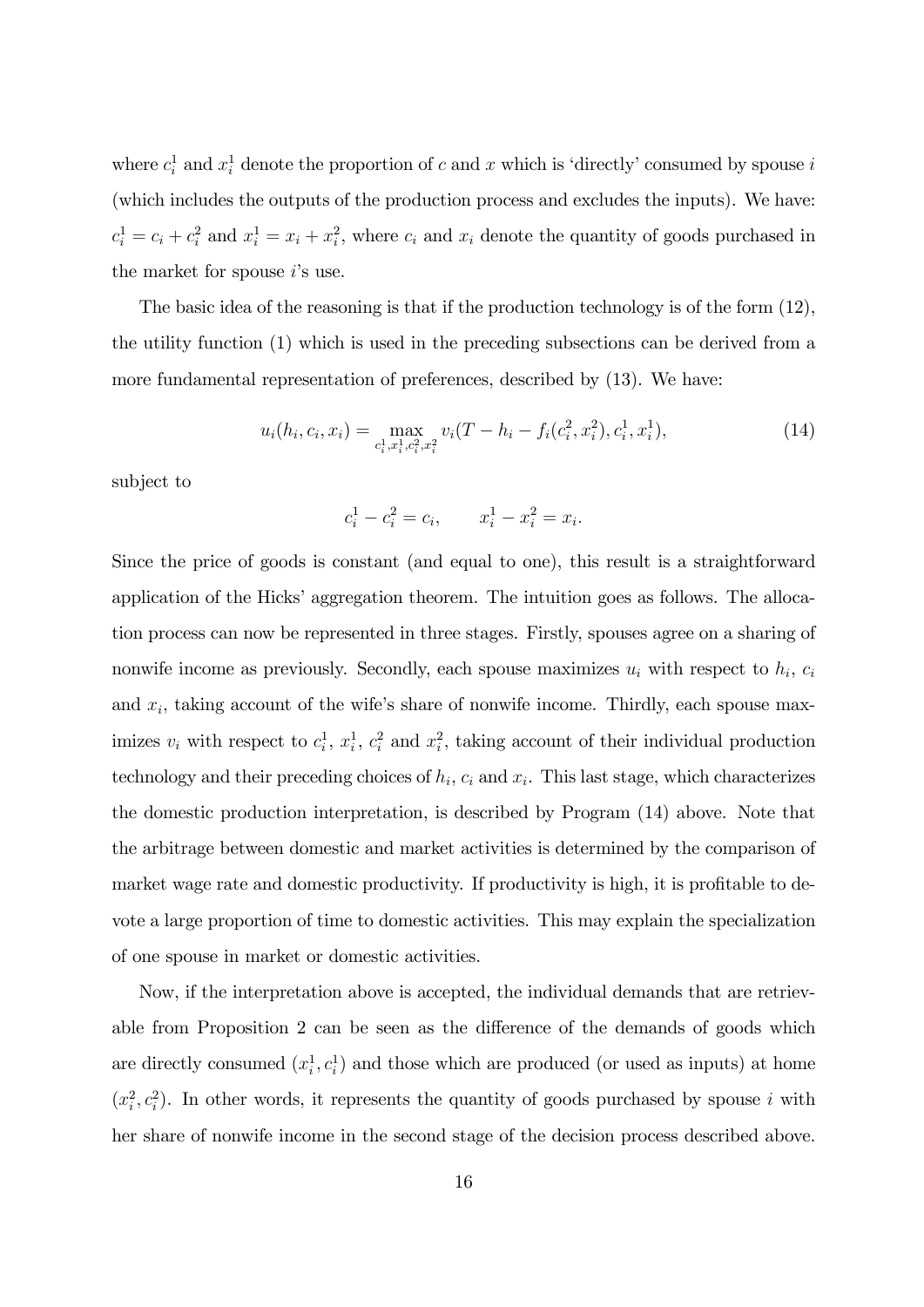In any case, however, the utility function  $u_i$ , which is (partially) identified from observed behavior, continues to represent a valid indicator of spouse iís welfare. In addition, the testability results presented in Proposition 3 and 4 are still valid in the domestic production interpretation.

## 3 Parametric Specification of the Model

#### 3.1 Quadratic Conditional Labor Supply

In order to estimate and test the collective model previously developed we must first specify a functional form for the wife's s-conditional labor supply. Let us consider a very general, quadratic functional form:

$$
h_f = a_{00}(z) + a_{01}w_f + a_{02}\psi + a_{03}x + a_{11}w_f^2 + a_{22}\psi^2 + a_{33}x^2
$$
  

$$
+ a_{12}w_f\psi + a_{13}w_f x + a_{23}\psi x,
$$
 (15)

where  $a_{01},...,a_{23}$  are parameters and  $a_{00}$  is a function of observed and unobserved heterogeneity. To make things simple, we suppose that  $a_{00}$  has a linear form:  $a_{00} = \alpha' z$ , where  $\alpha$  is a vector of parameters and z a vector of socio-demographic factors.

This specification has the main advantage of allowing very flexible responses of hours to wage rate. To justify this áexibility, Figure 1 reports four locally weighted regressions of female hours on the wage rate. The thick regression line relates to a sample of households with nonwife income below the first quartile. The dotted regression line relates to a sample of households with nonwife income above the first quartile and below the median. The dashed regression line relates to a sample of households with nonwife income above the median and below the third quartile and the large dashed regression line to a sample of households with nonwife income above the third quartile. A clear non-monotonic relationship between hours and wages appears. Moreover, for a given wage rate, the slope of this relationship depends on nonwife income. The different curves also show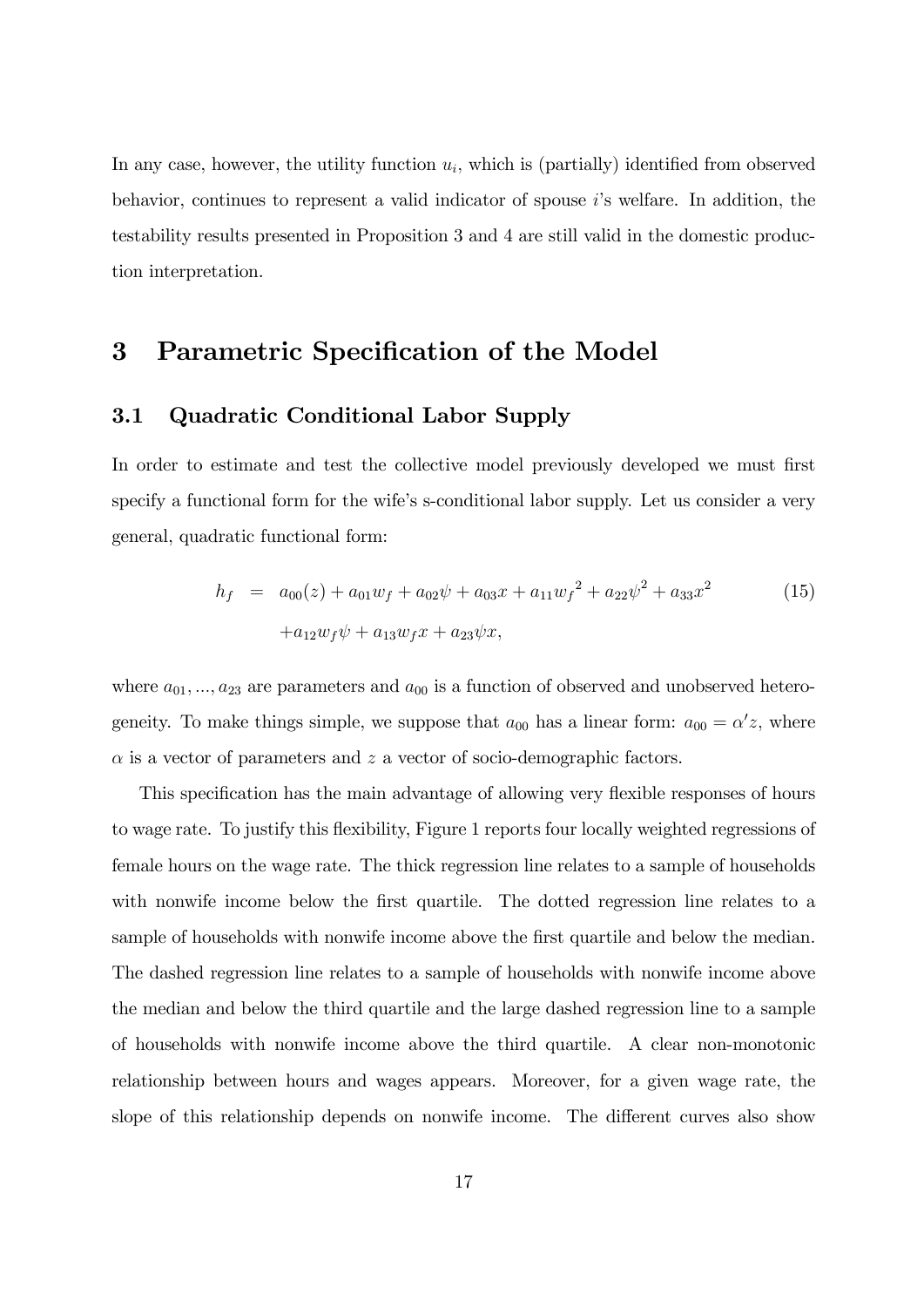a substantial income effect. Hence a flexible specification is necessary to grasp these features.<sup>11</sup>

The collective model yields a set of parametric restrictions on (15) that can be empirically tested. Using the results given in Proposition 3, we can show that the coefficients of this functional form have to satisfy the following restrictions:  $12$ 

$$
2a_{33}a_{12} - a_{13}a_{23} = a_{23}a_{23} - 4a_{33}a_{22} = 0.
$$
 (16)

Note that these restrictions do not entail unrealistic constraints on behavior. Moreover, the Slutsky condition implies that

$$
\left(a_{01} - \frac{a_{03}a_{13}}{2a_{33}}\right) + 2\left(a_{11} - \frac{a_{13}^2}{4a_{33}}\right)w_f - \left(a_{02} - \frac{a_{03}a_{23}}{2a_{33}}\right)h_f > 0.
$$
 (17)

In principle, this restriction can be globally imposed but it reduces excessively the flexibility of the functional form. Hence we prefer checking (17) for each observation.

Now, if these restrictions are imposed, the wife's Marshallian labor supply and the sharing rule can be retrieved. And, from the results given in Proposition 4, the superiority of goods  $x$  and  $c$  can be tested.



Figure 1: Locally weighted regression, FHBS 2000 data

<sup>&</sup>lt;sup>11</sup>These results are only illustrative since no allowance is made for the endogeneity of the wage or nonwife income. Note that the data are sparse for  $w_f$  greater than 20.

<sup>&</sup>lt;sup>12</sup>These restrictions have been obtained using a mathematical computation software.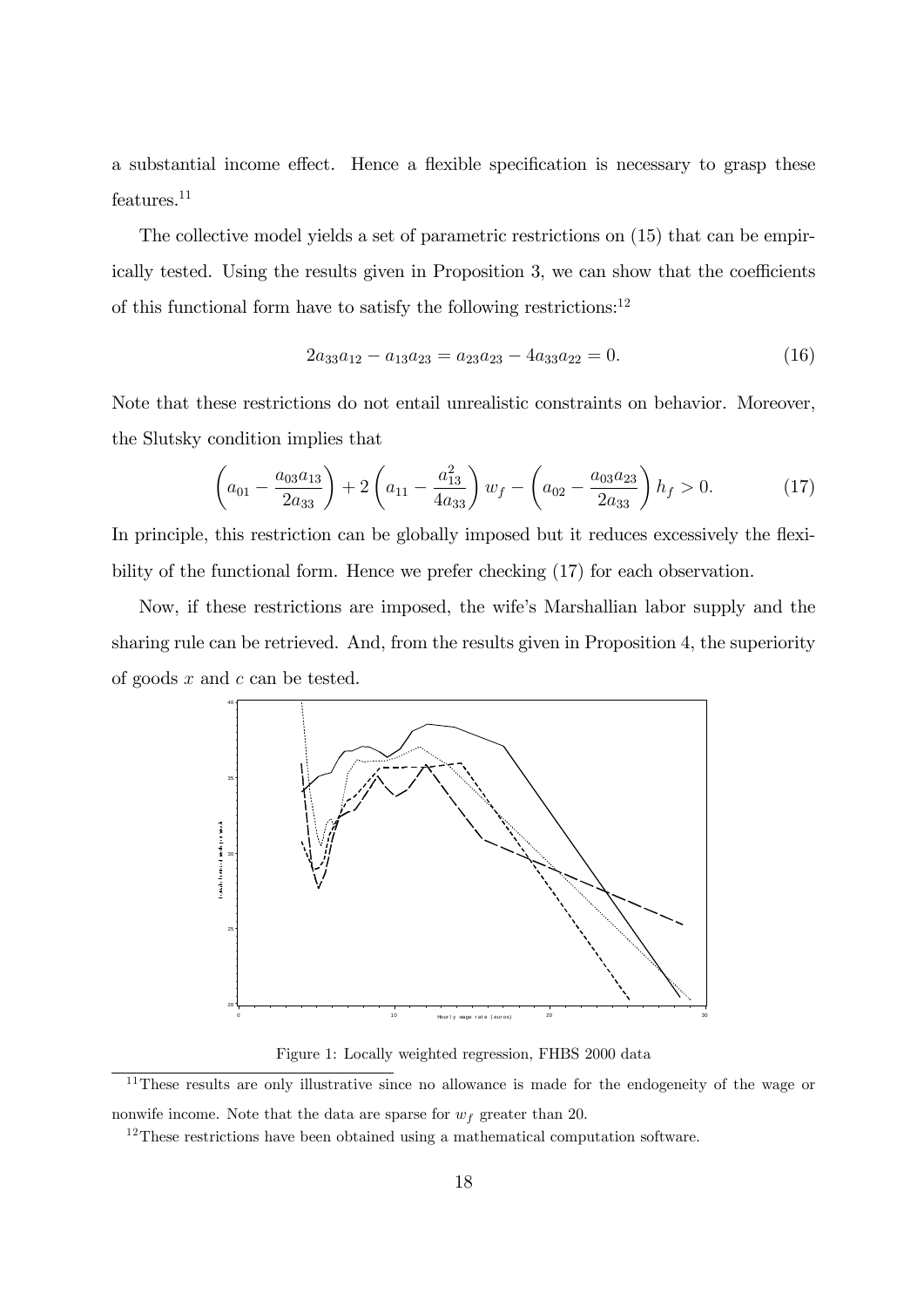#### 3.2 Recovering the Structural Parameters

**Sharing rule.** Let us define  $\Theta = a_{03} + a_{23}\psi + a_{13}w_f + 2a_{33}x$  and  $\Delta = a_{03}a_{23} - 2a_{02}a_{33}$ . The s-conditional sharing rule is quadratic and its derivatives are given by

$$
\frac{\partial \kappa}{\partial w_f} = a_{13} \frac{\Theta}{\Delta}, \qquad \frac{\partial \kappa}{\partial \psi} = a_{23} \frac{\Theta}{\Delta} \qquad \text{and} \qquad \frac{\partial \kappa}{\partial x} = 2a_{33} \frac{\Theta}{\Delta}.
$$

Solving this system of three partial differential equations, we obtain the s-conditional sharing rule equation:

$$
\rho = K_0(z) + K_1 w_f + K_2 \psi + K_3 x + K_4 w_f^2 + K_5 \psi^2 + K_6 x^2
$$
\n
$$
+ K_7 w_f \psi + K_8 w_f x + K_9 \psi x,
$$
\n(18)

where  $K_0(z)$  is an unidentified function of z, and where

$$
K_1 = \frac{a_{03}a_{13}}{2}, \quad K_2 = \frac{a_{03}a_{23}}{\Delta}, \quad K_3 = \frac{2a_{03}a_{33}}{\Delta}, \quad K_4 = \frac{a_{13}^2}{2\Delta},
$$
  
\n
$$
K_5 = \frac{a_{23}^2}{2\Delta}, \quad K_6 = \frac{2a_{33}^2}{\Delta}, \quad K_7 = \frac{2a_{12}a_{33}}{\Delta}, \quad K_8 = \frac{2a_{13}a_{33}}{\Delta},
$$
  
\n
$$
K_9 = \frac{a_{23}a_{33}}{\Delta}.
$$

It is also possible to recover the Marshallian labor supply associated with this setting.

Marshallian labor supply. The Marshallian labor supply does not depend on the conditioning good  $x$  and takes the following form:

$$
h_f = A(z) + Bw_f + Cw_f^2 + D(\psi - \rho), \qquad (19)
$$

where

$$
A(z) = a_{00}(z) + \left(a_{02} - \frac{a_{03}a_{23}}{2a_{33}}\right) \times K_0(z), \quad B = a_{01} - \frac{a_{03}a_{13}}{2a_{33}},
$$
  

$$
C = a_{11} - \frac{a_{13}^2}{4a_{33}}, \qquad D = a_{02} - \frac{a_{03}a_{23}}{2a_{33}}.
$$

Hence the wife's Marshallian labor supply belongs to the family of semi-quadratic specifications, and the normality of leisure implies that  $D < 0$ . Note that the utility function that rationalizes this functional form exists in closed form and is given by Stern (1986).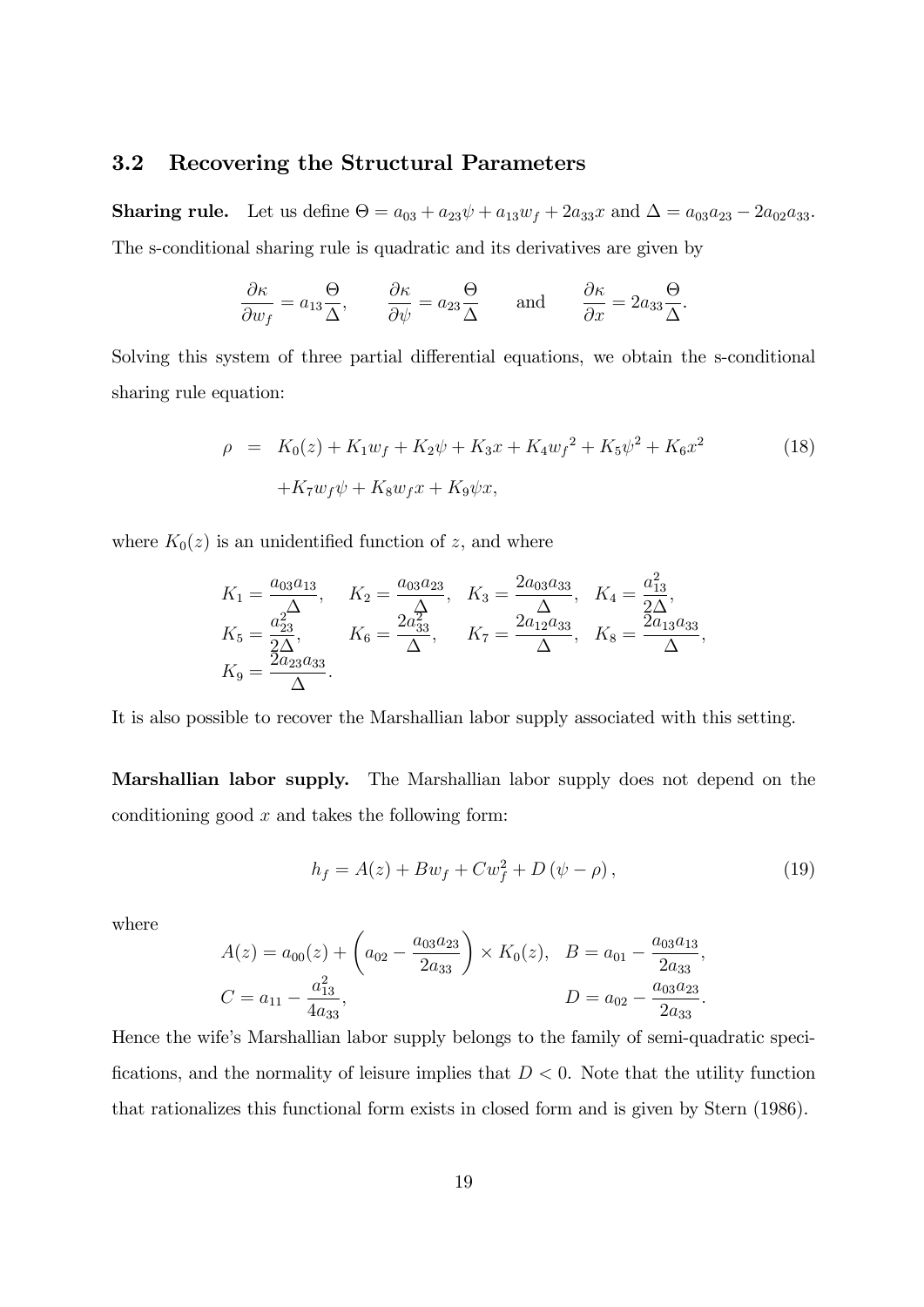Slopes of the Engel curves. If goods x and c are superior, the slope of the Engel curves generates a strong test of collective rationality, as is explained in the discussion of Proposition 4. To carry out this test, these slopes have to be computed for the present functional form with the identification results given in Proposition 2. However, the formulae are quite complicated, so that the slopes are not exhibited here. Note that the positivity must be checked for each observation since the Engel curves are not linear.

## 4 Data and Empirical Results

#### 4.1 Data

The data are taken from the French Household Budget Survey 2000 conducted by the French institute of economic and statistical information (INSEE). It contains detailed information on consumption, labor income, working hours, education and demographic characteristics. We select a sample of married and cohabiting couples where the adults are aged between 20 and 60 and available for the labor market. For this purpose, households where adults are disabled, retired or students are excluded. We also exclude households where adults are self-employed or farmers. The labor supply behavior of these two categories may indeed be rather different from salaried workers and, altogether, would require a different modeling strategy. We further select households where hours of work are positive for wives and at least 35 hours per week for husbands. We also restrict our sample to households with no pre-school (under 3) children in order to minimize the extent of nonseparable public goods within the household which is not accounted for in our model. Finally, since Browning and Chiappori (1998) argue that the hypothesis of efficiency in the intra-household decision process is more likely to be satisfied in stable couples, we further restrict our sample to households with at least two years of conjugal life. In all, these selection criteria lead us to 1670 observations.

The theory developed above requires the conditioning good  $x$  to be private and non-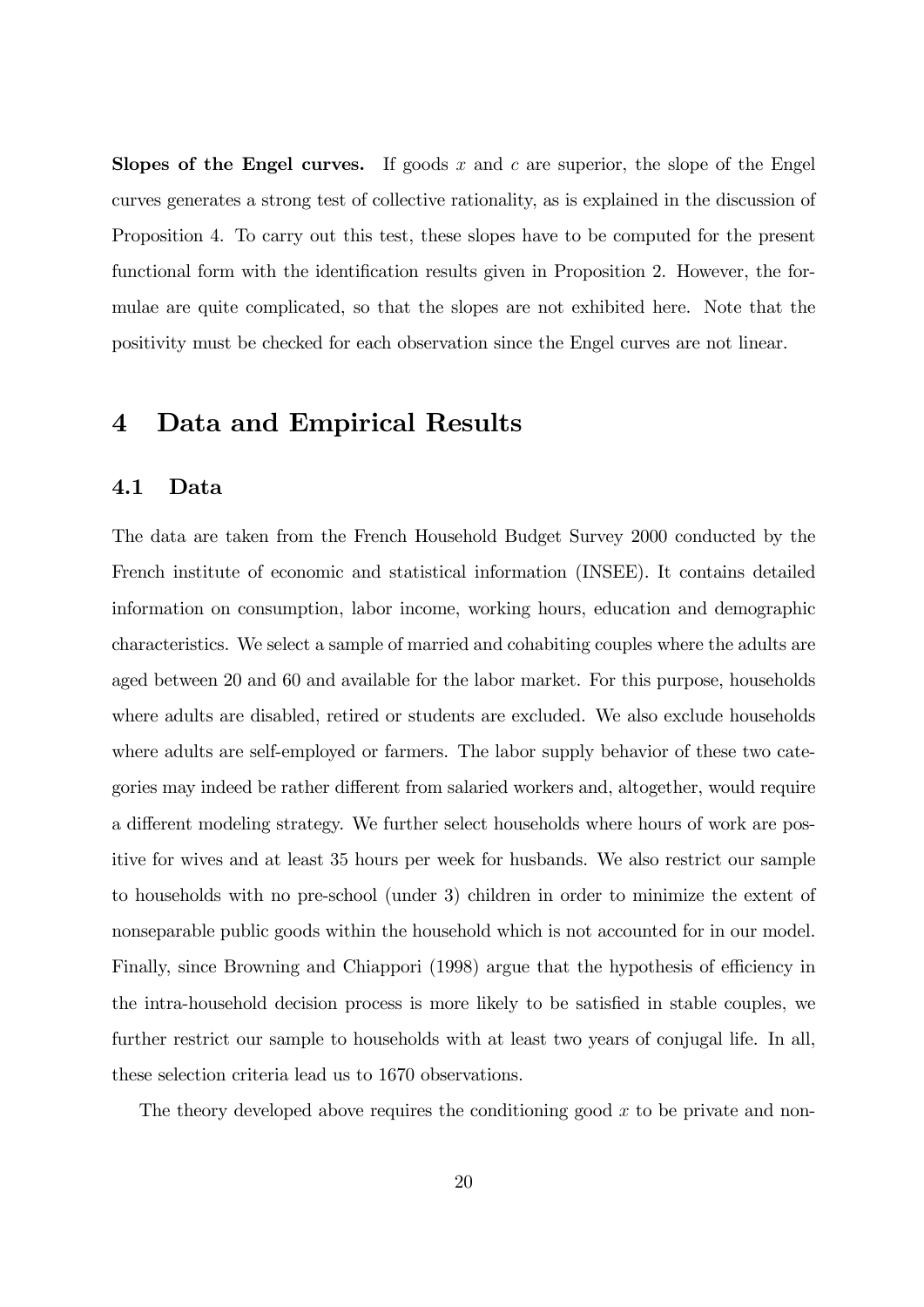|                                     | Mean  | Median | Std. Dev. |
|-------------------------------------|-------|--------|-----------|
| The Whole Sample of Working Couples |       |        |           |
| Male weekly hours of work           | 40.65 | 39.00  | 8.09      |
| Female weekly hours of work         | 33.24 | 35.00  | 9.56      |
| Our Selected Sample of 1670 Couples |       |        |           |
| Female weekly hours of work         | 33.33 | 35.00  | 9.64      |
| Female hourly wage rate             | 8.78  | 7.71   | 4.18      |
| Annual food expenditures            | 6101  | 5762   | 2810      |
| Annual nonwife income               | 20632 | 16815  | 19479     |
| Wife's age                          | 41.00 | 41.00  | 8.15      |
| Number of children                  | 1.28  | 1.00   | 1.08      |

Table 1: Descriptive Statistics of the Sample

Notes: all monetary amounts in euros.

durable. In addition, since expenditures on nondurables are recorded in the survey on diaries covering two-week periods (and extrapolated for the year), infrequency of purchases may be a serious issue. We thus choose the household expenditure on food at home (including alcohol and tobacco) as the conditioning good. One advantage of using that variable is that the number of zeros is far lower than for other goods. However, we have also estimated the model with two other conditioning goods, namely, food away from home and clothing. In this case, the collective restrictions (16) and (17) are not rejected by the data but the coefficients are less precisely estimated than with food at home as the conditioning good. These estimations are summarized in Table 6 (Appendix B).

The female labor supply  $h_f$  is the number of working hours per week. The wage rate  $w<sub>f</sub>$  is the average hourly earnings defined by dividing the wife's total labor income on all jobs over annual hours of work on all jobs. As the latter information is not included in the data, it is computed from  $h_f$  and the number of months worked during the year.

The nonlabor income  $y$  is defined as the nonlabor income net of savings and is given by the budget identity:  $y = c + x - w_m h^* - w_f h_f$ , so that the nonwife income  $\psi$  is equal to:  $\psi = c + x - w_f h_f$ . That is, the nonwife income  $\psi$  is the difference between annual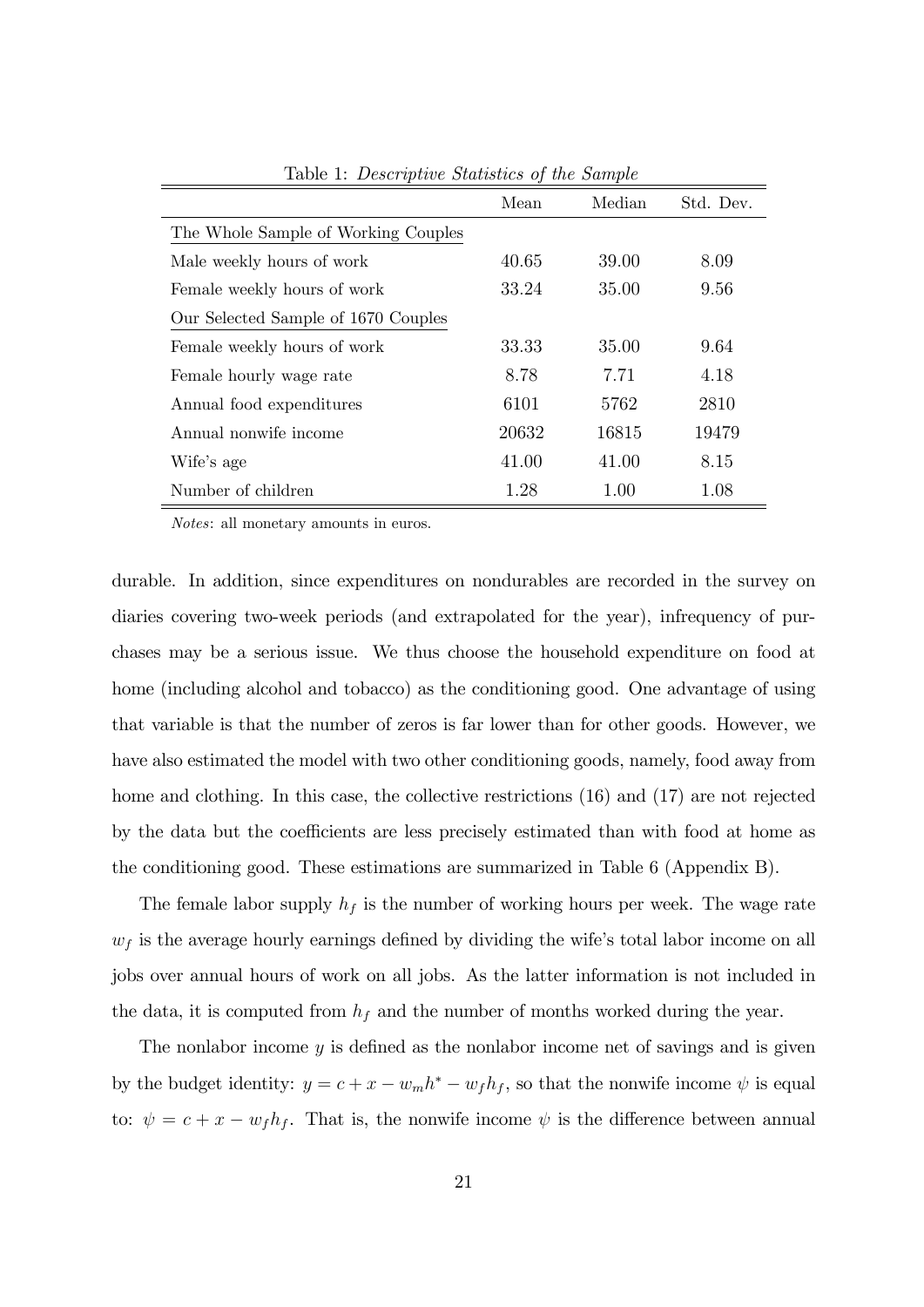household total consumption and female labor earnings. In doing that we follow Blundell and Walker (1986) and adjust nonwife income to be consistent with an intertemporally separable life-cycle model.

Finally, the socio-demographic factors  $z$  include the number of children and the wife's age.<sup>13</sup> As in Bourguignon and Magnac  $(1990)$ , the wife's education level is used as an excluded instrument, instead of being used as a regressor.

Some descriptive statistics of the sample are exhibited in Table 1. The first and second rows of the table help us compare the distribution of male and female labor supply for working couples. On average, men work more than women and their labor supply is more concentrated. The comparison with the United-States, for instance, is striking. In the PSID of 1990, using a similar selection as done here for couples, we find that there is no obvious concentration in the distribution of hours, apart from the mode between 35 and 40 weekly hours. This spike itself concerns only 39:5% (resp. 36:8%) of US men (resp. women) in working couples compared to 65:5% (resp. 45:9%) of the French men (resp. women) in working couples. We are inclined to believe that the variability in husbands working hours can simply be disregarded by a study of French wives' behavior. This issue is examined below with a formal test of the rigidity of male labor supply.

#### 4.2 Endogeneity and Choice of Instruments

The wage rate is computed as labor income divided by hours of work. This may induce the so-called ëdivision biasí. Moreover, the nonwife income and the food expenditures are likely to be endogenous as they are choice variables in the model. Therefore, we have chosen to instrument the wifeís wage rate, the nonwife income, the food expenditures and their squares and cross-products. The possible endogeneity of children deserves further attention. On the one hand, we may assume that we only need to worry about the endogeneity of recently born children and can treat older children as predetermined. On

 $13$  In principle, the socio-demographic factors  $z$  may also include variables related to the husband. However, these turn out to be insignificant.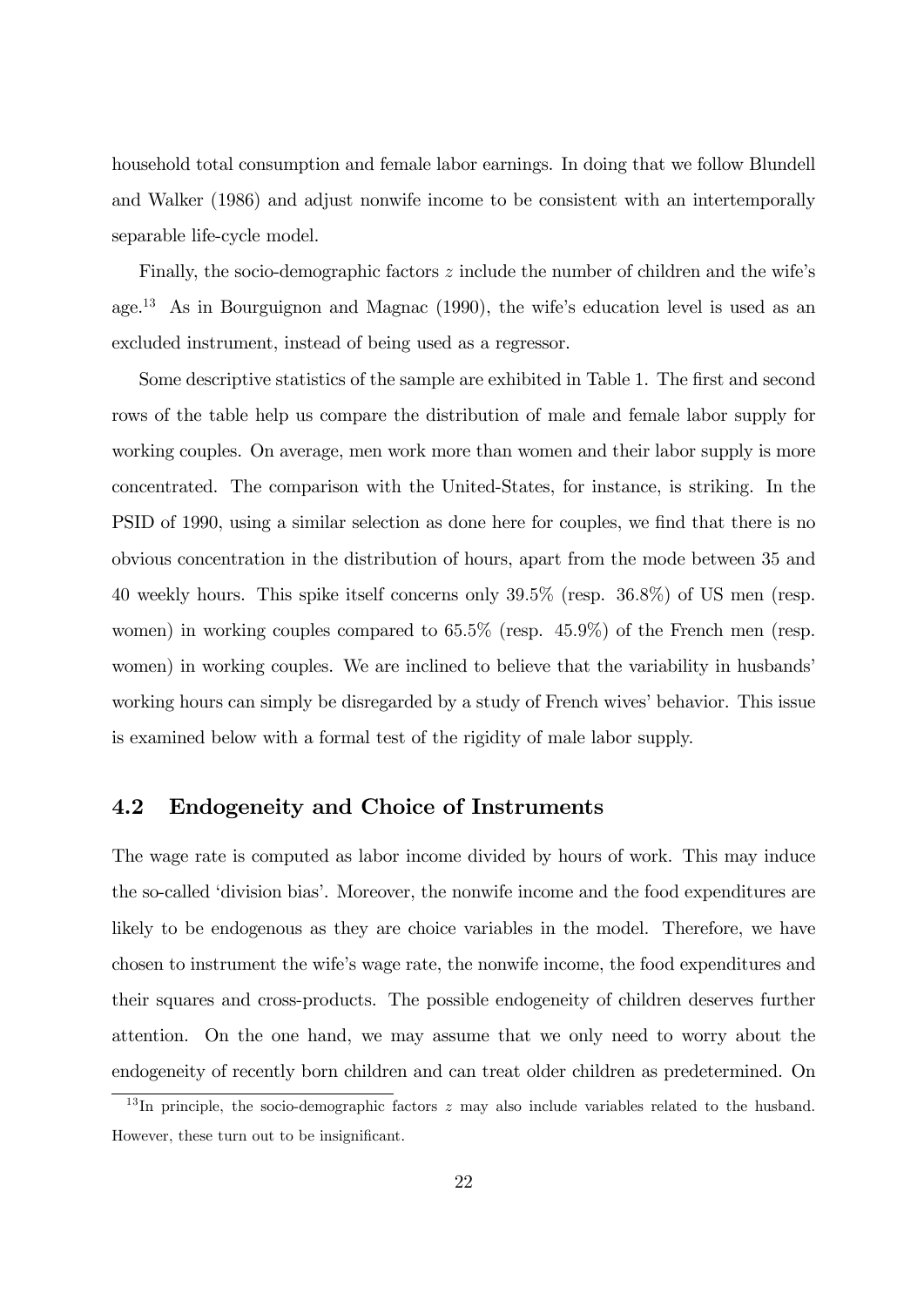the other hand, there is some evidence that labor force behavior surrounding the first birth is a significant determinant of lifetime work experience (Browning, 1992). All things considered, this issue is an empirical one. Hence, since the exogeneity of the number of children is not rejected by our data, the estimations of the model we present below do not instrument the number of children.<sup>14</sup>

Now, an issue that requires some discussion relates to the choice of the instruments. We first assume that the husband's annual labor earnings are not correlated with the wife's taste for work. This is a reasonable assumption as, in our model, his labor supply is exogenously constrained. To grasp as much variation as possible in the endogenous regressors, we use a fourth order polynomial in the husband's labor earnings. We also use a second order polynomial in age and education for the wife and for the husband, and a second order polynomial in exceptional incomes (including inheritance, bequests and gifts) as instruments. This yealds sixteen instruments.<sup>15</sup>

Other instruments include a constant, the number of children, two dummies for husband's father's profession, a dummy variable for living in the Paris region, a cross-term of wife's education and husband's labor earnings. Since our estimation technique takes account of the selection of the sample, we also use the inverse Mill's ratio as an instrument. In all, we have twenty-three instruments. As usual, measurement error in the instruments is not supposed to be correlated with the response error for the endogenous variables.<sup>16</sup>

<sup>&</sup>lt;sup>14</sup>However, our conclusions are still valid when the number of children is supposed to be endogenous. In that case the estimates differ only in that the coefficient of the number of children in  $(15)$  is no longer significant. These results are available upon request.

<sup>&</sup>lt;sup>15</sup>These instruments are strongly correlated. To avoid this problem, we replace the polynomials with their corresponding principal components, that is orthogonal linear combinations of the original instruments. Estimations are then more stable.

 $16$ For Altonji (1986) and Altonji and Siow (1987) this assumption is reasonable, given that these variables are based on independent questions.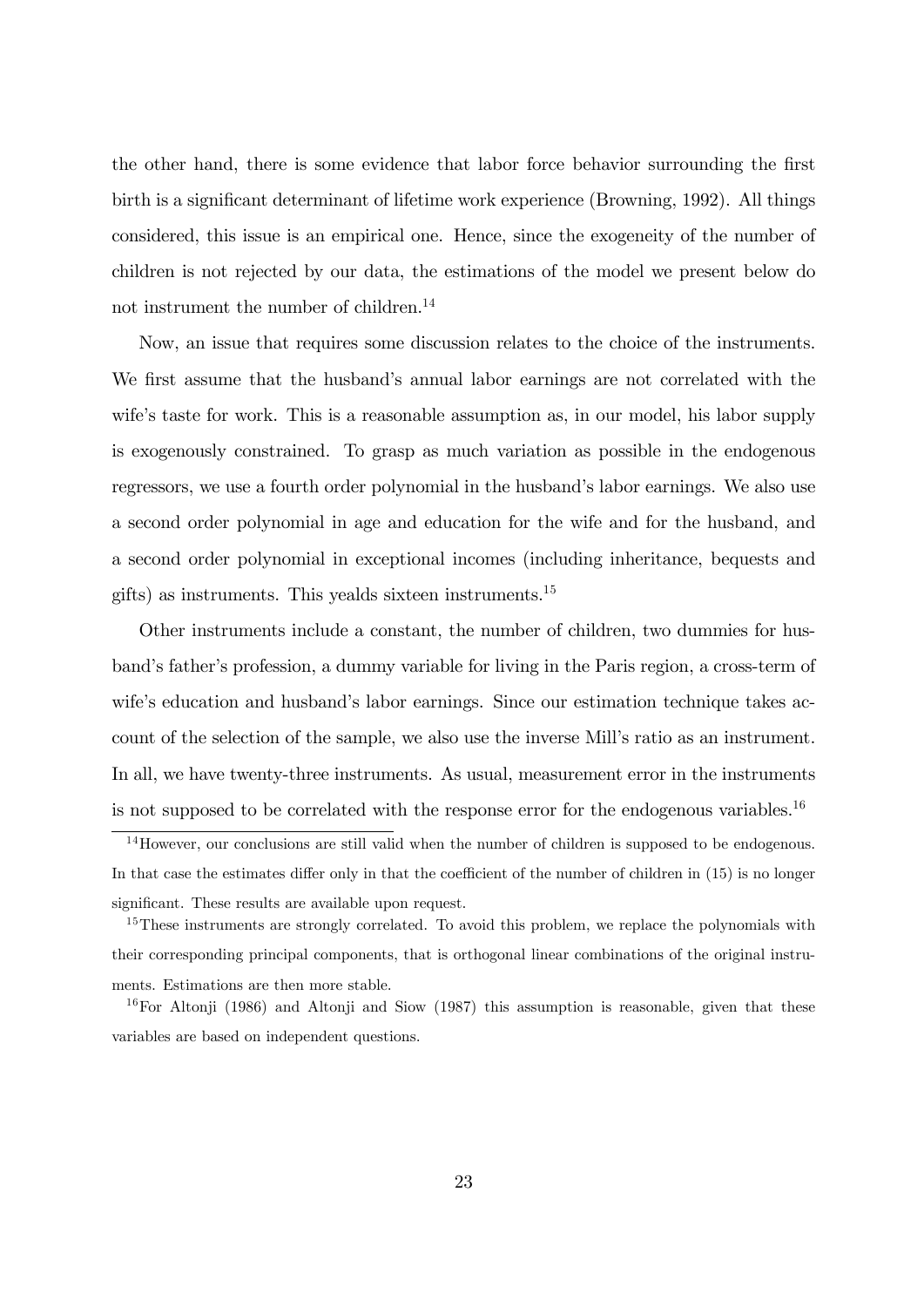#### 4.3 Results

Before we present any further results we report the tests of the validity of the instruments.

#### 4.3.1 The validity of the instruments

We first test the null hypothesis that none of the excluded instruments is correlated with the endogenous variables in the system of equations  $Y = W\Gamma + e$ , where Y is the matrix of endogenous regressors,  $W$  the matrix of instruments and  $\Gamma$  a matrix of parameters and e a matrix of random terms. The first panel of Table 7 in Appendix C shows  $F$  statistic, corresponding p-value and adjusted R-square for each of the nine auxiliary regressions. The p-values are close to zero, indicating that the null hypothesis is clearly rejected. This gives evidence that the instruments are significant for all the endogenous variables. Note, however, that the F statistic concerning the auxiliary regression on  $\psi^2$  is relatively small (less than 5). In a 2SLS context Staiger and Stock (1997) suggest that estimates and confidence interval may be unreliable with first-stage  $F$ 's this small.<sup>17</sup> On the other hand, Bound, Jaeger and Baker (1995) mention that results should be interpreted with caution for first-stage  $F$  statistics close to one.

To decide on the potential weakness of our instruments, we test whether the excluded instruments have enough explanatory power *jointly* for all the endogenous variables. For that purpose we use the test provided in Robin and Smith (2000). This test evaluates the rank of the coefficient matrix on the excluded instruments in the auxiliary regressions. A short account is in Blundell, Duncan and Meghir (1998). Let  $\Lambda$  be a consistent and asymptotically normal estimator of a  $p \times k$  reduced form parameter matrix  $\Lambda$  on the excluded instruments.<sup>18</sup> Here we have four included instruments (a constant, the wife's age, the number of children and the inverse of Mill's ratio) so that there are  $p = 23 - 4 =$ 

<sup>&</sup>lt;sup>17</sup>We allow for heteroscedasticity of unknown form and estimate the model with GMM. We do not know whether these differences significantly affect their asymptotic or not.

<sup>&</sup>lt;sup>18</sup>The matrix  $\Lambda$  contains only the parameters of  $\Gamma$  related to the excluded instruments in the sconditional labor supply equation.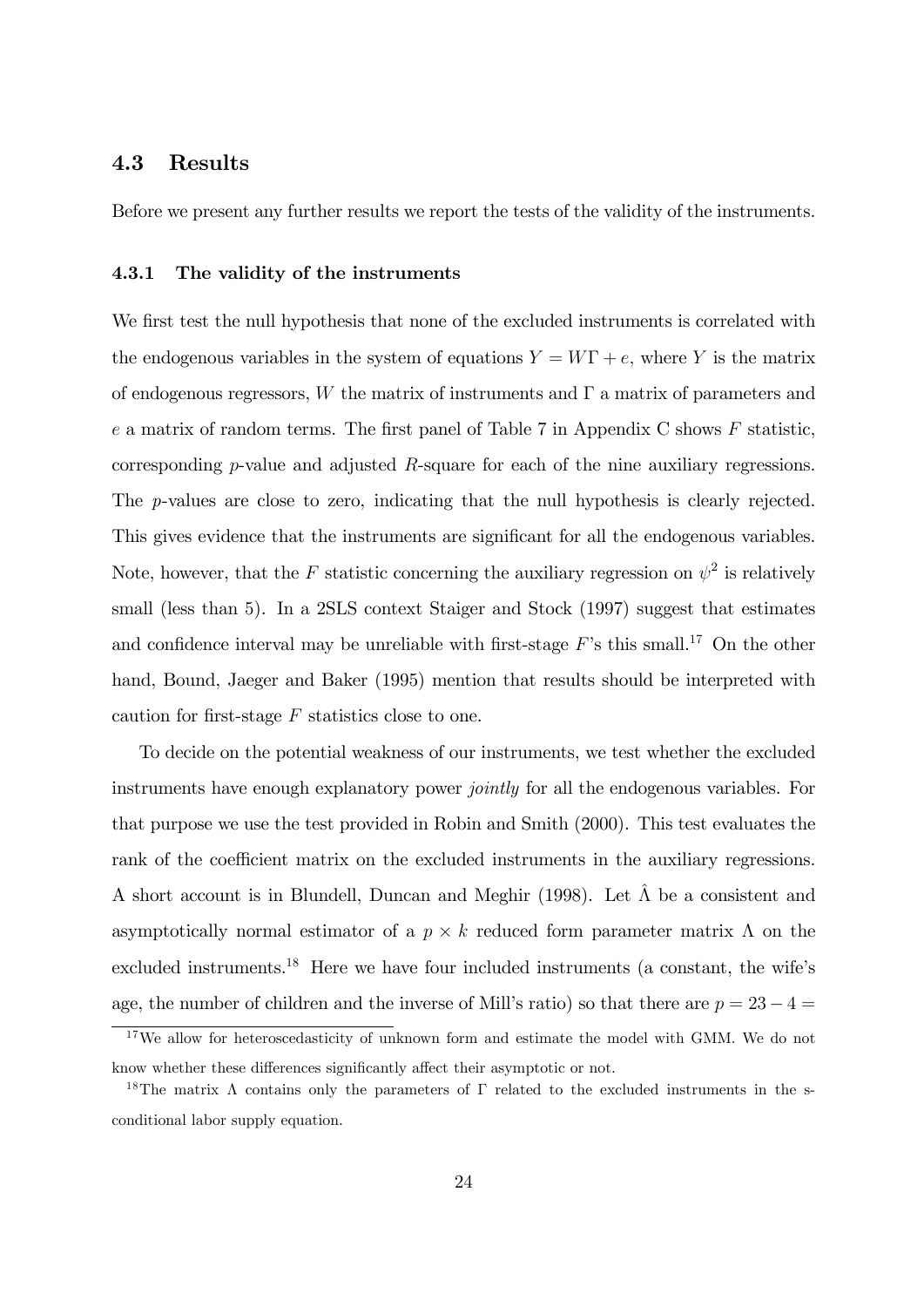19 excluded instruments and  $k = 9$  endogenous variables. If  $\Lambda$  is not full rank (i.e.,  $rk(\Lambda) < 9$ , the excluded instruments are weak for at least one endogenous variable. If  $\Lambda$  is full rank (i.e.,  $rk(\Lambda) = 9$ ), the excluded instruments have enough explanatory power jointly for all the endogenous variables. The Robin-Smith test of rank is based on the eigen values of  $\hat{\Lambda}^T\hat{\Lambda}$ .

Following the sequential procedure advocated in Robin and Smith (2000), we test for  $H_0: rk(\Lambda) = r$  against  $H_1: rk(\Lambda) > r$  for  $r = 1, ..., 9$  and halt at the first value of r for which the test statistic indicates a nonrejection of  $H_0$ . The second panel of Table 7 in Appendix C exposes the results. Again, the p-values are close to zero: The null hypothesis  $rk(\Lambda) = 1$  is rejected, so is the null  $rk(\Lambda) = 2$ , and so on until  $rk(\Lambda) = 8$  is also rejected: the reduced form coefficient matrix  $\Lambda$  is full rank. We thus conclude that the excluded instruments are valid enough to give reliable estimates and confidence interval.

#### 4.3.2 Tests of husband's labor supply rigidity

Our theoretical results crucially rely on the postulate that the wifeís labor supply is independent of the husband's wage rate (conditionally on the levels of nonwife income and one reference good). This is a consequence of the husband's labor supply rigidity. In particular, if the husband's hours of work vary, the wife's labor supply will in general depend on the husband's wage rate. In that case our conclusions will be invalidated.

As a matter of fact, the data indicates that the dispersion of the husband's working hours is quite limited. In spite of that the husband's wage rate can possibly influence the wife's behavior and question the validity of our approach. Also, the rigidity of the husband's behavior must be tested. To do that, we introduce an additional term,  $w_m$ , in (15) and assess its significance.<sup>19</sup> We perform this test whether  $W_m$  is included or not in the set of instruments, where  $W_m$  is the matrix of variables constructed from the

 $19\text{In focusing on the role of the husband's wage rate in the s-conditional labor supply, this test is}$ explicitly intended to test the implication of the dispersion in husband's working hours that may invalidate our theory.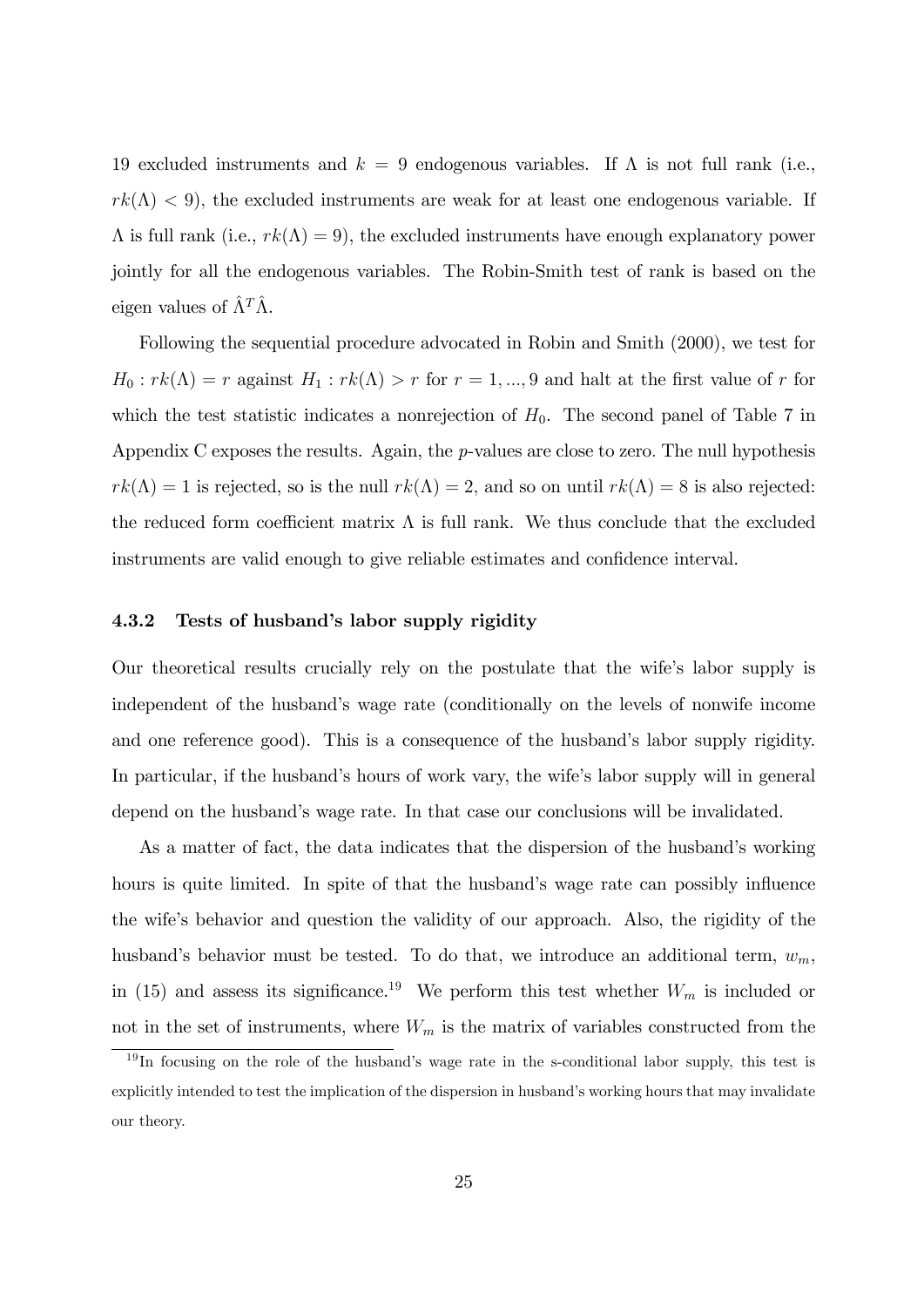husband's labor income. In both cases the husband's wage rate has no impact statistically different from 0.

We also test in the estimation of (15) for the endogeneity of the subset of instruments  $W_m$ . Suppose that the husband's wage rate is exogenous. Now it is orthogonal to the error term if husband's labor supply is exogenously constrained. Otherwise it is not. The corresponding test statistic is simply the difference in the criterion functions for GMM estimation with and without the questionable instruments  $W_m$  (Ruud, 2000, p. 576). Under the null hypothesis of orthogonality it converges in distribution to a  $\chi^2(k)$  random variable, where  $k = 5$  is the number of questionable instruments. The difference gives a test statistic of 8:139 (8:115 if the collective restrictions (16) are imposed). At conventional levels we do not reject the null hypothesis.<sup>20</sup> In conclusion, even if the husband's working hours exhibit some dispersion, this should not prevent us from applying the present theory. In addition this test reinforces the evidence that the husband's labor supply is exogenously determined in France.

#### 4.3.3 Labor supply estimates

Firstly, conditioning the sample on "stable" households with working wives and no children under 3 year of age may induce a selectivity bias. To account for all these selection rules we estimate a reduced-form participation equation and include the inverse Mill's ratio into the labor supply equation (15). The estimates of the selection equation are shown in Table 8 (Appendix C). This equation includes the wife's age and education, the husbandís income and male and female unemployment rates as explanatory variables. The results show a strong effect of age, education and income, whereas the unemployment rates have a significant effect. Hence the labor supply equation, which excludes the latter variables, is well identified.

Let us now turn to the labor supply results. We denote the inverse Mill's ratio estimated from the participation equations by  $\hat{\lambda}$  and the matrix of residuals obtained from

<sup>20</sup>Further details are available upon request.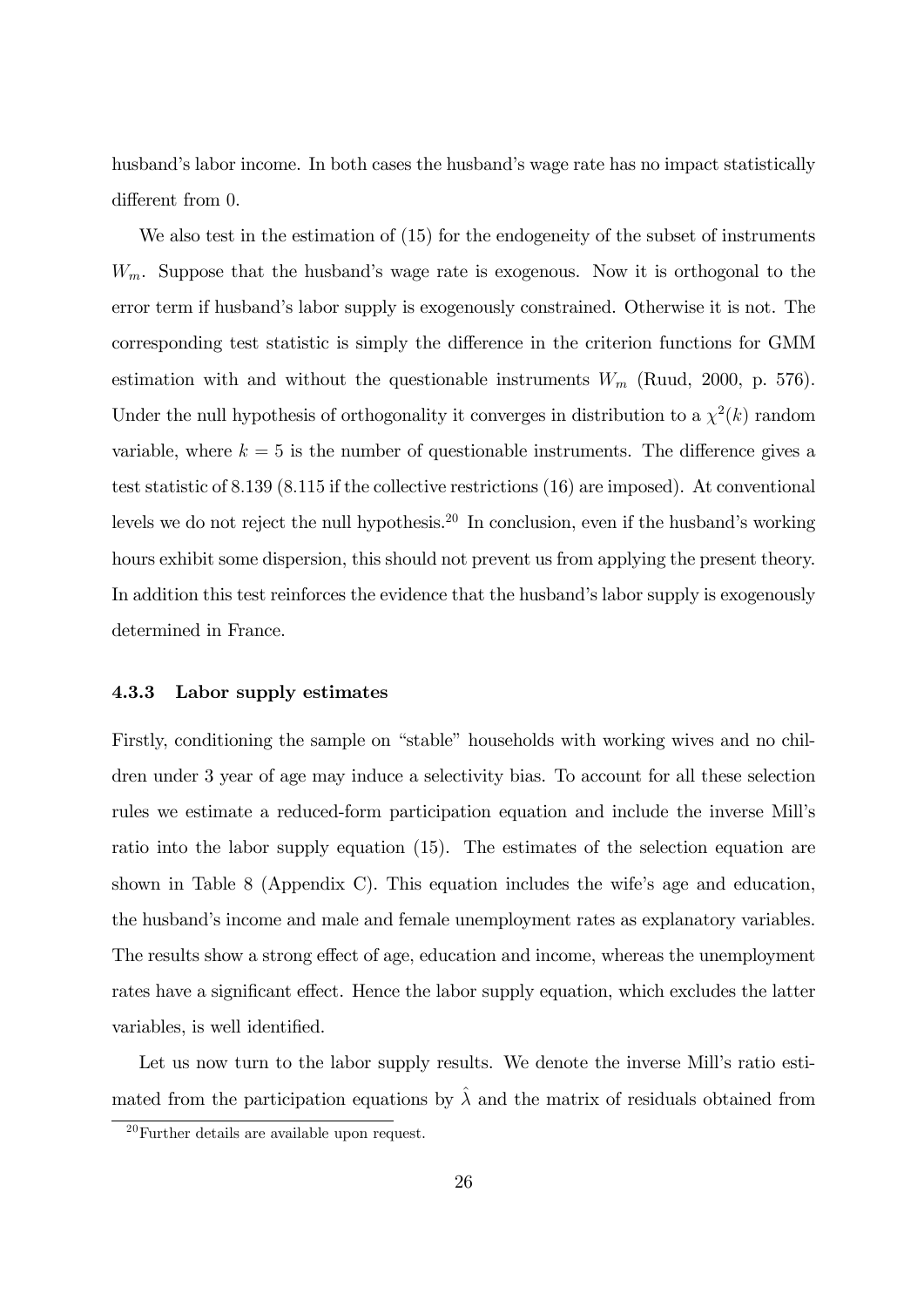|                                     |                                    | Unrestricted Model |            | Restricted Model                        |             |
|-------------------------------------|------------------------------------|--------------------|------------|-----------------------------------------|-------------|
|                                     |                                    | <b>OLS</b>         | <b>GMM</b> | <b>NLS</b>                              | <b>GMM</b>  |
| $a_{01}$ :                          | $w_f$                              | $4.430***$         | 4.727***   | $4.190***$                              | $4.501***$  |
|                                     |                                    | (1.082)            | (1.109)    | (0.976)                                 | (0.989)     |
| $a_{02}$ :                          | $\psi \times 10^{-2}$              | $-0.105*$          | $-0.104*$  | $-0.093**$                              | $-0.095**$  |
|                                     |                                    | (0.059)            | (0.059)    | (0.042)                                 | (0.039)     |
| $a_{03}$ :                          | $\boldsymbol{x}$                   | 0.003              | 0.003      | $0.004^{\ast}$                          | $0.004**$   |
|                                     |                                    | (0.003)            | (0.003)    | (0.002)                                 | (0.002)     |
| $a_{11}$ :                          | $w_f^2$                            | $-0.106*$          | $-0.118**$ | $-0.122***$                             | $-0.125***$ |
|                                     |                                    | (0.056)            | (0.054)    | (0.044)                                 | (0.042)     |
| $a_{22}$ :                          | $\psi^2 \times 10^{-9}$            | 4.044              | 4.531      | 3.589                                   | $4.121*$    |
|                                     |                                    | (3.031)            | (2.782)    | (2.446)                                 | (2.171)     |
| $a_{33}:$                           | $x^2 \times 10^{-8}$               | 9.548              | 11.910     | 6.458                                   | 8.656       |
|                                     |                                    | (19.687)           | (19.780)   | (5.430)                                 | (5.579)     |
| $a_{12}$ :                          | $w_f \psi \times 10^{-2}$          | 0.005              | 0.006      | $0.006*$                                | $0.006**$   |
|                                     |                                    | (0.005)            | (0.005)    | (0.003)                                 | (0.003)     |
| $a_{13}$ :                          | $w_f x \times 10^{-2}$             | $-0.032$           | $-0.033*$  | $-0.026$                                | $-0.029*$   |
|                                     |                                    | (0.020)            | (0.019)    | (0.018)                                 | (0.017)     |
| $a_{23}:$                           | $\psi x \times 10^{-9}$            | 1.374              | $-18.600$  | $-30.450$                               | $-37.800**$ |
|                                     |                                    | (89.958)           | (92.490)   | (20.521)                                | (18.600)    |
| $\alpha_0$ :                        | Intercept                          | 21.231**           | $18.255*$  | 17.932**                                | 16.137**    |
|                                     |                                    | (9.444)            | (9.545)    | (6.946)                                 | (7.051)     |
| $\alpha_{\rm ch}$ :                 | Number of children                 | $-1.415**$         | $-1.393**$ | $-1.556**$                              | $-1.462**$  |
|                                     |                                    | (0.718)            | (0.705)    | (0.642)                                 | (0.623)     |
|                                     | $\alpha_{\text{age}}$ : Wife's age | $-0.257***$        |            | $-0.275***$ $-0.261***$                 | $-0.274***$ |
|                                     |                                    |                    |            | $(0.089)$ $(0.085)$ $(0.085)$ $(0.079)$ |             |
| $b_{\lambda}$ :                     | Inverse Mill's ratio               | 1.880              | 2.472      | 2.428                                   | 2.848       |
|                                     |                                    | (2.276)            |            | $(2.306)$ $(2.039)$ $(2.059)$           |             |
| $b_{e_{w_f}}$ : $\widehat{e}_{w_f}$ |                                    | $-3.433***$        |            | $-3.193***$                             |             |
|                                     |                                    | (1.126)            |            | (1.021)                                 |             |
|                                     | Objective function                 |                    | 9.393      |                                         | 9.548       |

Table 2: Estimated Parameters of the Reduced Form Labor Supply

 $Notes: Asymptotic standard errors in parentheses. Significance levels of 10, 5 and 10.$  $1\%$  are noted \*, \*\* and \*\*\* respectively.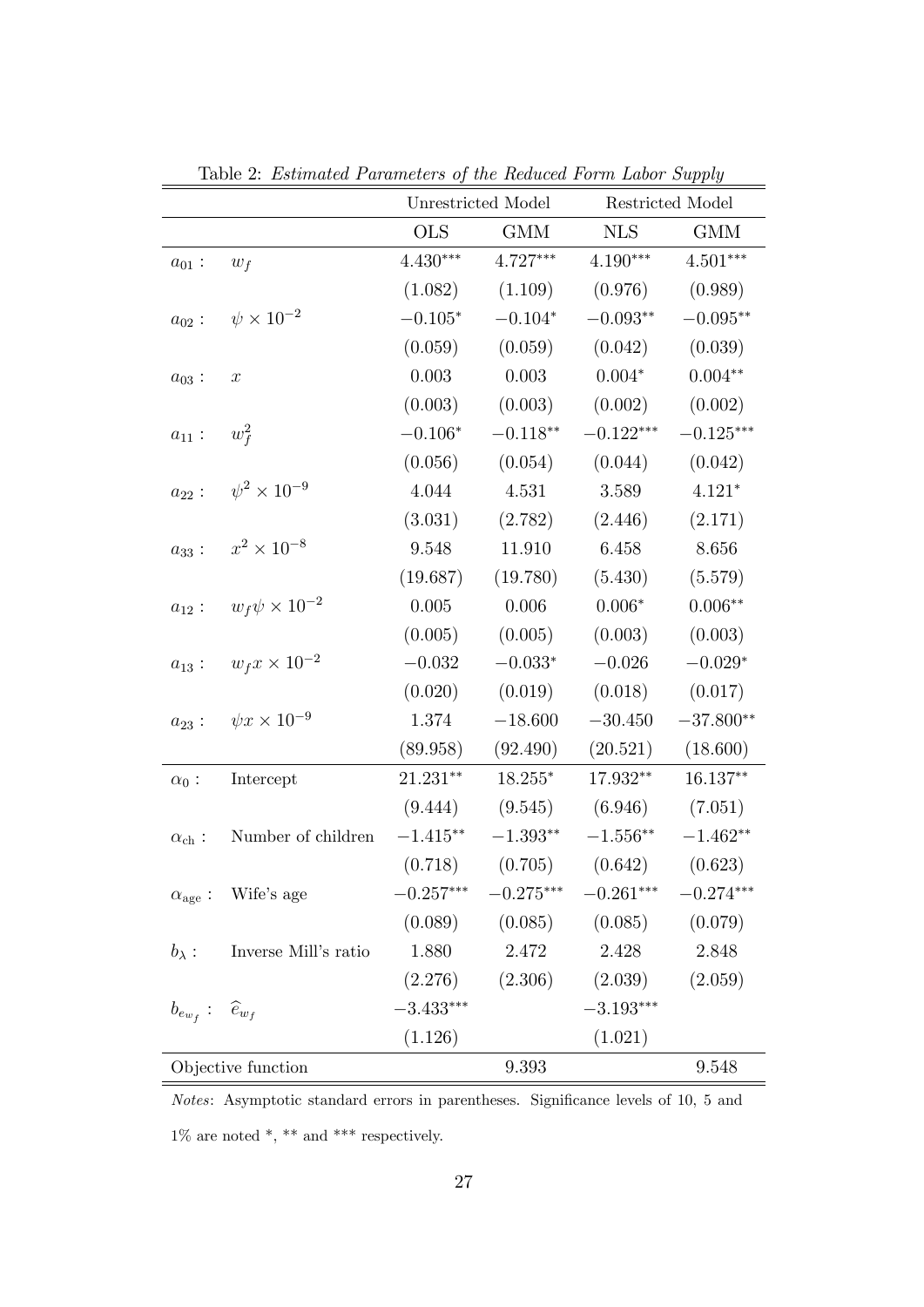the regression of the variables on the instruments (i.e.,  $Y = W\Gamma + e$ ) by  $\hat{e}$ . The first and third columns of Table 2 provide estimates of the unrestricted and restricted models obtained by applying OLS (NLS) on the following relation:

$$
h_f = g(w_f, \psi, x, z; a) + \hat{\lambda}b_\lambda + \hat{e}b_e + v,\tag{20}
$$

where  $g(\cdot)$  is the functional form (15) of the wife's labor supply, v is a random term which represents the unobserved heterogeneity, and  $a, b_\lambda$  and  $b_e$  are parameters. The inclusion of the residuals in the labor supply equation is to control for the endogeneity of the regressors. It also provides a direct test of exogeneity. These are the  $t$ -statistics of the estimates of  $b_e$ ; see Smith and Blundell (1986) or Blundell, Duncan and Meghir (1998) for a recent application. The asymptotic covariance matrix is computed using the results of Newey (1984) and Newey and McFadden (1994) to take into account that we are conditioning on generated regressors (i.e.,  $\hat{\lambda}$  and  $\hat{e}$ ).<sup>21</sup> It is robust to heteroskedasticity of unknown form. To save space, only the test of exogeneity for the wife's wage rate is reported in Table 2. The wifeís wage rate is likely to be measured with error and unobserved individual characteristics may be correlated with it. The residual of the regression of the wifeís wage rate on the instruments is denoted by  $\hat{e}_{w_f}$ . Then, under the null hypothesis, the parameter  $b_{e_{w_f}}$  corresponding to the residual  $\hat{e}_{w_f}$  in equation (20) must be equal to zero. This is clearly rejected by the data. The wage rate has to be instrumented.

The second and fourth columns of Table 2 are the unconstrained and constrained models obtained by using GMM on the following equation:

$$
h_f = g(w_f, \psi, x, z; a) + \hat{\lambda}b_{\lambda} + \upsilon. \tag{21}
$$

The Hansen's test does not reject the validity of the instruments and the overidentifying restrictions. The test statistics 9:393 and 9:548 are less than the critical values of the  $\chi_{0.05}^2(10) = 18.307$  and of the  $\chi_{0.05}^2(12) = 21.026$ . Note that, except for the interaction <sup>21</sup>We account for the covariance of the coefficients  $\hat{\Gamma}$  across the nine reduced forms. Still, we ignore the

covariance between  $\hat{\Gamma}$  and the estimated coefficients of the participation equation.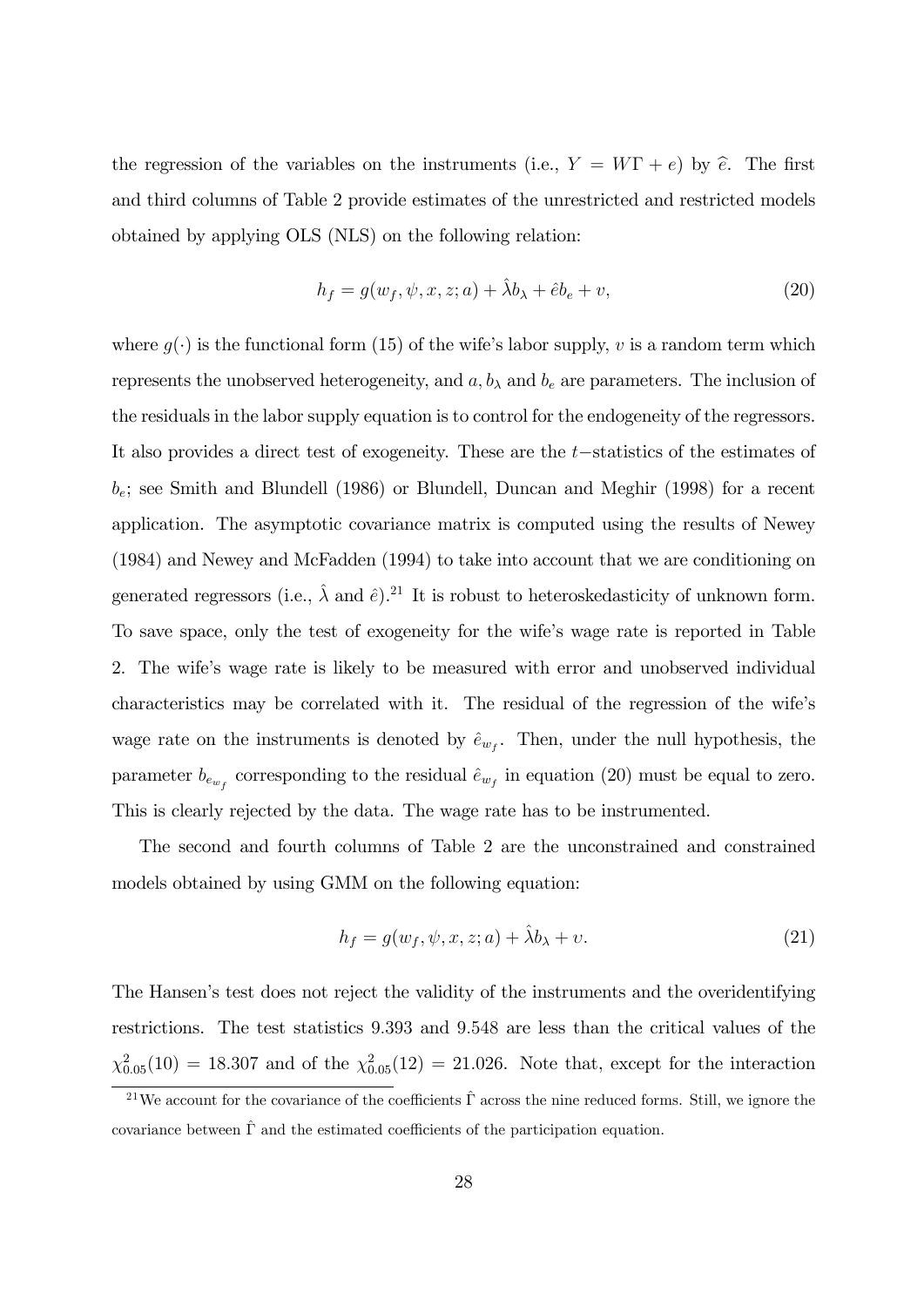term  $\psi \times x$ , the OLS and GMM estimations give similar results. However, under the presence of heteroskedasticity of unknown form, the GMM estimator attains greater efficiency (Davidson and MacKinnon, 1993, p. 599). Therefore, we only refer to the GMM results in what follows.

Let us take a closer look at the results of Table 2. We note that the parameters of the unrestricted model are not estimated with precision. Only the wifeís age, the number of children, the wage rate, its square, its interaction with food expenditures and the nonwife income have an impact at the 5% or 10% level. This lack of precision can be explained by the flexibility of our functional form. Nonetheless, the coefficients of the restricted model (i.e., with the imposition of conditions (16)) are very similar, but exhibit smaller standard errors, so that most of them are statistically significant at the  $5\%$  or  $10\%$  level. In particular the wife's age and the number of children have a significant, negative effect on the number of working hours. Moreover, the inverse Millís ratio does not ináuence wife's labor supply. Apparently, the selection of the sample is not a serious issue.

We now turn to the test of the collective restrictions. To begin with, we perform a Newey-West's test of conditions (16). Since the difference in the function values (i.e.,  $9.548 - 9.393 = 0.155$ ) is much smaller than the critical value,  $\chi_{0.05}^2(2) = 5.99$ , we do not reject the restrictions at stake. However, this evidence in favor of the collective model must be interpreted with caution. Indeed, the standard error of the coefficient  $a_{33}$  is large. Since this coefficient enters conditions  $(16)$ , the test we carry out is not likely to be powerful. Also, the other tests at our disposal are essential to assess the validity of the model.

Using the estimates of the restricted model, we note that the Slutsky condition (17) is satisfied for a large majority  $(93\%)$  of the households in the sample, and the wife's leisure is superior.<sup>22</sup> These results support the collective model and they will be more closely examined below. In addition, the positivity of the slopes of the Engel curves can

 $^{22}$ Remember that the Marshallian labor supply is linear in income. Hence the superiority of leisure is 'global'. See Table 4 for more details.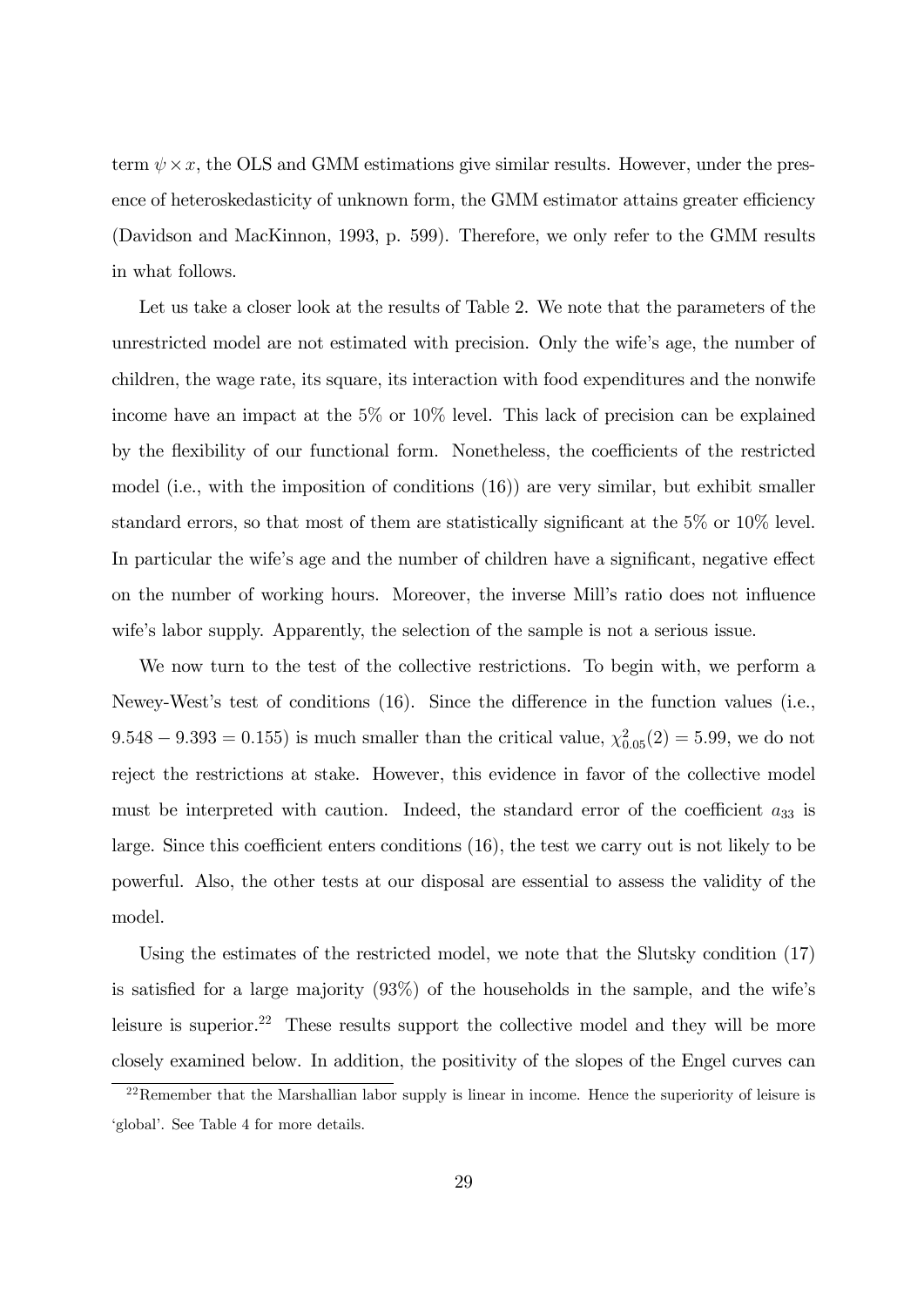be checked since it is reasonable to assume that both goods are superior. This corresponds to a test of the second statement in Proposition 4. Actually we observe that the slopes of the four Engel curves are positive for 95:45% of the households in the sample. This confirms that the goods are superior and, incidentally, valid our estimations.

On the whole, the empirical tests we describe above do not reject the collective model concerned. Let us now consider various labor supply elasticities. These are shown in Table 3. The elasticities of the constrained and unconstrained models are similar and quite precisely estimated. Women's wage elasticities are positive and statistically significant. Income elasticities are negative and also statistically significant. The amplitude of these figures is somewhat different from that found with French data. For example, estimating a unitary model that accounts for non-linear taxation and nonparticipation, Blundell and Laisney (1988) report, at the sample mean, wage and income elasticities which are equal to 2 and  $-0.7$  respectively. According to the specification used, these elasticities range from 0.05 to 1 respectively and from  $-0.3$  to  $-0.2$  in Bourguignon and Magnac (1990). The elasticities presented in Table 3 differ from previous estimations because our sample is restricted to working wives.

The estimation of the reduced form parameters allows us to retrieve some structural components of the model. The first panel of Table 4 reports the estimates of the parameters of the Marshallian labor supply  $(19)$ . The coefficients have the expected signs but the effect of the wife's share of income is imprecisely estimated. Note also that the wife's Marshallian labor supply is backward bending. For small values of the wife's wage rate the substitution effect dominates the income effect so that an increase in the wife's wage rate has a positive impact on the working hours. For large values of the wife's wage rate the converse is true. Then the rejection of Slutsky positivity appears for some households in which the wife is characterized by a very large wage rate. The second panel of Table 4 includes the wage elasticity conditional on the sharing of nonwife income. This ignores any effect the wage rate may have on the intra-household decision process. We note that the wage elasticity is positive, concave and statistically significant at the  $10\%$  level. It is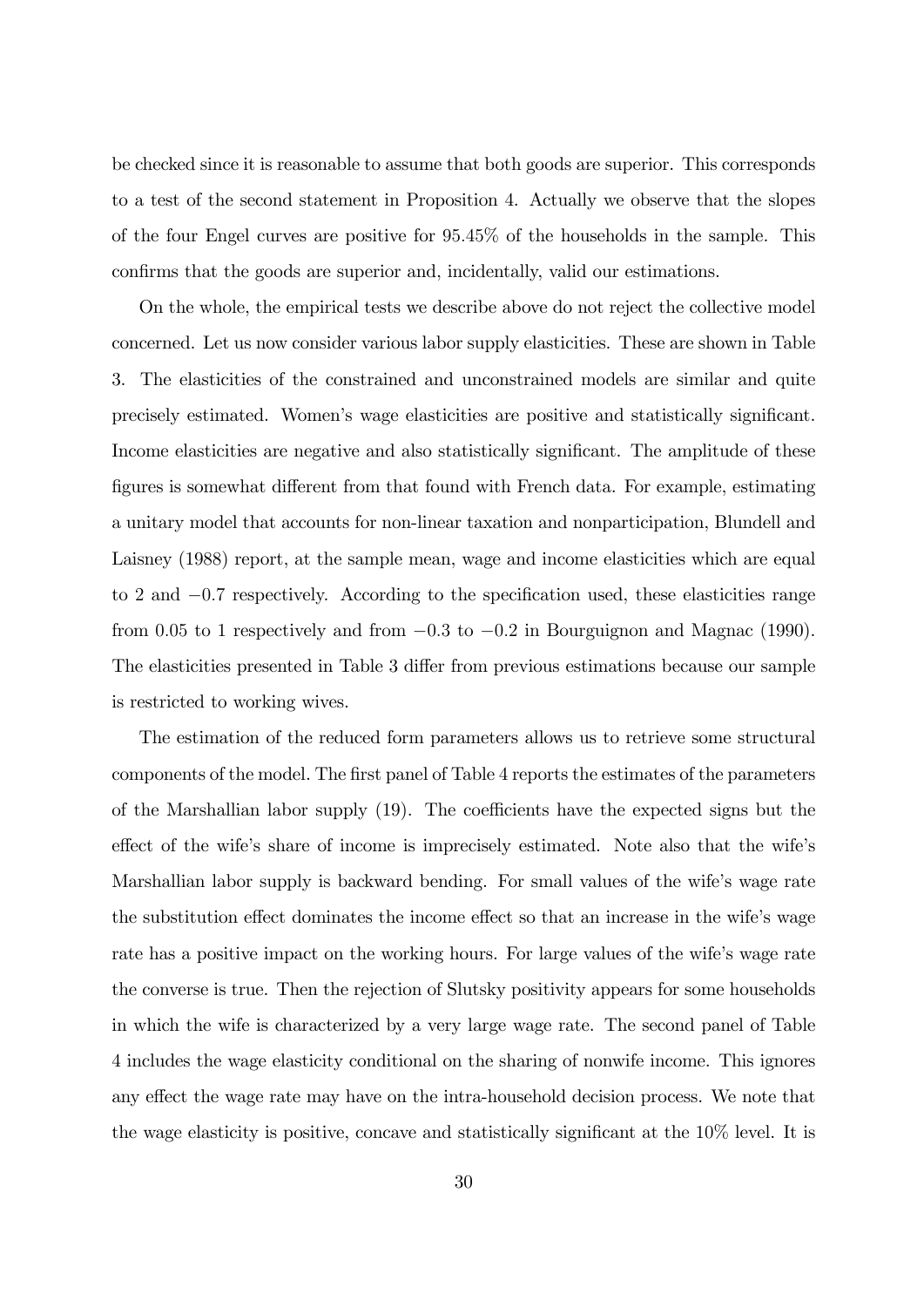|                                                               | Estimates | Asymptotic Std. Errors | $p$ -Values |  |  |
|---------------------------------------------------------------|-----------|------------------------|-------------|--|--|
| Estimated wage elasticity of the unconstrained labor supply   |           |                        |             |  |  |
| at $w_f = 5.87$ (first quartile)                              | 0.374     | 0.103                  | 0.000       |  |  |
| at $w_f = 7.71$ (median)                                      | 0.405     | 0.102                  | 0.000       |  |  |
| at $w_f = 10.33$ (third quartile)                             | 0.379     | 0.089                  | 0.017       |  |  |
| Estimated wage elasticity of the constrained labor supply     |           |                        |             |  |  |
| at $w_f = 5.87$ (first quartile)                              | 0.386     | 0.086                  | 0.000       |  |  |
| at $w_f = 7.71$ (median)                                      | 0.416     | 0.088                  | 0.000       |  |  |
| at $w_f = 10.33$ (third quartile)                             | 0.384     | 0.083                  | 0.000       |  |  |
| Estimated income elasticity of the unconstrained labor supply |           |                        |             |  |  |
| at $\psi = 9842$ (first quartile)                             | $-0.143$  | 0.057                  | 0.012       |  |  |
| at $\psi = 16815$ (median)                                    | $-0.217$  | 0.084                  | 0.009       |  |  |
| at $\psi = 27341$ (third quartile)                            | $-0.286$  | 0.106                  | 0.007       |  |  |
| Estimated income elasticity of the constrained labor supply   |           |                        |             |  |  |
| at $\psi = 9842$ (first quartile)                             | $-0.136$  | 0.049                  | 0.006       |  |  |
| at $\psi = 16815$ (median)                                    | $-0.207$  | 0.074                  | 0.005       |  |  |
| at $\psi = 27341$ (third quartile)                            | $-0.276$  | 0.098                  | 0.005       |  |  |

Table 3: Elasticities of labor supply

Notes: Asymptotic standard errors are computed with the Delta method. Elasticities are computed at  $h_f = 39.$  Other covariates are at the sample mean.

Table 4: Estimated Parameters of the Structural Model: The Marshallian Labor Supply

|                                                           | Parameter<br>Asymptotic |                   | <i>p</i> -Values |  |
|-----------------------------------------------------------|-------------------------|-------------------|------------------|--|
|                                                           | Estimates               | <b>Std Errors</b> |                  |  |
| $B$ :<br>$w_f$                                            | 11.011                  | 6.187             | 0.075            |  |
| $w_f^2$<br>$C$ :                                          | $-0.374$                | 0.235             | 0.111            |  |
| $D: (\psi - \rho) \times 10^{-2}$                         | $-0.011$                | 0.013             | 0.368            |  |
| Estimated wage elasticity of the Marshallian labor supply |                         |                   |                  |  |
| at $h_f = 39$ , with $w_f = 5.87$ (first quartile)        | 0.996                   | 0.529             | 0.060            |  |
| at $h_f = 39$ , with $w_f = 7.71$ (median)                | 1.035                   | 0.537             | 0.054            |  |
| at $h_f = 39$ , with $w_f = 10.33$ (third quartile)       | 0.868                   | 0.449             | 0.053            |  |

Note: Asymptotic standard errors are computed with the Delta method.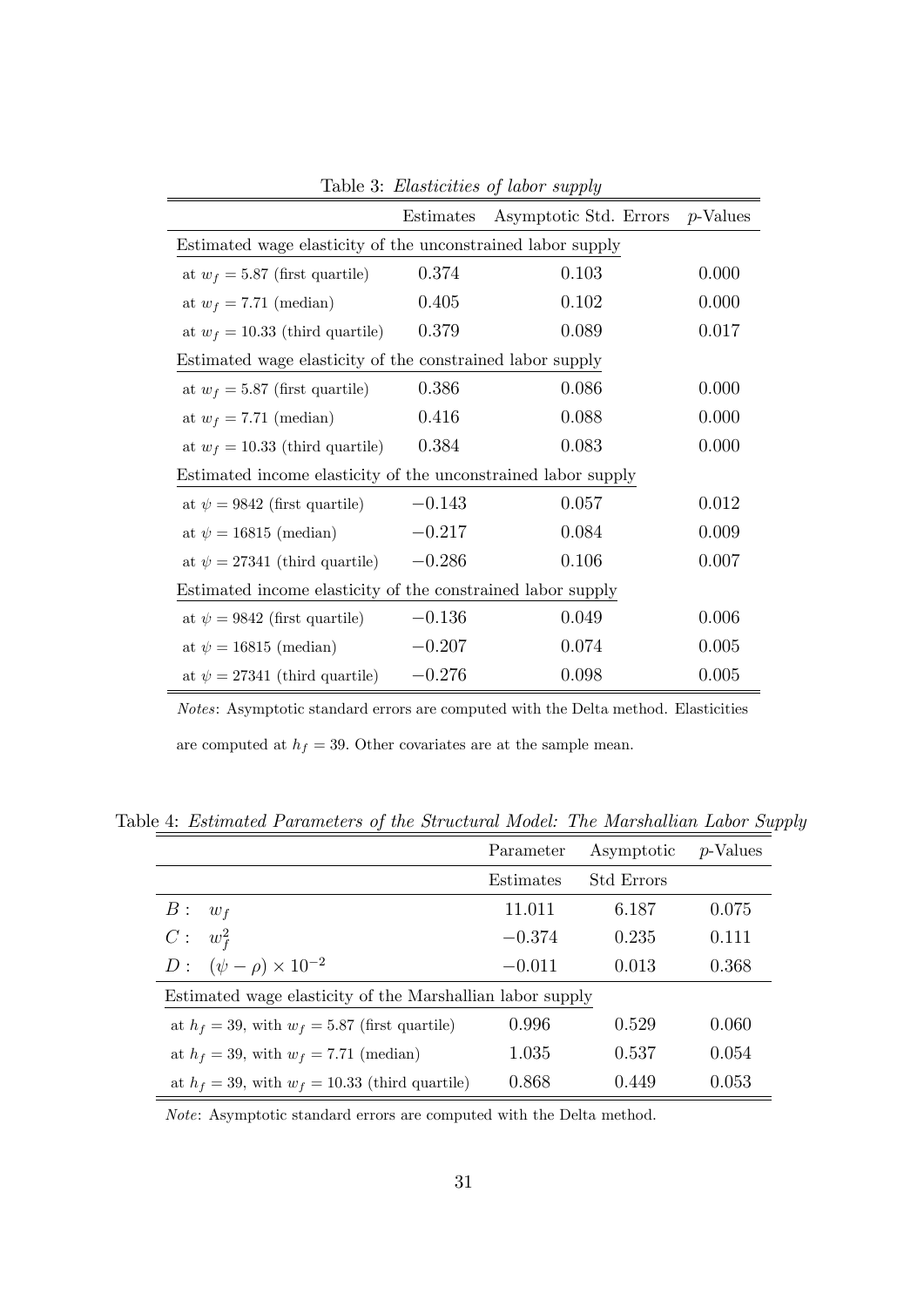|                                                                                   | Parameter Estimates | Std. Error | p-Value |  |
|-----------------------------------------------------------------------------------|---------------------|------------|---------|--|
| $K_1$ :<br>$w_f$                                                                  | $-56923.450$        | 84039.060  | 0.498   |  |
| $K_2$ :<br>$\psi$                                                                 | $-7.317$            | 10.105     | 0.469   |  |
| $K_3$ :<br>$\boldsymbol{x}$                                                       | 33.532              | 41.789     | 0.422   |  |
| $K_4: w_f^2$                                                                      | 2180.998            | 2933.883   | 0.457   |  |
| $K_5: \psi^2 \times 10^{-3}$                                                      | 0.036               | 0.047      | 0.440   |  |
| $K_6: x^2 \times 10^{-3}$                                                         | 0.757               | 0.811      | 0.351   |  |
| $K_7: w_f\psi$                                                                    | 0.561               | 0.660      | 0.396   |  |
| $K_8: w_f x$                                                                      | $-2.569$            | 2.764      | 0.353   |  |
| $\psi x \times 10^{-2}$<br>$K_9$ :                                                | $-0.033$            | 0.038      | 0.382   |  |
| Estimated marginal impact of $w_f$ on the sharing rule <sup><math>a</math></sup>  |                     |            |         |  |
| at $w_f = 5.87$ (first quartile)                                                  | $-35436.950$        | 53190.582  | 0.505   |  |
| at $w_f = 7.71$ (median)                                                          | $-27415.070$        | 42778.054  | 0.522   |  |
| at $w_f = 10.33$ (third quartile)                                                 | $-15984.050$        | 28432.382  | 0.574   |  |
| Estimated marginal impact of $\psi$ on the sharing rule <sup><math>a</math></sup> |                     |            |         |  |
| at $\psi = 9842$ (first quartile)                                                 | $-3.699$            | 5.690      | 0.516   |  |
| at $\psi = 16815$ (median)                                                        | $-3.197$            | 5.061      | 0.528   |  |
| at $\psi = 27341$ (third quartile)                                                | $-2.438$            | 4.123      | 0.554   |  |
| Estimated marginal impact of $x$ on the sharing rule <sup><math>a</math></sup>    |                     |            |         |  |
| at $x = 4136$ (first quartile)                                                    | 10.415              | 16.930     | 0.538   |  |
| at $x = 5762$ (first quartile)                                                    | 12.876              | 19.291     | 0.504   |  |
| at $x = 7694$ (first quartile)                                                    | 15.800              | 22.177     | 0.476   |  |

Table 5: Estimated Parameters of the Structural Model: The Sharing Rule

*Notes*: Asymptotic standard errors are computed with the Delta method.  $a$ : Other covariates are at the sample mean.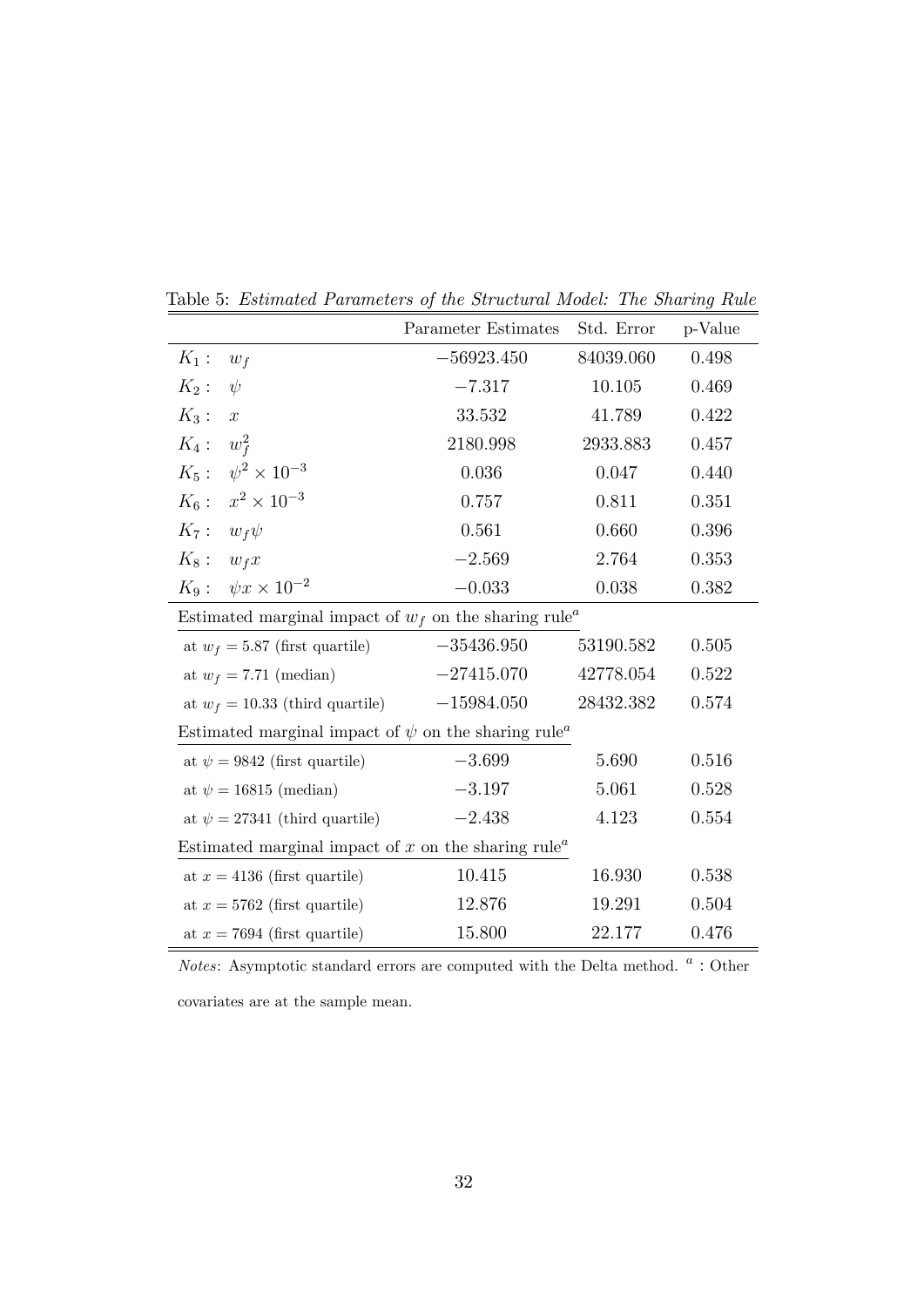twice as big as those reported in Table 3 and is close to one at the mean of the sample. It is noteworthy that this figure may be compared with what is found in the literature on collective models. For example, Chiappori, Fortin and Lacroix (2002) report a wage elasticity of 0:178 with United States data, Fortin and Lacroix (1997) a wage elasticity of 0:361 with Canadian data, and Moreau and Donni (2002) a wage elasticity of 0:394 with French data. The elasticities in Table 4 are substantially greater. However, they are compatible with previous researches since the standard errors of the estimated parameters are quite large. Finally, the sharing rule estimates are shown in the first panel of Table 5. The parameters turn out not to be precisely estimated. No coefficient is significant at the 10% level. In the second panel of Table 5, the marginal impacts of the exogenous variables on the sharing rule are presented but the estimates are still imprecise.

## 5 Conclusion

In the present paper we suppose that the husband's labor supply is exogenously determined. We then advocate a simple approach to model the wife's labor supply, in which the wife's behavior is explained by her wage rate, other household incomes, socio-demographic variables and the demand for one good consumed at the household level. In this approach the level of the conditioning good can be interpreted as an indicator of the distribution of power within the household.

We then demonstrate that the estimation of a single equation (including one conditioning good as argument) permits to carry out tests of collective rationality and to identify some elements of the structural model. The simplicity of the estimation method suggests that the approach used in this paper is specially profitable to perform empirical tests.

Another important contribution of the present paper is to show that our approach (and the collective setting as a whole for that matter) is compatible with domestic production on the condition that the household production function belongs to some specific family of separable technologies.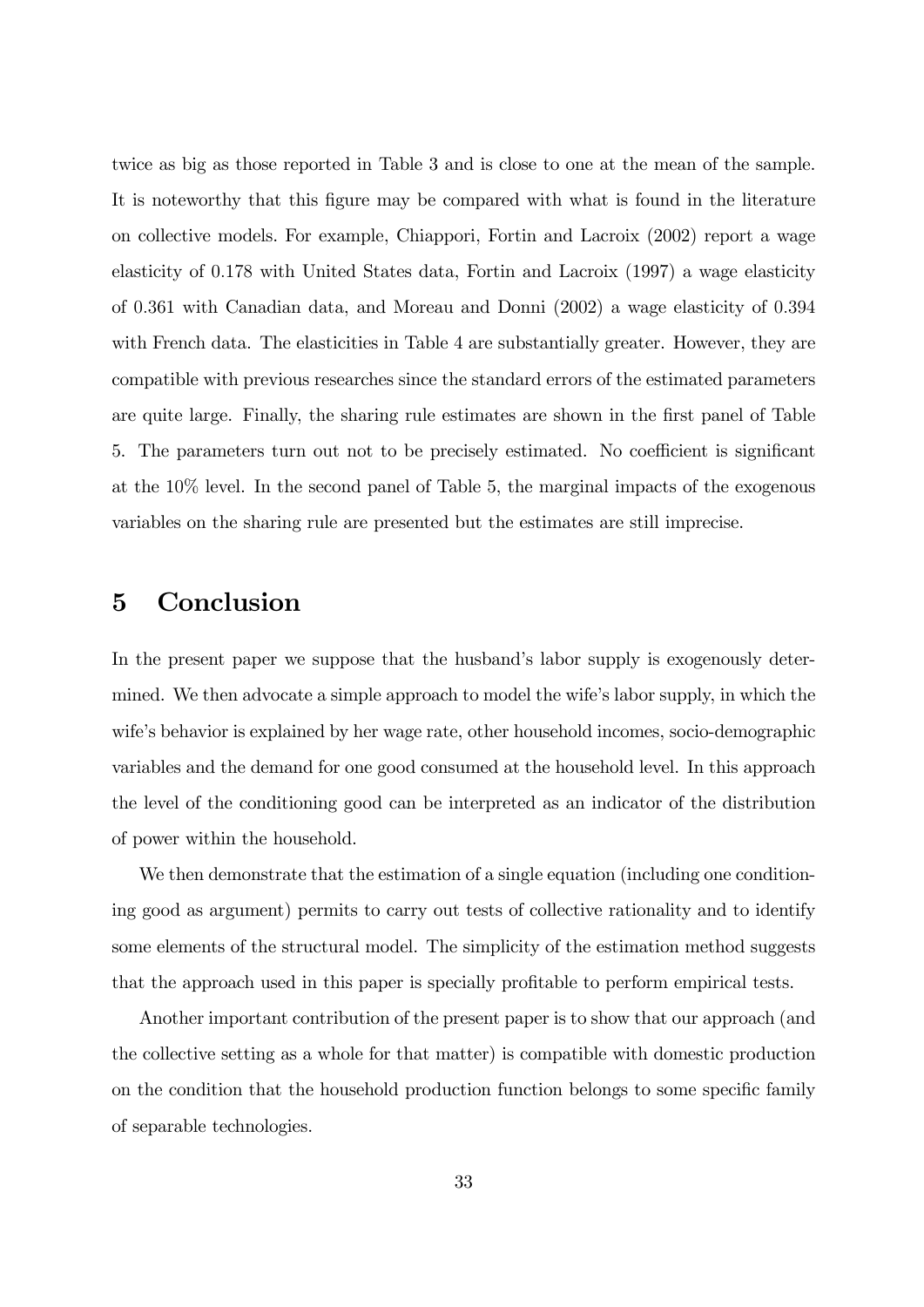Finally, these theoretical considerations are followed by an empirical application using a French sample of working wives. We show that, overall, the collective restrictions are satisfied by the data. However, the estimates of the structural model are not precisely estimated. One way of dealing with that is to exploit the information on nonparticipating wives. Indeed, the parameters that enter the 'reduced' participation equation (used in constructing the inverse Millís ratio) are not related to the parameters of the labor supply equation. In that case, the basic idea is to estimate a 'structural' participation equation, derived from the comparison of a shadow wage equation (incorporating the parameters of the wifeís labor supply) and a market wage equation. The implementation of this idea raises some econometric difficulties, though. This is the topic of future work.

## Appendix A : Proof of Propositions

## Proof of Proposition 2

1. Identification of  $\partial \zeta_m/\partial \kappa$ . Differentiating the s-conditional labor supply with respect to  $\psi$  and x gives:

$$
\frac{\partial h_f}{\partial \psi} = \frac{\partial \eta_f}{\partial (\psi - \kappa)} \left( 1 - \frac{\partial \kappa}{\partial \psi} \right), \qquad \frac{\partial h_f}{\partial x} = -\frac{\partial \eta_f}{\partial (\psi - \kappa)} \frac{\partial \kappa}{\partial x}.
$$

Since  $\partial h_f / \partial \psi \neq 0$  from R, this yields:

$$
-\frac{\partial h_f}{\partial \psi} \left(\frac{\partial h_f}{\partial x}\right)^{-1} = \left(1 - \frac{\partial \kappa}{\partial \psi}\right) \left(\frac{\partial \kappa}{\partial x}\right)^{-1}.
$$
 (22)

Similarly, using Lemma 1 and differentiating the household demand for good  $x$  with respect to  $\psi$  and x gives:

$$
1 = \left(\frac{\partial \zeta_m}{\partial \kappa} - \frac{\partial \zeta_f}{\partial (\psi - \kappa)}\right) \frac{\partial \kappa}{\partial x},\tag{23}
$$

$$
\frac{\partial \zeta_m}{\partial \kappa} = \left( \frac{\partial \zeta_m}{\partial \kappa} - \frac{\partial \zeta_f}{\partial (\psi - \kappa)} \right) \left( 1 - \frac{\partial \kappa}{\partial \psi} \right) \tag{24}
$$

or

$$
\frac{\partial \zeta_m}{\partial \kappa} = \left(1 - \frac{\partial \kappa}{\partial \psi}\right) \left(\frac{\partial \kappa}{\partial x}\right)^{-1} \tag{25}
$$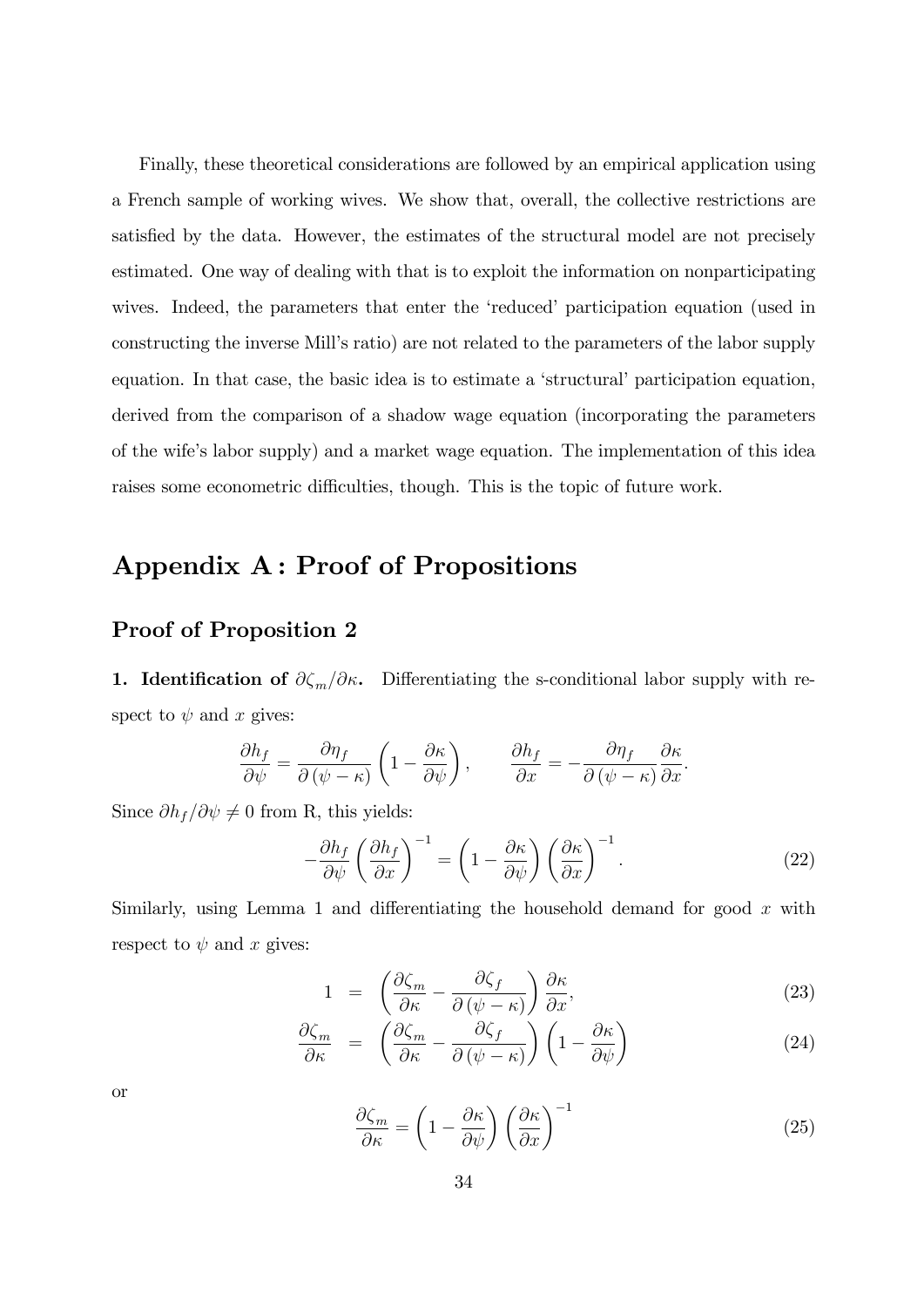Substituting  $(22)$  in  $(25)$  yields the husband's Engel curve:

$$
\frac{\partial \zeta_m}{\partial \kappa} = -\frac{\partial h_f}{\partial \psi} \left( \frac{\partial h_f}{\partial x} \right)^{-1} = \alpha.
$$
 (26)

**2. Identification of**  $\partial \kappa / \partial w_f$ ,  $\partial \kappa / \partial \psi$  and  $\partial \kappa / \partial x$ . Differentiating (26) with respect to  $w_f$ ,  $\psi$  and x yields:

$$
\frac{\partial^2 \zeta_m}{\partial \kappa^2} \frac{\partial \kappa}{\partial w_f} = \frac{\partial \alpha}{\partial w_f}, \quad \frac{\partial^2 \zeta_m}{\partial \kappa^2} \frac{\partial \kappa}{\partial \psi} = \frac{\partial \alpha}{\partial \psi}, \quad \frac{\partial^2 \zeta_m}{\partial \kappa^2} \frac{\partial \kappa}{\partial x} = \frac{\partial \alpha}{\partial x}.
$$

Since

$$
\frac{\partial \alpha}{\partial \psi} \frac{\partial h_f}{\partial x} \neq \frac{\partial \alpha}{\partial x} \frac{\partial h_f}{\partial \psi},
$$

this system of partial differential equations, together with  $(22)$ , can be solved with respect to  $\partial \kappa / \partial w_f$ ,  $\partial \kappa / \partial \psi$  and  $\partial \kappa / \partial x$ . That is,

$$
\frac{\partial \kappa}{\partial w_f} = \frac{\partial \alpha}{\partial w_f} \beta, \quad \frac{\partial \kappa}{\partial \psi} = \frac{\partial \alpha}{\partial \psi} \beta, \quad \frac{\partial \kappa}{\partial x} = \frac{\partial \alpha}{\partial x} \beta.
$$
 (27)

**3. Identification of**  $\partial \eta_f / \partial (\psi - \kappa)$  and  $\partial \eta_f / \partial w_f$ . If we differentiate the wife's sconditional labor supply with respect to  $x$  and  $w_f$ , we obtain:

$$
\frac{\partial h_f}{\partial x} = -\frac{\partial \eta_f}{\partial (\psi - \kappa)} \frac{\partial \kappa}{\partial x}, \quad \frac{\partial h_f}{\partial w_f} = \frac{\partial \eta_f}{\partial w_f} - \frac{\partial \eta_f}{\partial (\psi - \kappa)} \frac{\partial \kappa}{\partial w_f}.
$$
(28)

Since  $\beta \neq 0$  and  $\partial \alpha / \partial x \neq 0$ , substituting (27) in (28) yields:

$$
\frac{\partial \eta_f}{\partial (\psi - \kappa)} = -\frac{\partial h_f}{\partial x} \frac{1}{\beta (\partial \alpha / \partial x)}, \quad \frac{\partial \eta_f}{\partial w_f} = \frac{\partial h_f}{\partial w_f} - \frac{\partial h_f}{\partial x} \frac{\partial \alpha / \partial w_f}{\partial \alpha / \partial x}.
$$
(29)

**4. Identification of**  $\partial \zeta_f / \partial (\psi - \kappa)$  and  $\partial \zeta_f / \partial w_f$ . The slopes of the demand for good x can be retrieved in a similar way. Substituting  $(26)$  and  $(27)$  in  $(23)$  gives:

$$
\frac{\partial \zeta_f}{\partial (\psi - \kappa)} = \alpha - \frac{1}{\beta (\partial \alpha / \partial x)}.
$$
\n(30)

Differentiating the household demand for good x with respect to  $w_f$ , and using (26) and (27) yield:

$$
\frac{\partial \zeta_f}{\partial w_f} = -\frac{\partial \alpha / \partial w_f}{\partial \alpha / \partial x}.
$$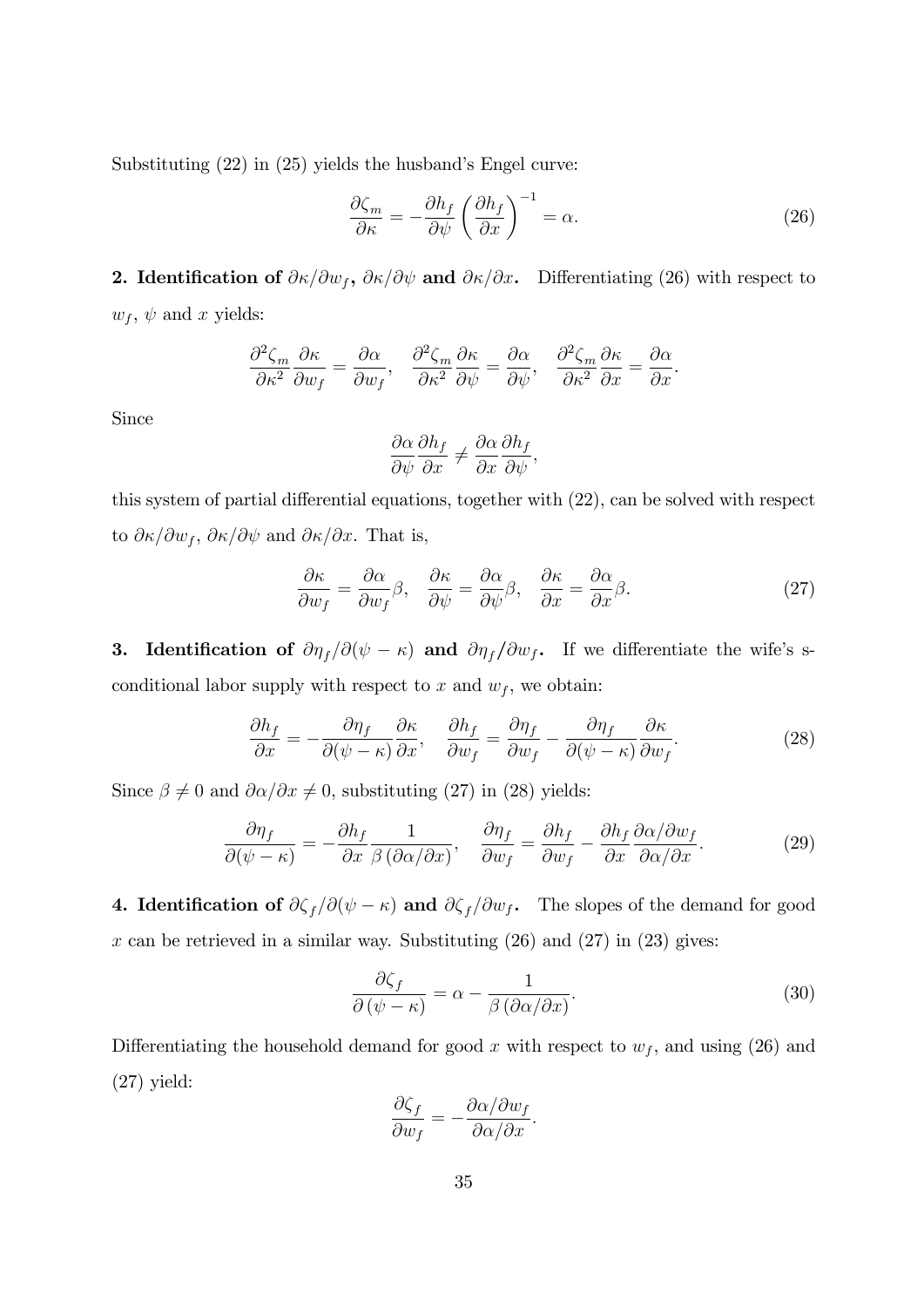5. Identification of other elements. The derivatives of the Marshallian demands for good  $c$  can be obtained from the individual budget constraints. Moreover, once the function  $k(z)$  is picked up, the wife's total consumption can be retrieved. Then, the wife's utility function is derived as usual.  $\Box$ 

## Proof of Proposition 3

1. Substituting (29) in (8) yields:

$$
\frac{\partial h_f}{\partial w_f} - \frac{\partial h_f}{\partial x} \left( \frac{\partial \alpha / \partial w_f}{\partial \alpha / \partial x} - \frac{h_f}{\beta \left( \partial \alpha / \partial x \right)} \right) > 0.
$$

2. From the Young's Theorem, the derivatives of the sharing rule have to satisfy a symmetry restriction. Simplifying yields:

$$
\frac{\partial \alpha}{\partial w_f} \frac{\partial \beta}{\partial x} - \frac{\partial \alpha}{\partial x} \frac{\partial \beta}{\partial w_f} = \frac{\partial \alpha}{\partial \psi} \frac{\partial \beta}{\partial x} - \frac{\partial \alpha}{\partial x} \frac{\partial \beta}{\partial \psi} = 0.
$$

 $\Box$ 

### Proof of Proposition 4

1. From (29),

$$
\frac{\partial h_f/\partial x}{\beta \left(\partial \alpha/\partial x\right)} > 0,
$$

if wife's leisure is normal. This gives the first statement in Proposition 4.

2. From (26) and (30),

$$
\alpha > 0, \quad \alpha - \frac{1}{\beta (\partial \alpha / \partial x)} > 0,
$$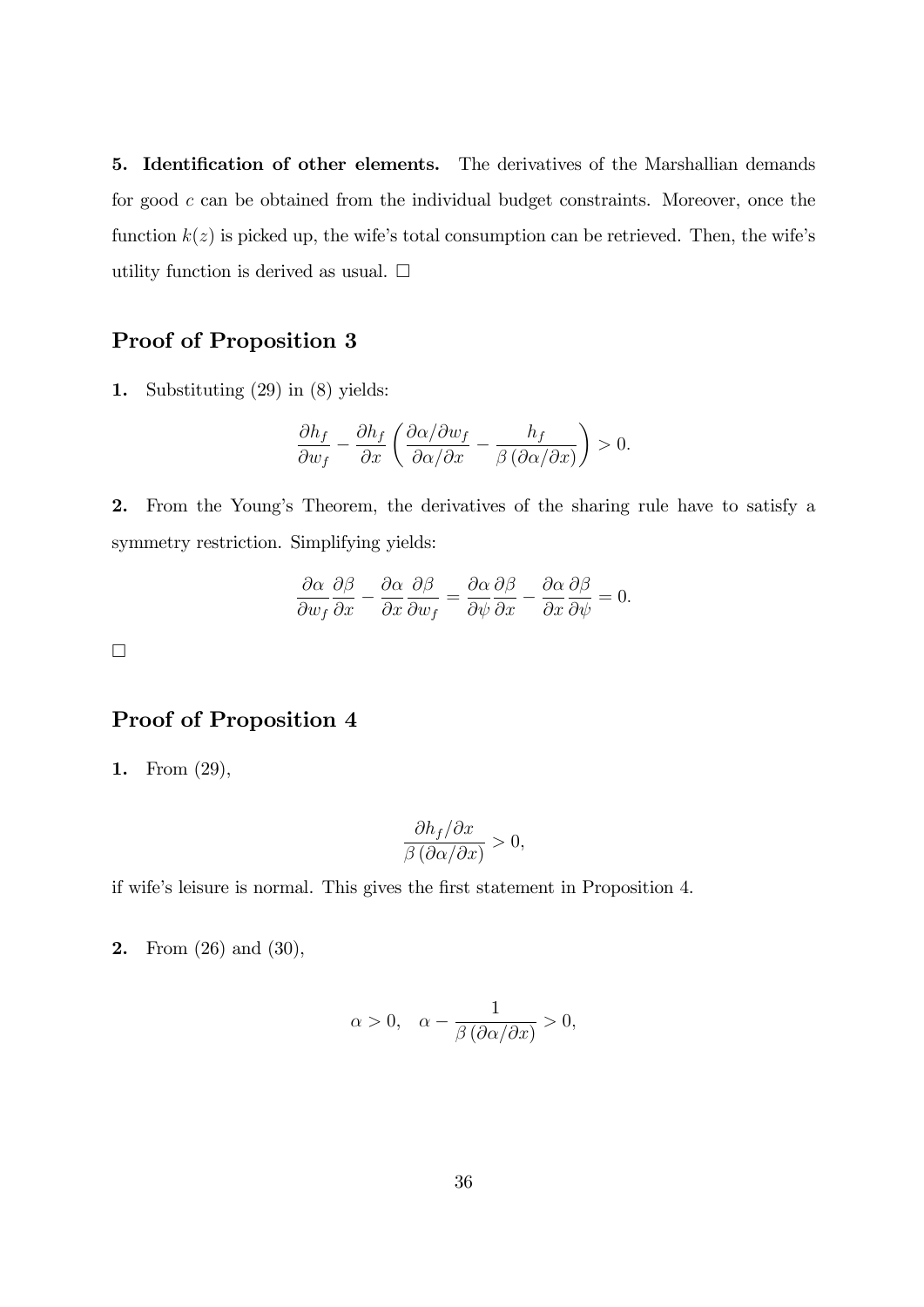if good  $x$  is normal (for both spouses). From these expressions and the individual budget constraints, we obtain:

$$
1 - \frac{\partial \zeta_m}{\partial \kappa} = 1 - \alpha > 0,
$$
  

$$
1 - \frac{\partial \zeta_f}{\partial (\psi - \kappa)} - w_f \frac{\partial \eta_f}{\partial (\psi - \kappa)} = 1 - \alpha + \frac{1 + w_f (\partial h_f / \partial x)}{\beta (\partial \alpha / \partial x)} > 0.
$$

if good  $c$  is normal (for both spouses). Rearranging these expressions gives the second statement.  $\Box$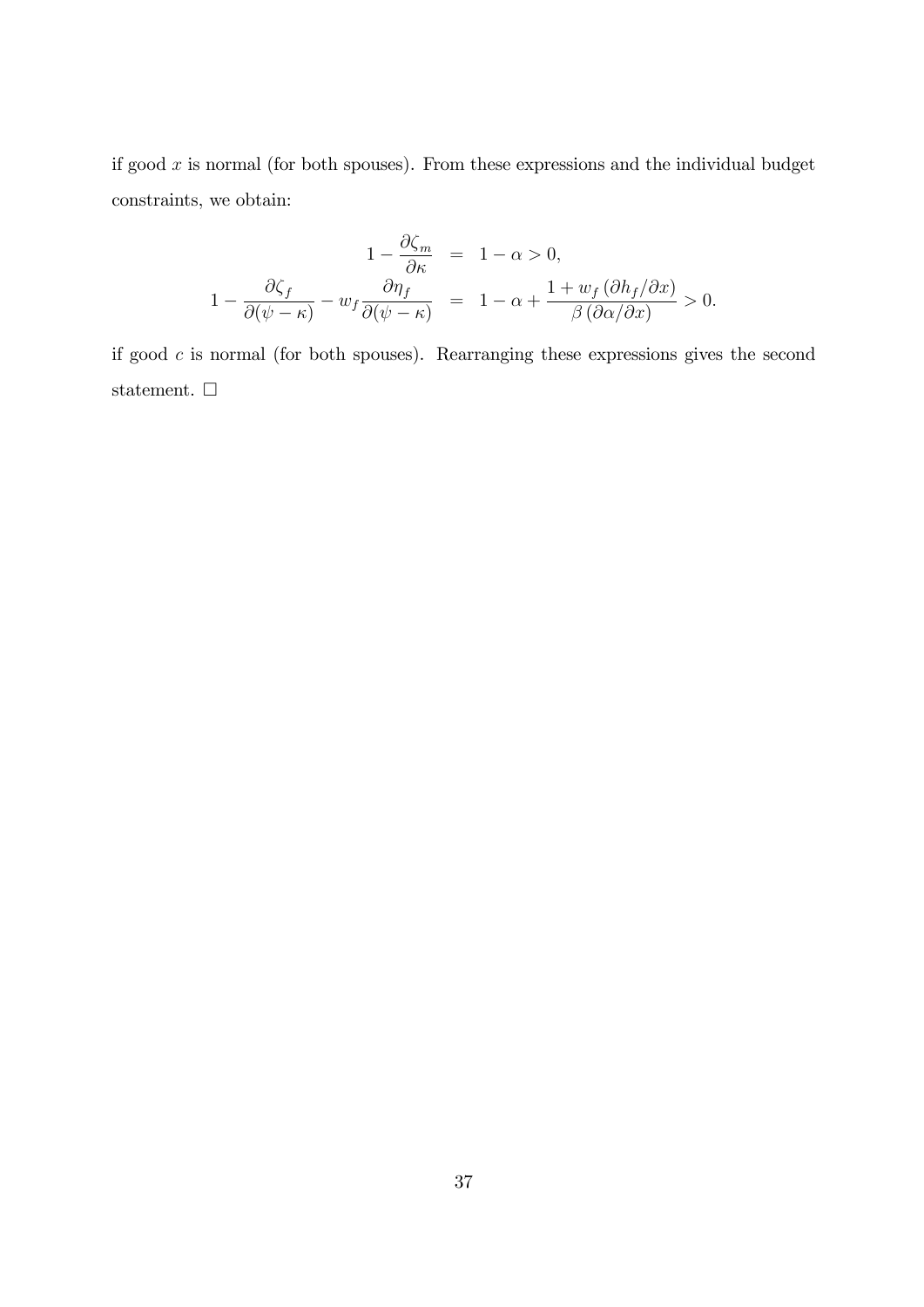## Appendix B : Alternative Estimations

We carry out two alternative estimations of the model, with expenditures on food away from home and clothing as the conditioning good respectively. One problem, however, is that reported expenditures on clothing (resp. food away from home) are equal to zero for 7:5% (resp. 18%) of the 1670 households of our selection. Be that as it may, these estimations are presented in Table 6. For the sake of comparability, the estimated parameters are obtained with the same set of instruments as those used for the regression in the main text. To complete these results, note that the parameters  $B$  and  $C$  of the Marshallian labor supply are significant at the  $1\%$  level when the conditioning good is food away from home; in that case, the parameters  $K_6$  and  $K_9$  are also significant (at the  $5\%$  and the  $10\%$  level). Furthermore, the Slutsky condition is satisfied for  $92\%$  of the sample, while conditions (a) and (b) of Proposition 4 are satisfied for  $100\%$  and  $34\%$  of the sample respectively. On the other hand, when the conditioning good is clothing, the results are less convincing. No parameters of the structural model are significant. The Slutsky condition is satisfied for  $66\%$  of the sample, and the conditions (a) and (b) are satisfied for 100  $\%$  and 8 $\%$  of the sample respectively.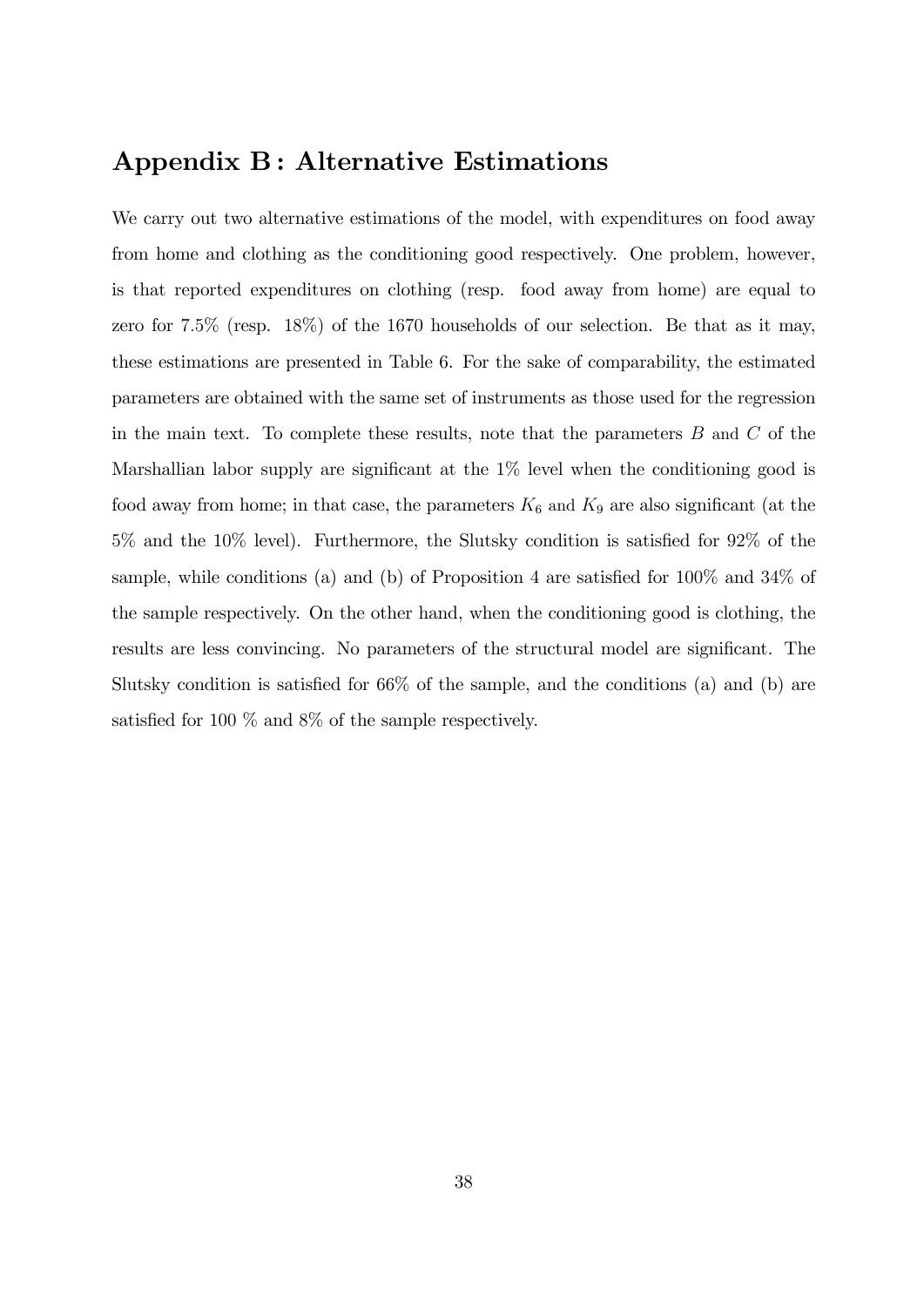|                    |                             | Unrestricted Model    |            | Restricted Model |             |
|--------------------|-----------------------------|-----------------------|------------|------------------|-------------|
|                    |                             | Food away<br>Clothing |            | Food away        | Clothing    |
|                    |                             | from home             |            | from home        |             |
| $a_{01}$           | $w_f$                       | $5.406*$              | $5.104***$ | $4.169**$        | $4.018***$  |
|                    |                             | (2.801)               | (1.881)    | (1.738)          | (1.021)     |
| $a_{02}$           | $\psi \times 10^{-2}$       | $-0.059$              | $-0.054$   | $-0.068*$        | $-0.043$    |
|                    |                             | (0.050)               | (0.044)    | (0.041)          | (0.032)     |
| $a_{03}$           | $\boldsymbol{x}$            | $-0.001$              | $-0.003$   | 0.002            | $-0.000$    |
|                    |                             | (0.007)               | (0.006)    | (0.004)          | (0.004)     |
| $a_{11}$           | $w_f^2$                     | $-0.207*$             | $-0.222**$ | $-0.142***$      | $-0.139***$ |
|                    |                             | (0.106)               | (0.092)    | (0.050)          | (0.040)     |
| $a_{22}$           | $\psi^2 \times 10^{-9}$     | $5.879**$             | 2.504      | $6.010**$        | 2.394       |
|                    |                             | (2.969)               | (2.896)    | (2.751)          | (2.130)     |
| $a_{33}$           | $x^2\times 10^{-8}$         | 60.380                | 25.920     | 48.680           | 1.984       |
|                    |                             | (52.380)              | (50.360)   | (41.230)         | (9.804)     |
| $a_{\rm 12}$       | $w_f \psi \times 10^{-2}$   | 0.002                 | 0.005      | 0.002            | 0.002       |
|                    |                             | (0.003)               | (0.004)    | (0.003)          | (0.003)     |
| $a_{13}$           | $w_f x / \times 10^{-2}$    | 0.017                 | 0.031      | $-0.017$         | $-0.006$    |
|                    |                             | (0.050)               | (0.041)    | (0.022)          | (0.021)     |
| $a_{23}$           | $\psi x \times 10^{-9}$     | $-193.000$            | $-134.000$ | $-108.00*$       | $-13.800$   |
|                    |                             | (132.400)             | (111.600)  | (59.570)         | (34.550)    |
| $\alpha_0$         | Intercept                   | 15.673                | 19.564*    | 22.412**         | 23.100***   |
|                    |                             | (14.619)              | (10.231)   | (10.146)         | (6.109)     |
| $\alpha_{\rm chi}$ | Number of children          | $-0.244$              | $-1.019$   | $-0.162$         | $-1.169$    |
|                    |                             | (0.868)               | (0.979)    | (0.766)          | (0.768)     |
| $\alpha_{\rm age}$ | Wife's age                  | $-0.150**$            | $-0.144**$ | $-0.159***$      | $-0.151***$ |
|                    |                             | (0.062)               | (0.059)    | (0.051)          | (0.046)     |
| $b_{\lambda}$      | Inverse Mill's ratio        | 3.355                 | 1.599      | 1.924            | 0.974       |
|                    |                             | (3.624)               | (2.239)    | (2.815)          | (1.811)     |
|                    | Objective function<br>6.391 |                       | 7.4373     | 8.383            | 12.263      |

Table 6: Estimation with two alternative conditioning goods

 $Notes:$  Asymptotic standard errors in parentheses. Significance levels of

10, 5 and 1% are noted  $^{\ast},$   $^{\ast\ast}$  and  $^{\ast\ast\ast}$  respectively.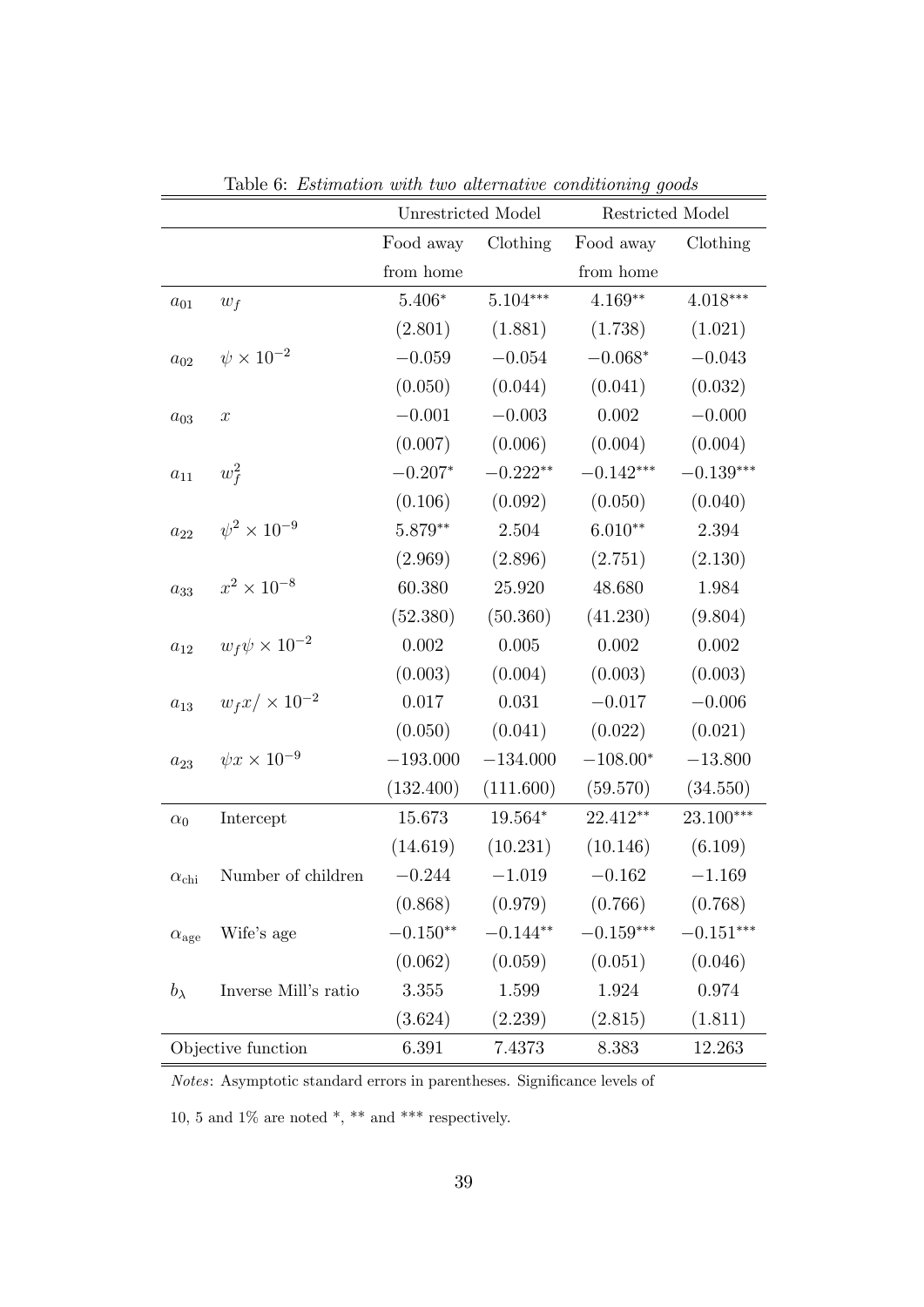## Appendix C : Auxiliary Regressions and Selection Equation

|                            |              |           | Table 7: Tests of the Validity of the Instruments |             |
|----------------------------|--------------|-----------|---------------------------------------------------|-------------|
|                            |              | $F$ -stat | $p$ -Value                                        | $\bar{R}^2$ |
| The Fisher's test          |              |           |                                                   |             |
| 1:<br>$w_f$                |              | 31.538    | 0.000                                             | 0.386       |
| 2:<br>$\psi$               |              | 8.644     | 0.000                                             | 0.157       |
| 3:<br>$\boldsymbol{x}$     |              | 9.061     | 0.000                                             | 0.255       |
| $w_f\psi$<br>4 :           |              | 13.369    | 0.000                                             | 0.206       |
| 5:<br>$w_f x$              |              | 23.543    | 0.000                                             | 0.422       |
| $\psi x$<br>6:             |              | 9.974     | 0.000                                             | 0.238       |
| $w_f^2$<br>7:              |              | 16.494    | 0.000                                             | 0.277       |
| $\psi^2$<br>8:             |              | 4.744     | 0.000                                             | 0.059       |
| $x^2$<br>9:                |              | 7.386     | 0.000                                             | 0.209       |
| The Robin-Smith's test     |              |           |                                                   |             |
| $H_0: rk = i, H_1: rk > i$ | $i = 1, , 7$ |           | 0.000                                             |             |
| $H_0: rk = 8, H_1: rk = 9$ |              |           | 0.000                                             |             |

In Table 8, the wife's age is represented by dummies,  $Age_i$  with  $i = 1, ..., 6$ . The age groups are  $< 30, 31-34, 35-39, 40-44, 45-49$  and  $\geq 50$ . The wife's education level is also represented by dummies,  $Educ_i$ , with  $i = 1, ..., 7$ , which represent the highest diploma attained by the wife. The unemployment rate is specific to gender and varies with age and education. It is denoted by urate<sub>i</sub>, with  $i = m, f$ . The statistics for the normality test is equal to 4.014 (with two degrees of freedom) which is acceptable at conventional levels.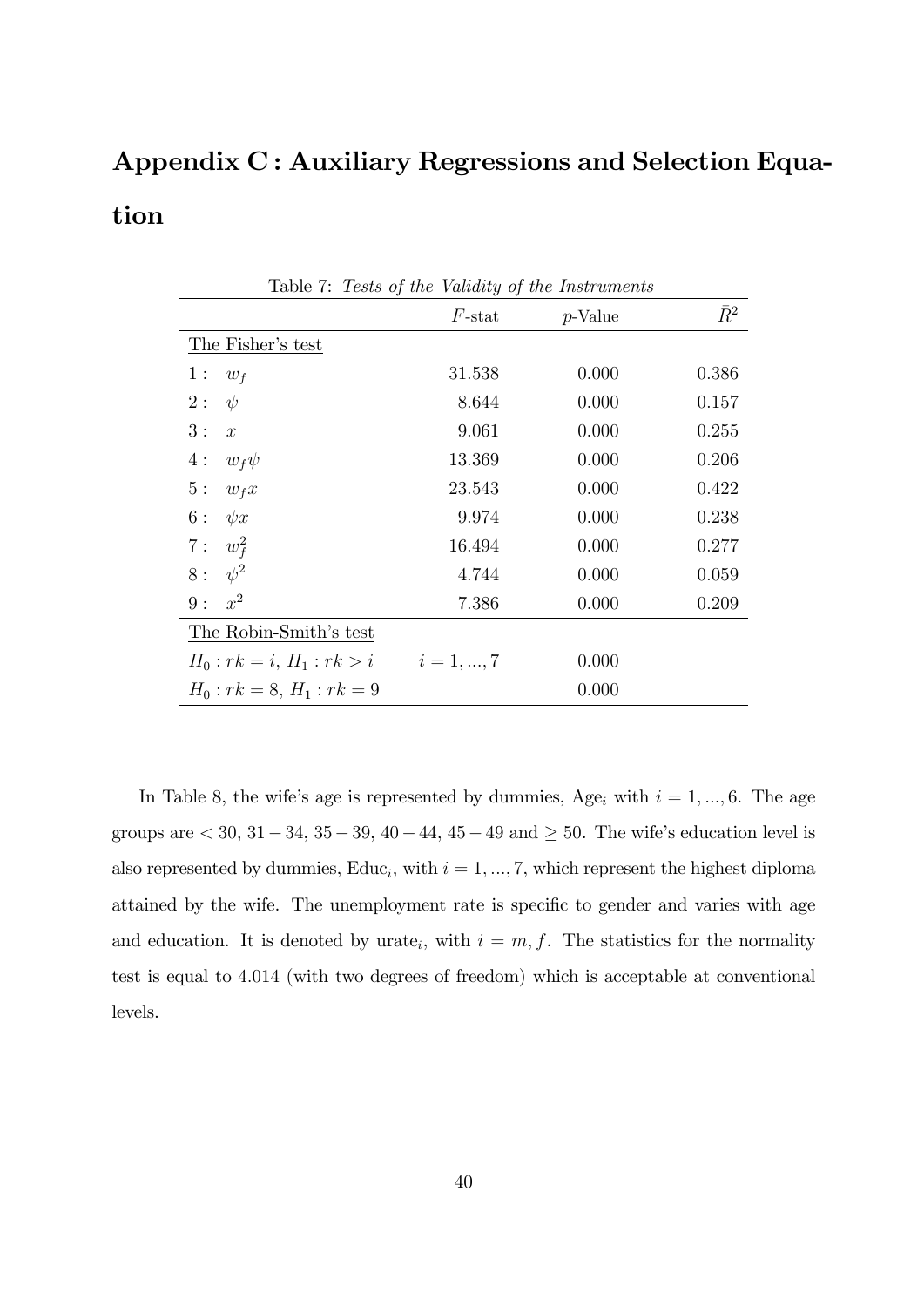|                                                   | Parameters estimates | As. std. errors   |  |  |
|---------------------------------------------------|----------------------|-------------------|--|--|
| Intercept                                         | $-17.413***$         | 3.627             |  |  |
| Age <sub>1</sub>                                  | $-0.892***$          | 0.088             |  |  |
| Age <sub>2</sub>                                  | $-0.495***$          | 0.079             |  |  |
| Age <sub>3</sub>                                  | reference            | reference         |  |  |
| Age <sub>4</sub>                                  | $0.400***$           | 0.086             |  |  |
| Age <sub>5</sub>                                  | $0.335***$           | 0.091             |  |  |
| Age <sub>6</sub>                                  | $0.509***$           | 0.110             |  |  |
| Educ <sub>1</sub>                                 | $-1.480***$          | 0.194             |  |  |
| Educ <sub>2</sub>                                 | $-0.865***$          | 0.197             |  |  |
| Educ <sub>3</sub>                                 | $-0.666***$          | 0.126             |  |  |
| Educ <sub>4</sub>                                 | $-0.699***$          | 0.121             |  |  |
| Educ <sub>5</sub>                                 | $-0.188$             | 0.133             |  |  |
| Educ <sub>6</sub>                                 | $-0.339***$          | 0.109             |  |  |
| Educ <sub>7</sub>                                 | reference            | reference         |  |  |
| $\ln(w_m h^m)$                                    | $3.760***$           | 0.745             |  |  |
| $\ln^2(w_m h^m)$                                  | $-0.202***$          | 0.038             |  |  |
| urate <sub>m</sub>                                | $0.055***$           | 0.021             |  |  |
| urate <sub>f</sub>                                | $0.067***$           | 0.017             |  |  |
| $urate_m \times urate_f$                          | $-0.003**$           | 0.001             |  |  |
| Non-Normality $(2)$                               | 4.014                | $p$ -Value= 0.134 |  |  |
| Skewness $(1)$                                    | 3.129                | $p$ -Value= 0.077 |  |  |
| Kurtosis $(1)$                                    | 2.564                | $p$ -Value= 0.109 |  |  |
| Non-Participants = $1096$ , Participants = $1670$ |                      |                   |  |  |

Table 8: Reduced Form Participation Probit

*Note:* Significance levels of 10, 5 and 1% are noted  $*$ ,  $**$  and  $***$  respectively. The statistics of tests have a  $\chi^2$  -distribution (degrees of freedom are in parentheses). The normality test statistics reported here follow the Generalised Residual methodology of Chesher and Irish (1987).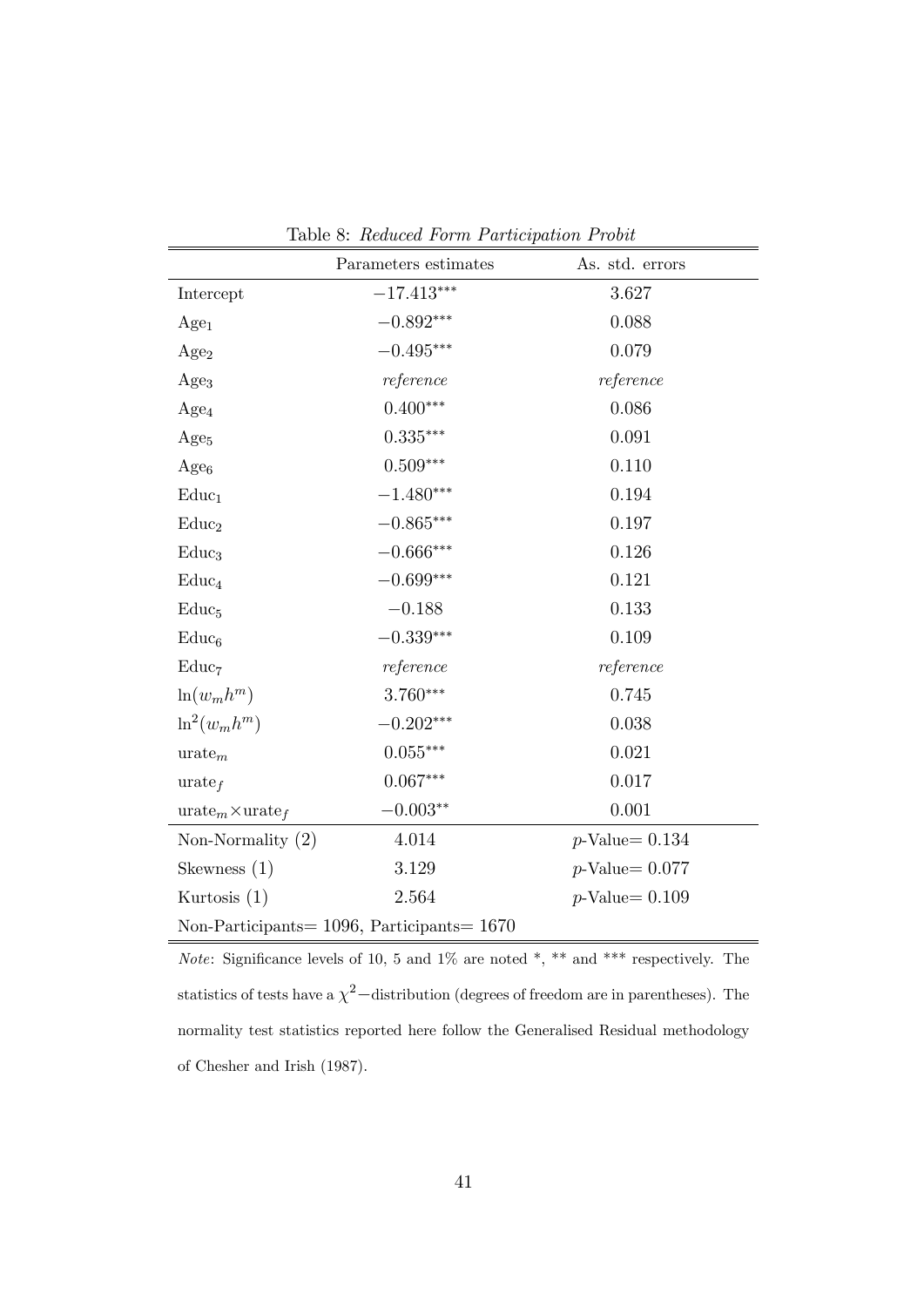## References

Altonji J. G. (1986), "Intertemporal Substitution in Labor Supply: Evidence from Micro Data", Journal of Political Economy 94: S176-S215.

Altonji J. G. and A. Siow (1987), "Testing the Response of Consumption to Income Changes with (Noisy) Panel Data", The Quarterly Journal of Economics 102: 293-328.

Apps P.F. and R. Rees (1997), "Collective Labour Supply and Household Production", Journal of Political Economy  $105: 178-190$ .

Bloemen H.G. (2004), "An Empirical Model of Collective Household Labor Supply with Nonparticipationî, Working Paper 010/3, Tinbergen Institute.

Blundell R. and F. Laisney (1988), "A Labour Supply Model for Married Women in France: Taxation, Hours Constraints and Job Seekers", Annales d'économie et de statistique 11: 41-71.

Blundell R. and I. Walker (1986), "A Life Cycle Consistent Empirical Model of Labour Supply Using Cross Section Data", Review of Economic Studies 53: 539–558.

Blundell R., A. Duncan and C. Meghir (1998), "Estimating Labor Supply Responses Using Tax Reforms", *Econometrica 66*: 827-861.

Blundell R., P.-A. Chiappori, T. Magnac and C. Meghir (2004), "Collective Labour Supply : Heterogeneity and Nonparticipationî, Mimeo, University College of London.

Bound J., D. A Jaeger and R. M. Baker (1995), "Problems with Instrumental Variables Estimation When the Correlation Between the Instruments and the Endogenous Explanatory variable is Weak", Journal of the American Statistical Association 90: 443-450.

Bourguignon F. and T. Magnac (1990), "Labor Supply and Taxation in France", The Journal of Human Resources 25: 358-389.

Bourguignon F., M. Browning, P.A. Chiappori (1995), "The Collective Approach to Household Behaviour". Working Paper DELTA 95/04.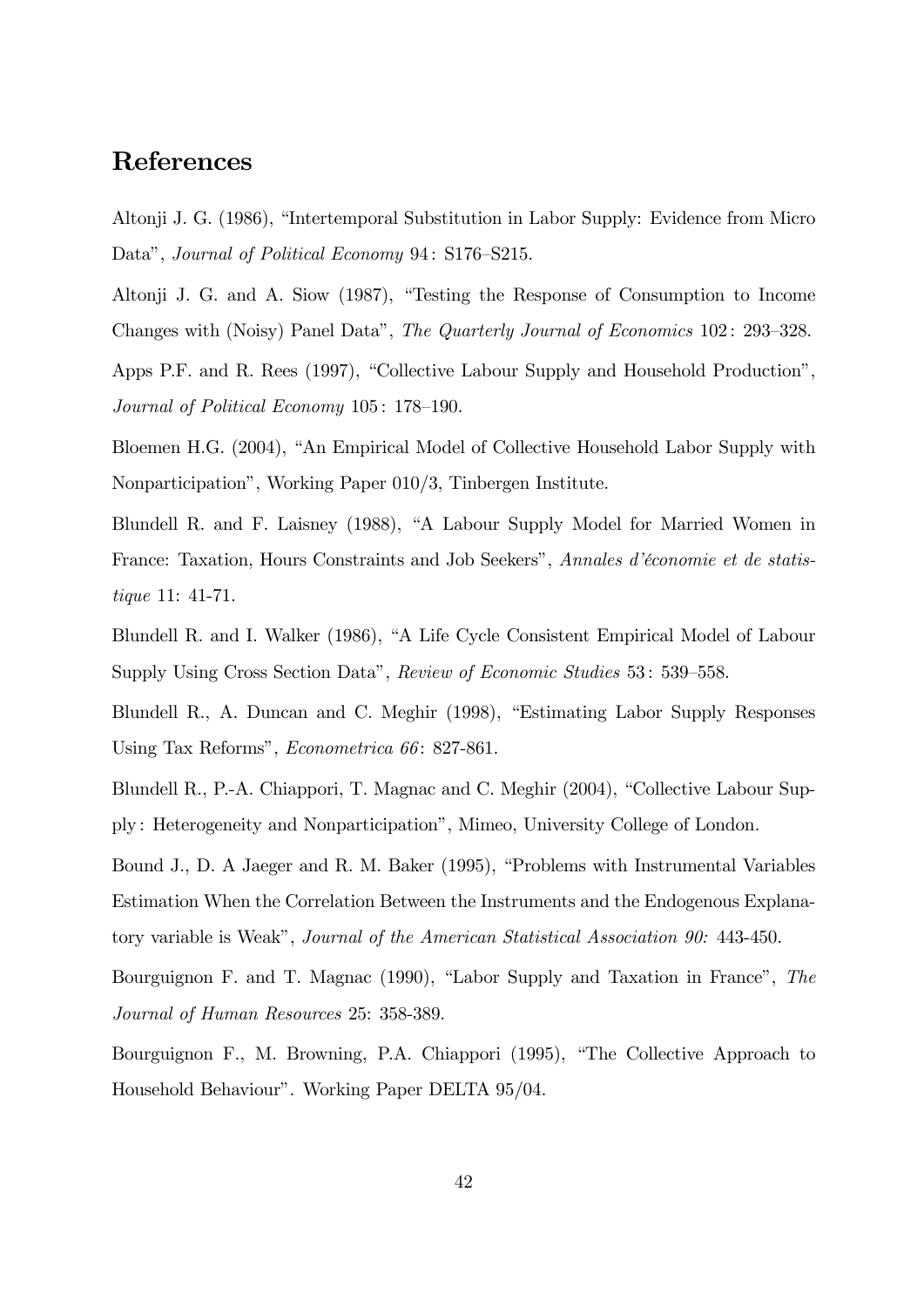Browning M. (1992), "Children and Household Economic Behavior", The Journal of Economic Literature 30: 1434-1475.

Browning M. (1998), "Modelling Commodity Demands and Labour Supply with m-Demands". Working Paper University of Copenhagen.

Browning M. and C. Meghir (1991), "The Effects of Male and Female Labor Supply on Commodity Demand", Econometrica 59: 925-951.

Chavas J.P. (1984), "The Theory of Mixed Demand Functioms", European Economic Review 24: 321-344.

Chesher A.D. and M. Irish (1987), "Residuals and diagnostics for Probit, Tobit and related models", *Journal of Econometrics* 34: 33–61.

Chiappori P.A. (1988), "Rational Household Labor Supply", *Econometrica* 56: 63–90.

Chiappori P.A. (1992), "Collective Labor Supply and Welfare", *Journal of Political Econ*omy  $100:437-467$ .

Chiappori P.A. (1997), "Introducing Household Production in Collective Models of Labor Supply", Journal of Political Economy 105: 191–209.

Chiappori P.A., R. Blundell and C. Meghir (2004), "Collective Labor Supply with Childrenî, Working Paper, University of Chicago.

Chiappori P.-A., Fortin B. and G. Lacroix (2002), "Marriage Market, Divorce Legislation and Household Labour Supply", *Journal of Political Economy* 110: 37–72.

Clark A., Couprie H. and Sofer C.  $(2004)$ , "La modélisation collective de l'offre de travail. Mise en perspective et application aux données britanniques", Revue Economique 55: 767-789.

Davidson R. and J. G. MacKinnon (1993), *Estimation and inference in econometrics*, Oxford University Press.

Donni O. (2003), "Collective Household Labor Supply: Nonparticipation and Income Taxation", Journal of Public Economics 87: 1179-1198.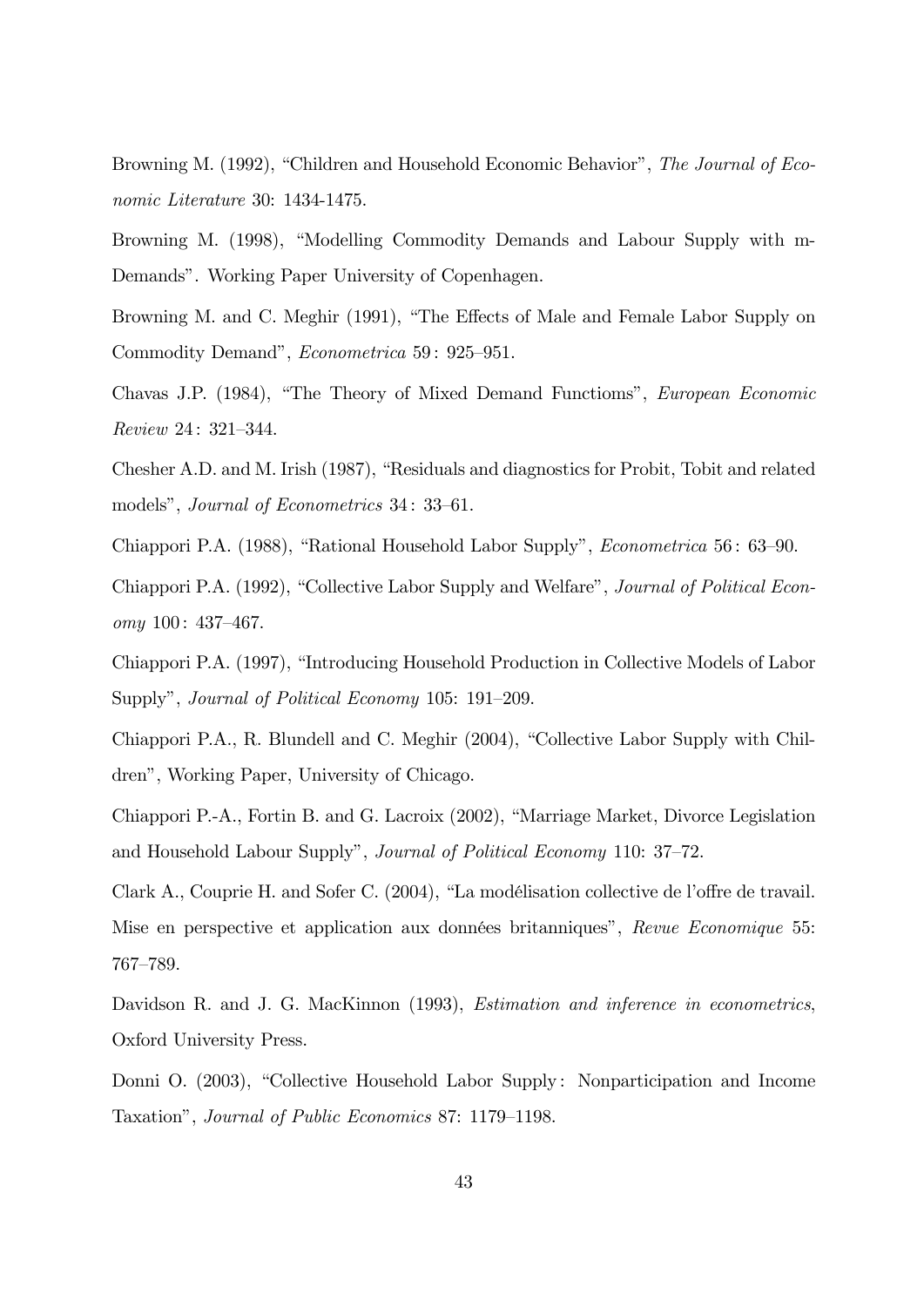Donni O. (2004), "A Simple Model of Collective Consumption", Working Paper, University of Cergy-Pontoise.

Donni O. (2005a), "Labor Supply, Home Production and Welfare Comparisons", Working Paper, IZA.

Donni O. (2005b), "Collective Models of the Household". Prepared for The New Palgrave Dictionnary of Economics, 2nd Edition.

Donni O. (2005c), "Collective Female Labor Supply: Theory and Application", Working Paper, IZA.

Fong Y. and Zhang J. (2001), "The Identification of Unobservable Independent and Spousal Leisure", *Journal of Political Economy* 109: 191–202.

Fortin B. and G. Lacroix (1997), "A Test of the Unitary and Collective Models of Household Labour Supply", *Economic Journal* 107: 933-955.

Graham J.W. and C.A. Green  $(1984)$ , "Estimating the parameters of a household production function with joint production", Review of Economics and Statistics 66: 277–282.

Gronau R. (1977), "Leisure, home production and work  $-$  The theory of the allocation of time revisited", *Journal of Political Economy* 85: 1099–1123.

Manser M. and M. Brown (1980), "Marriage and Household Decision Making: A Bargaining Analysis", *International Economic Review* 21: 333–349.

McElroy M.B. and M.J. Horney (1981), "Nash-bargained Decisions: Toward a Generalization of the Theory of Demand", *International Economic Review* 22: 333-349.

Moreau N. and O. Donni (2002), "Estimation d'un modèle collectif d'offre de travail avec taxation", Annales d'économie et de statistique 65: 55-83.

Newey W. K. (1984), "A Method of Moments Interpretation of Sequential Estimators",  $Economics$  Letters 14: 201–206.

Newey W. K. and D. McFadden (1994), "Large Sample Estimation and Hypothesis Testing", Handbook of Econometrics  $4: 2111-2245$ .